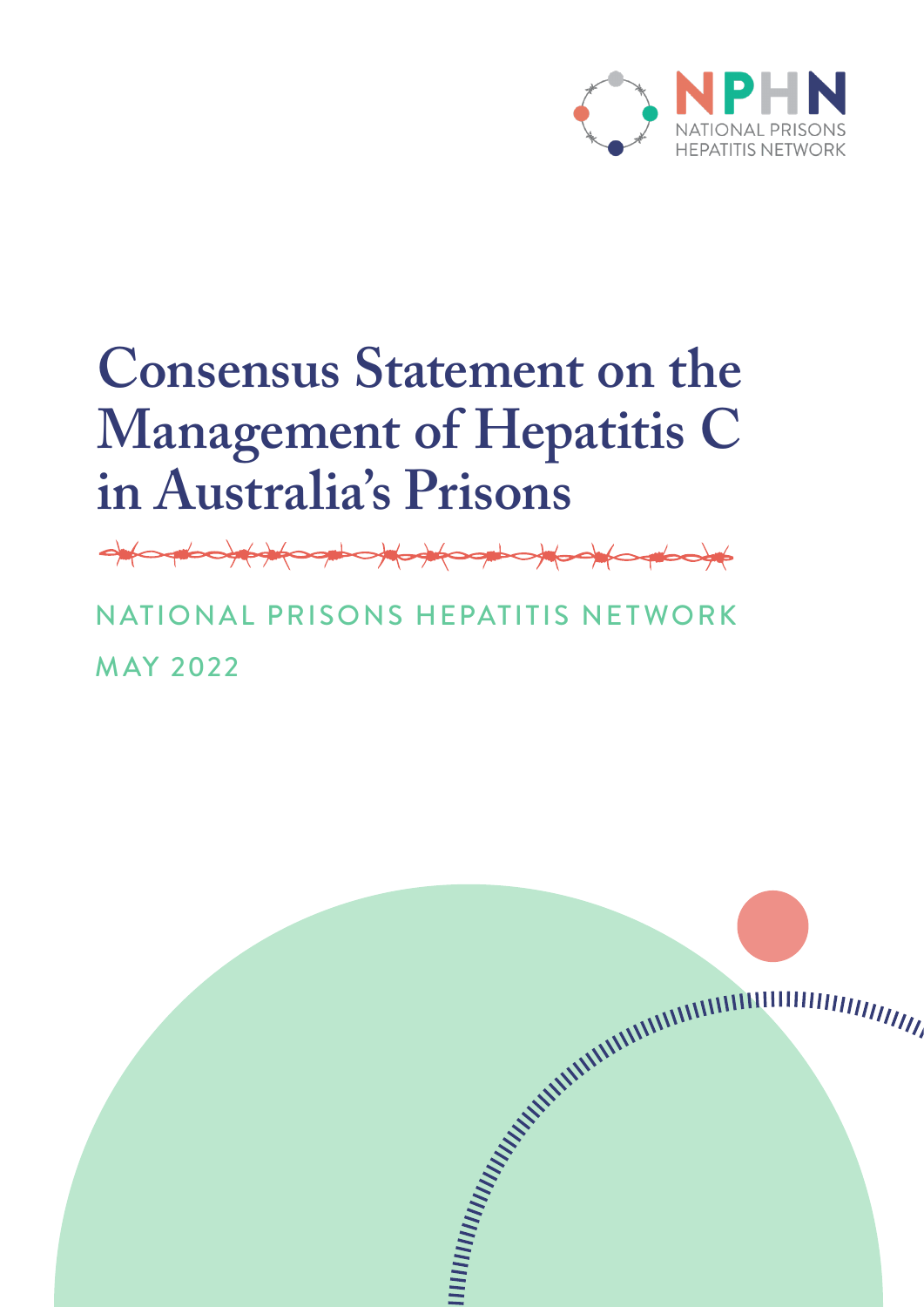#### **Suggested Citation**

Winter RJ, Sheehan Y, Papaluca TJ, Macdonald G, Rowland J, Colman A, Stoové M\*, Lloyd AR\*, Thompson AJ\*, on behalf of the National Prisons Hepatitis Network. Consensus Statement on the Management of Hepatitis C in Australia's Prisons. National Prisons Hepatitis Network (NPHN), May 2022.

\* These authors contributed equally to the work.



The National Prisons Hepatitis Network acknowledges the traditional custodians of the land on which we live and work and pay our respects to Elders past and present. We also acknowledge the overrepresentation of Aboriginal and Torres Strait Islanders in the criminal justice system and the impact this has on community.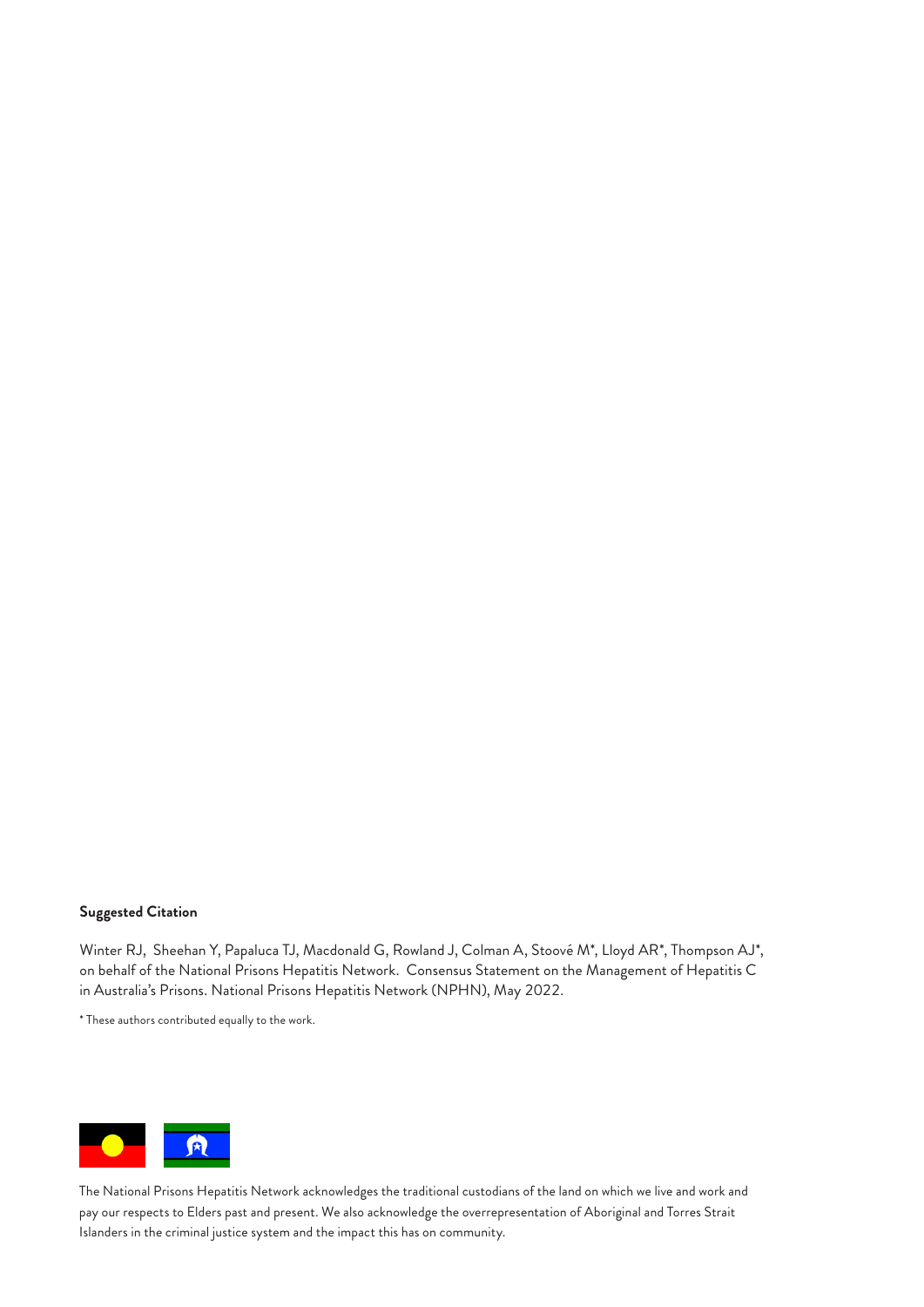# **CONTENTS**

| Preface                                                               | 04 |
|-----------------------------------------------------------------------|----|
| 1.0 Background and purpose                                            | 05 |
| 2.0 Consensus recommendations                                         | 08 |
| 3.0 Hepatitis C testing in prison populations                         | 14 |
| 4.0 Further assessment of those with chronic hepatitis C infection    | 17 |
| 5.0 DAA Treatment                                                     | 20 |
| Treatment regimens for hepatitis C infection<br>5.1                   | 20 |
| 5.2 Models of care for the treatment of hepatitis C                   | 21 |
| 5.3 Monitoring of patients and defining cure of hepatitis C           | 22 |
| 5.4 Treatment non-response versus hepatitis C reinfection             | 22 |
| <b>6.0 Prevention strategies</b>                                      | 23 |
| Harm and demand reduction<br>6.1                                      | 23 |
| 6.2 Treatment as prevention                                           | 25 |
| 7.0 Education strategies                                              | 26 |
| 8.0 The perspectives of people in prison and the experience of stigma | 27 |
| 9.0 Conclusion                                                        | 28 |
| Methodology                                                           | 29 |
| Glossary                                                              | 30 |
| References                                                            | 31 |
| Appendix 1                                                            | 38 |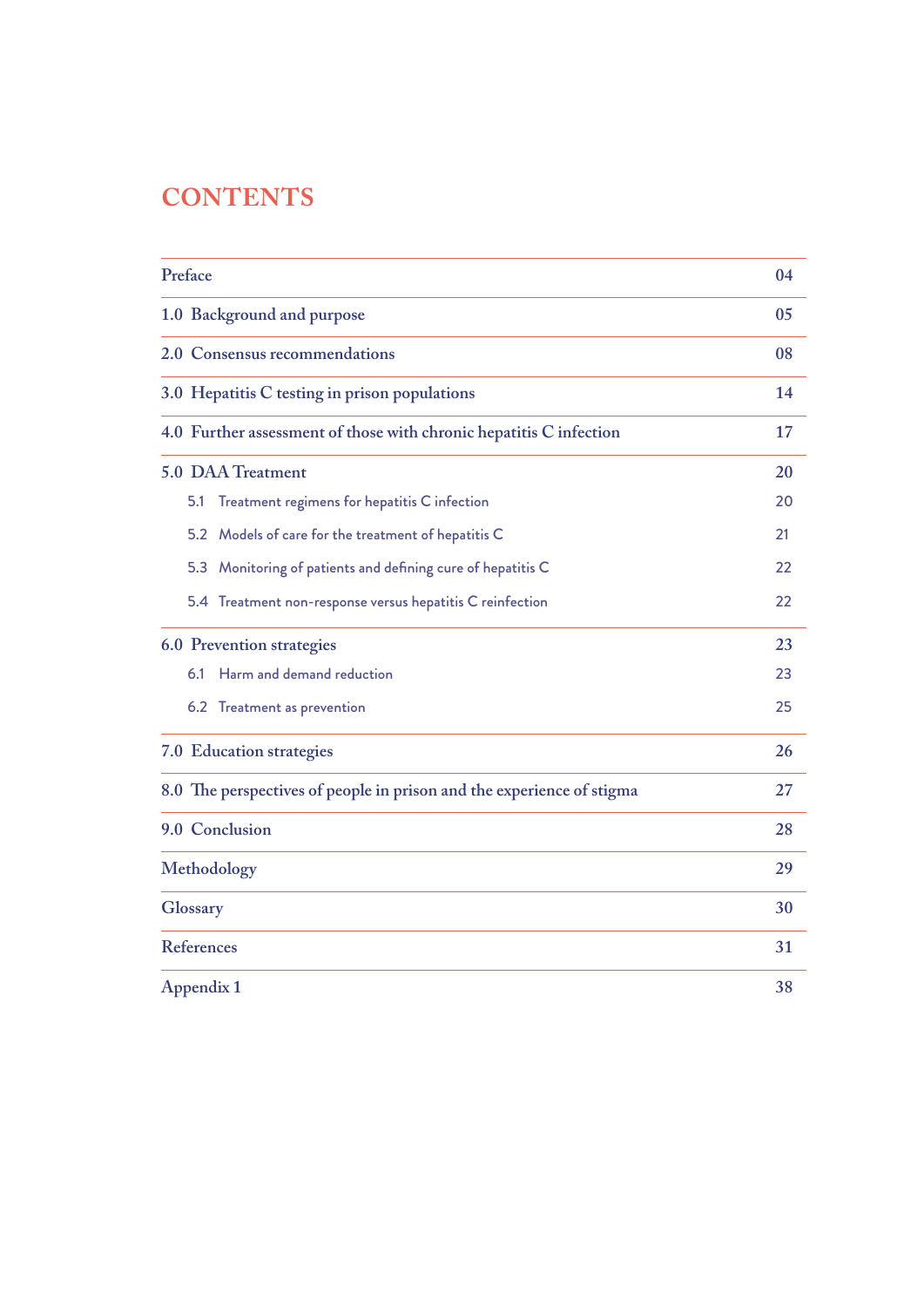# <span id="page-3-0"></span>**PREFACE**

This statement has been prepared by the [National Prisons Hepatitis Network](https://www.nphn.net.au/)  (NPHN) which includes clinical, consumer, public health and organisational stakeholders with a shared commitment to facilitating best practice in viral hepatitis services for people in Australian prisons.

The need for a national document to articulate best practice in hepatitis C prevention, testing and treatment in prisons was identified and prioritised at the inaugural annual meeting of the NPHN and reiterated in 2019.<sup>1,2</sup> The aim of the Consensus Statement is to make recommendations for best practice standards in hepatitis C prevention, testing and treatment in the prison sector based on available evidence. The statement is intended to inform policy making by state and territory government departments with responsibility for the provision or oversight of prison health services, including privately and publicly operated prison health services. By setting out recommendations and key performance indicators, the NPHN hopes to promote a coordinated national approach with consistent policy, practice and reporting. The recommendations have been formulated based on a review of local and international literature and apply to adult prisons as well as juvenile detention centres.

The statement is anticipated to be received as a 'living document' and will be periodically revised and updated. Future iterations will be updated based on emerging international literature, incorporating best practice as well as new technologies and strategies to manage hepatitis C within prisons.

While the statement has been reviewed and endorsed by several key stakeholder organisations (Appendix 1) it does not reflect the breadth of all stakeholder perspectives. While aiming to guide standards in hepatitis C prevention, testing and treatment in the prison sector, the statement does not provide specific consideration of many other social and structural factors which contribute to the varied disparities in health status, health-related outcomes, and access to health services by people who are imprisoned in Australia.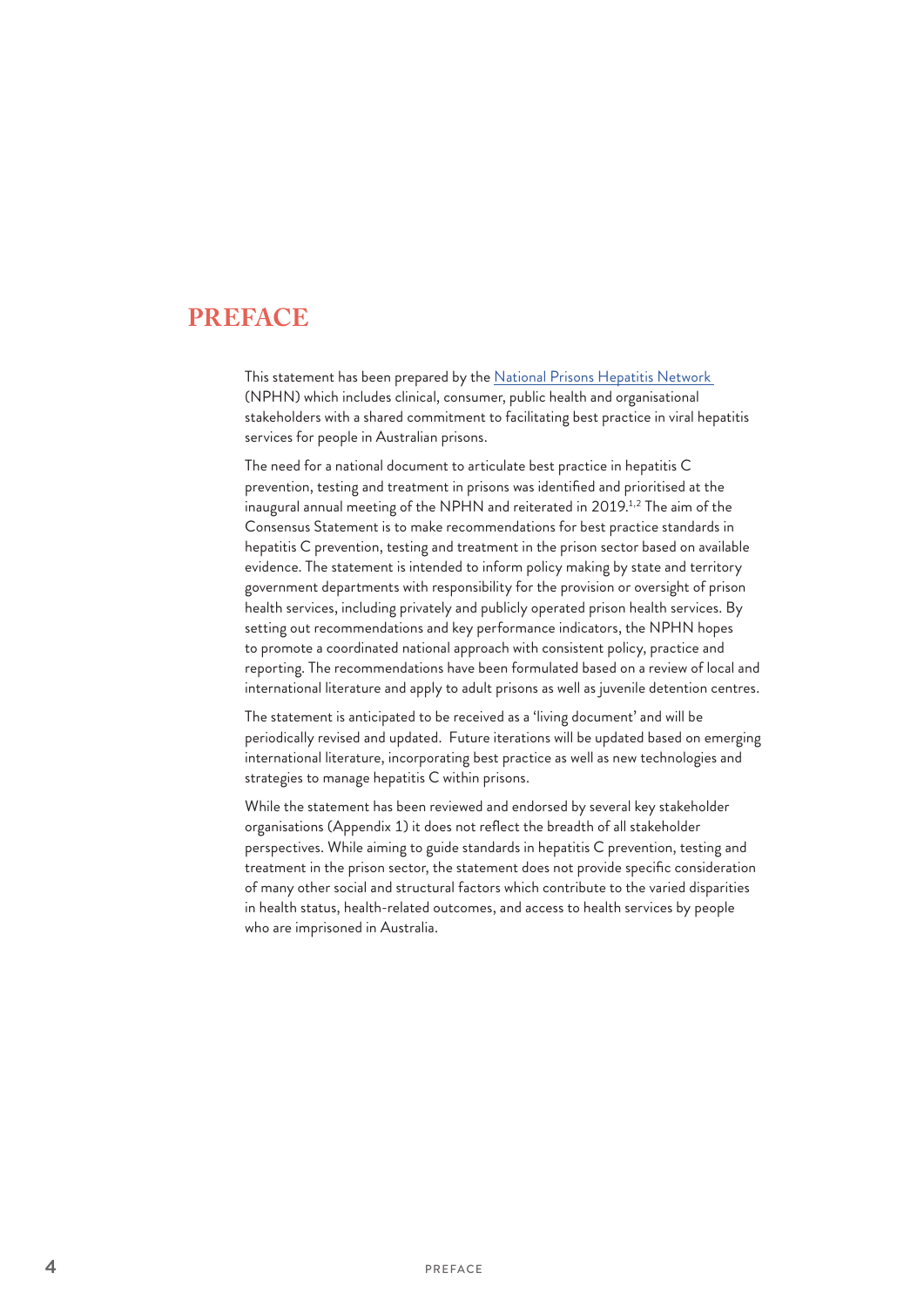# <span id="page-4-0"></span>**Healthcare in prisons should be equivalent to that available in the community.**

#### **BACKGROUND AND PURPOSE 1.0**

Rule 24 of the United Nations Standard Minimum Rules for the Treatment of Prisoners (the Mandela Rules) defines the equivalence of care principle: healthcare in prisons should be equivalent to that available in the community.<sup>3</sup> There are multiple challenges to healthcare implementation in the prison sector, including competing correctional and health priorities, logistical constraints such as frequent prisoner movements and limited clinical space for service provision, as well as knowledge and attitudinal barriers amongst correctional and healthcare providers and those incarcerated.<sup>4</sup>

Australia has set the goal of eliminating hepatitis C infection as a public health threat by 2030, in line with targets set by the World Health Organization (WHO).<sup>5</sup> These targets involve 90% of people living with hepatitis C being diagnosed, with 80% of people treated to achieve a 65% reduction in hepatitis C related mortality, as well as an 80% reduction in new hepatitis C infections, being guided by the principle to 'leave no one behind'. Antiviral treatment and cure of hepatitis C is associated with reduced risk of liver-related morbidity and mortality, as well as reduced risk of transmission.<sup>6</sup> Most Australians who are living with hepatitis C have been infected through injecting drug use.<sup>7</sup> However, people who inject drugs are often marginalised and face multiple barriers to engagement with healthcare.8 Therefore, a major challenge for Australia in achieving the hepatitis C elimination goals is to increase testing and treatment rates in this socially disadvantaged and underserved population $9,10 -$  the prisons offer a key venue for this intervention.<sup>11</sup>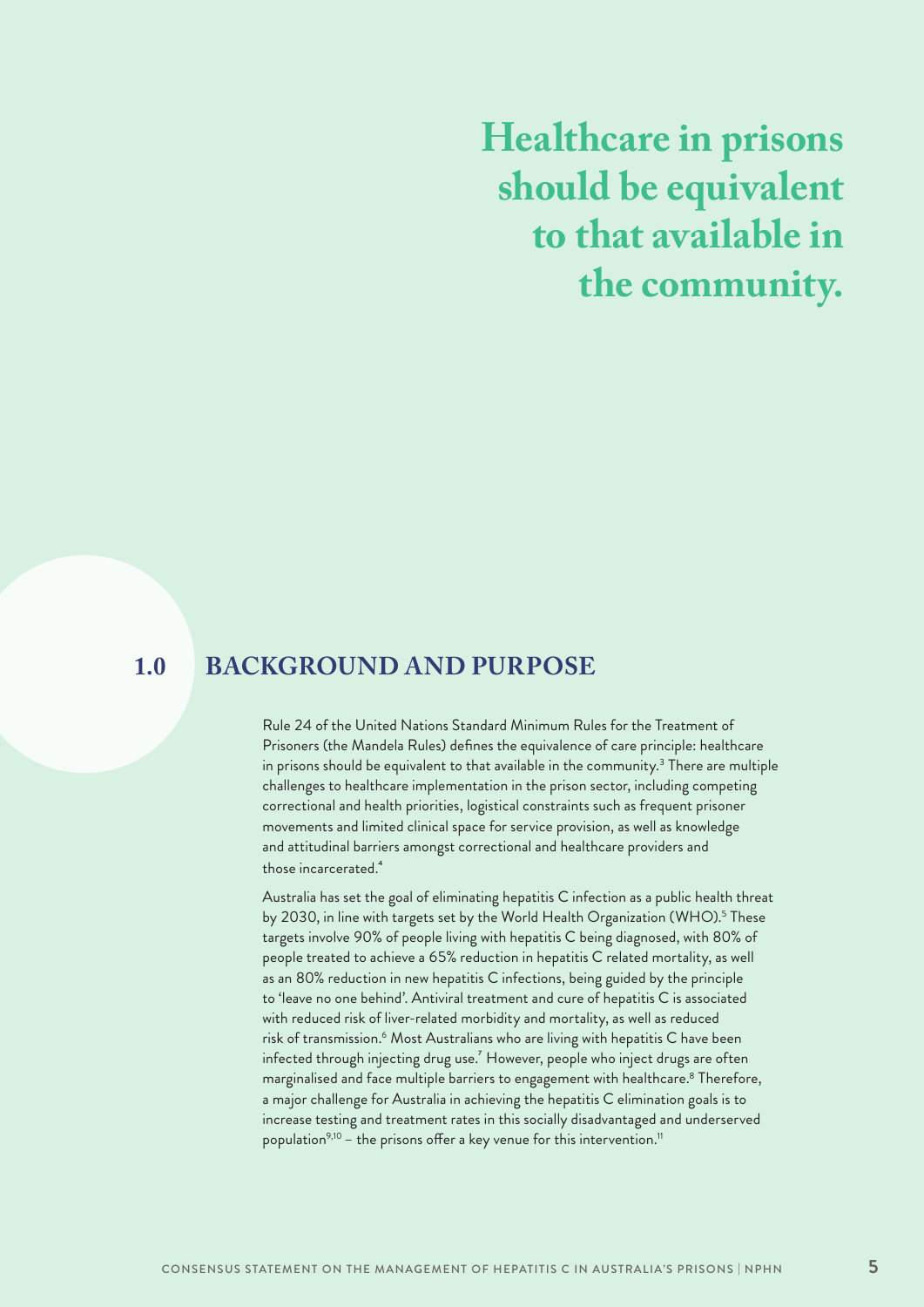More than 80,000 adults are incarcerated in Australian prisons annually with a large number being for illicit drug offences.<sup>12</sup> Of the 42,970 adults held in Australian prisons in 2021, 92% were male and the median age was 36 years. Aboriginal and Torres Strait Islander people constituted 30% of the imprisoned population, while making up less than  $4\%$  of the wider community, $12,13$  reflecting the disproportionate incarceration of Aboriginal and Torres Strait Islander people in every state and territory.<sup>12</sup> Both adults and young people in prison have poor physical and mental health compared with people in the wider community, including a markedly elevated prevalence of communicable and chronic diseases.<sup>14-17</sup> The prevalence of hepatitis C among people in prison is higher than in the general community due to the criminalisation of injecting drug use and barriers to accessing evidence-based prevention measures in prisons. **It is estimated that at least 20% of all people in Australian prisons are seropositive for hepatitis C, <sup>15</sup> among** whom approximately three quarters will have chronic infection. The seroprevalence is greater than 50% among people in prison who report a history of injecting drug use.<sup>15</sup> While there are significant data gaps,<sup>18</sup> the available evidence indicates that Aboriginal and Torres Strait Islander people in prison are disproportionately affected by hepatitis C infection.<sup>19</sup> Prisons are a high-risk environment for hepatitis C transmission, with reduced access to harm reduction strategies such as opioid agonist therapy (OAT) and no regulated access to sterile equipment for injecting, tattooing or body modification practices. The annual incidence of hepatitis C transmissions among people who inject drugs in NSW prisons is approximately 11%.<sup>19-22</sup>

The Fifth National Hepatitis C Strategy<sup>5</sup> and the Fifth National Aboriginal and Torres Strait Islander BBV and STI Strategy<sup>18</sup> both identify people in custodial settings as a priority population for testing and treatment. The Australian government has been a global leader in providing reimbursement for the highly effective DAA treatments of people in prison with chronic hepatitis C since 2016. This has provided the foundation for hepatitis C testing and treatment programs to be offered widely both in the prisons and the community, supporting national elimination goals. Hepatitis C treatment programs in prisons are highly effective<sup>11,23,24</sup> and have been shown to be cost-effective.<sup>25,26</sup> Importantly, prison hepatitis programs are now estimated to be responsible for over a third of all hepatitis C treatment prescriptions in Australia.27 Recently, scale-up of hepatitis C treatment was shown to reduce the incidence of hepatitis C infections in Australian prisons.<sup>28,29</sup> Accordingly, it is evident that as a site for health improvement, prisons can potentially play a key role in the diagnosis of undetected hepatitis C infection, provide treatment, and prevent new infections through integrated harm reduction and treatment-as-prevention programs.

Despite prisons being prioritized in the national strategies, there is a clear gap in the Australian policy landscape without an up-to-date national correctional hepatitis C strategy or framework - the most recent such document pre-dates the widespread availability of DAAs. There is also a lack of policy documents which address hepatitis C services in prisons in many jurisdictions.<sup>30</sup> Across Australia, there are both jurisdictional and regional differences in prison operating practices, including the co-existence of private and publicly run prisons, varied budget allocations and contractual arrangements for the provision of health services, the highly varied extent of available services and the state of the prison custodial and health infrastructure.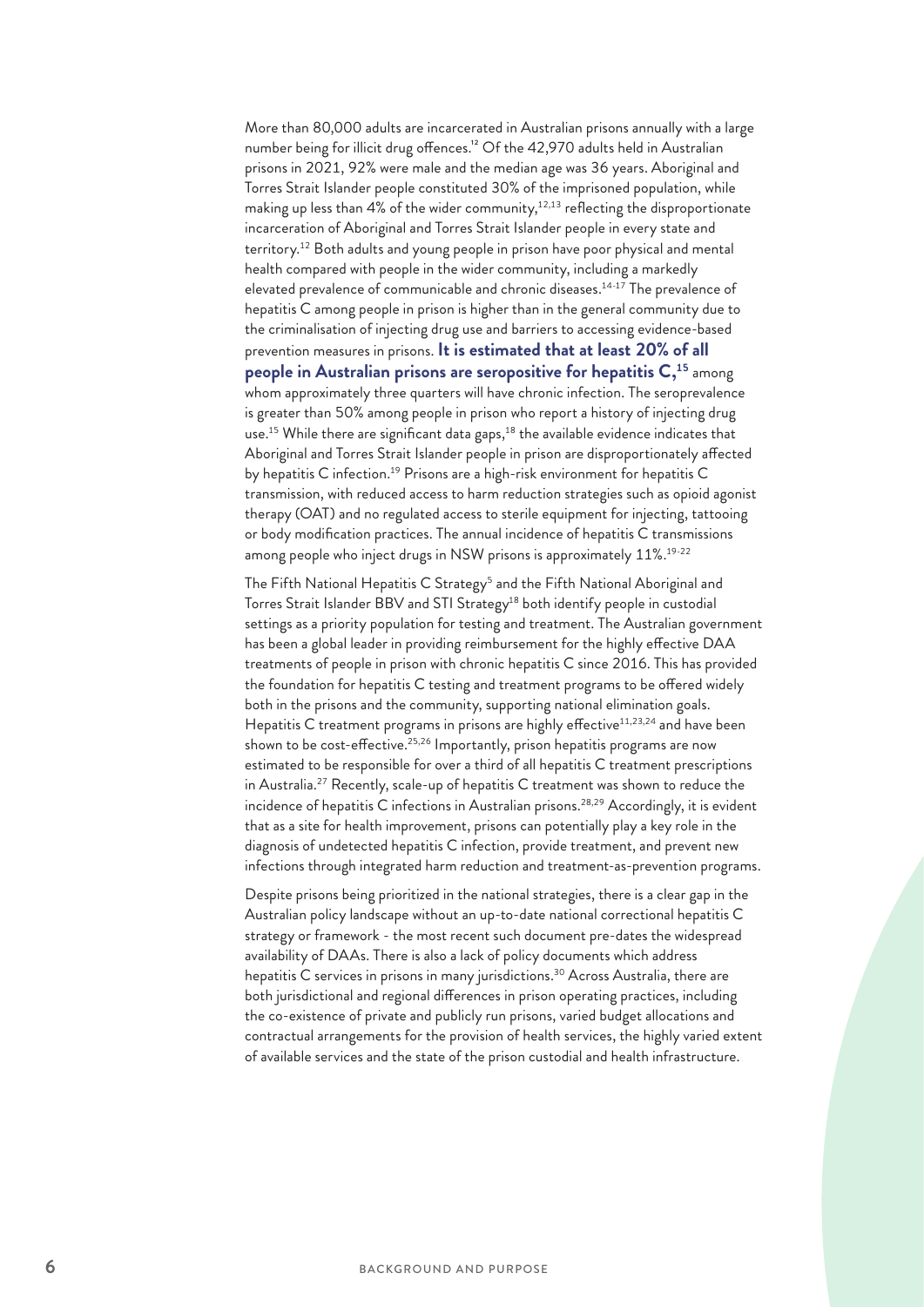Mathematical modelling indicates that from 2021 onwards 4,200 – 5,400 people who report injecting drug use need to be treated annually to remain on track to meet Australia's elimination goals.9 With 3,360 and 3,005 treatments dispensed to prisoners in 2019 and 2020 respectively, prison hepatitis services are making a major contribution to annual treatment targets in this key sub-population.<sup>27</sup> However, these achievements will be under threat unless there are refocussed efforts on the implementation of in-prison and transitional prevention strategies. With an appropriately resourced strategy and continued commitment and collaboration, Australia's prison hepatitis programs could further increase their contribution to overall hepatitis C treatment uptake and prevention of infection, reaching those most at risk of transmission and the least likely to access mainstream health services in the community. Prison hepatitis services must continue to play a crucial role in achieving the goal to eliminate hepatitis C as a public health threat in Australia.

# **SANITARY SERVICES THE DEVELOPMENT OF THIS CONSENSUS STATEMENT BY THE NPHN IS A DEMONSTRATION OF THAT COMMITMENT. AS SUCH, THE OBJECTIVES OF THIS STATEMENT ARE:**

- **1.** to present a critical analysis of the evidence supporting the importance of hepatitis C prevention, testing, and treatment for people in prison - both for the individual, as well as for national elimination efforts;
- 2. to describe current best practice recommendations for the diagnosis, clinical management and continuity of care of prisoners living with hepatitis C, as well as policy and practice to support hepatitis C prevention; and
- 3. to propose key performance indicators for the prevention, testing and treatment of hepatitis C in Australia's prisons.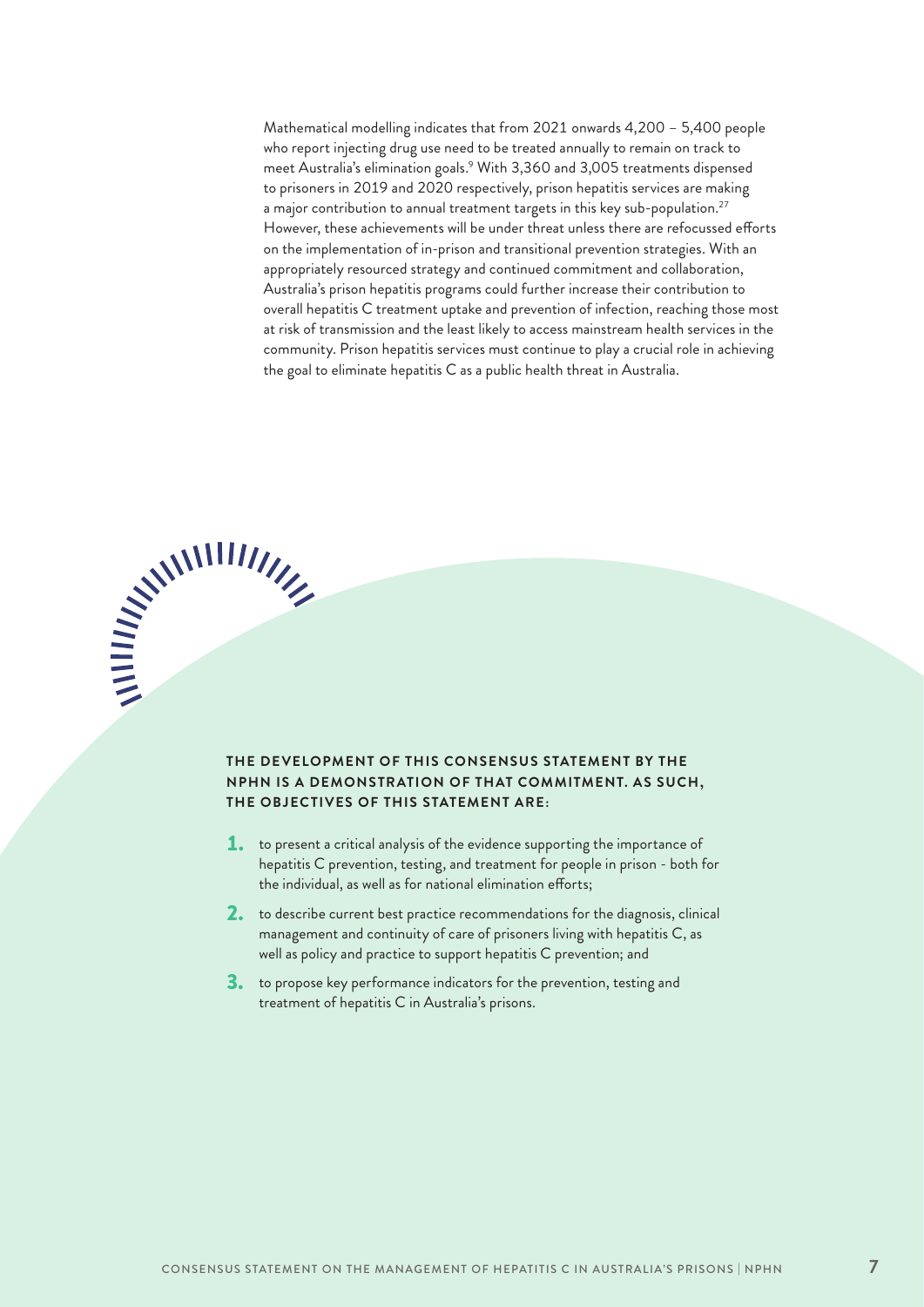#### <span id="page-7-0"></span>**CONSENSUS RECOMMENDATIONS 2.0**

#### Tables:

Recommendations, GRADE, and applicable key performance indicators (KPI) and reporting indices

# **Principle:**

# **Hepatitis C services should be underpinned by organisational policies, implementation plans and organisational capacity building.**

#### **We recommend that jurisdictional authorities:**

| # | Recommendation                                                                                                                                                                                                                                                                       | <b>GRADE KPI</b> |                                                                   | <b>Reporting Indices</b>                                                                                        |
|---|--------------------------------------------------------------------------------------------------------------------------------------------------------------------------------------------------------------------------------------------------------------------------------------|------------------|-------------------------------------------------------------------|-----------------------------------------------------------------------------------------------------------------|
|   | Maintain an up-to-date policy that<br>addresses hepatitis C prevention, testing<br>and treatment.                                                                                                                                                                                    | A1               | Current policy<br>document.                                       | Annual reporting of the existence<br>of a relevant up-to-date policy that<br>addresses viral hepatitis.         |
|   | Enact an up-to-date implementation<br>plan that addresses access to hepatitis<br>C prevention, testing and treatment,<br>stigma and discrimination, and specifies<br>strategies to address the needs of diverse<br>groups including Aboriginal and Torres<br>Strait Islander people. | <b>B1</b>        | Current<br>implementation plan,<br>including specific<br>actions. | Annual reporting of the progress<br>towards implementation of viral<br>hepatitis actions for each jurisdiction. |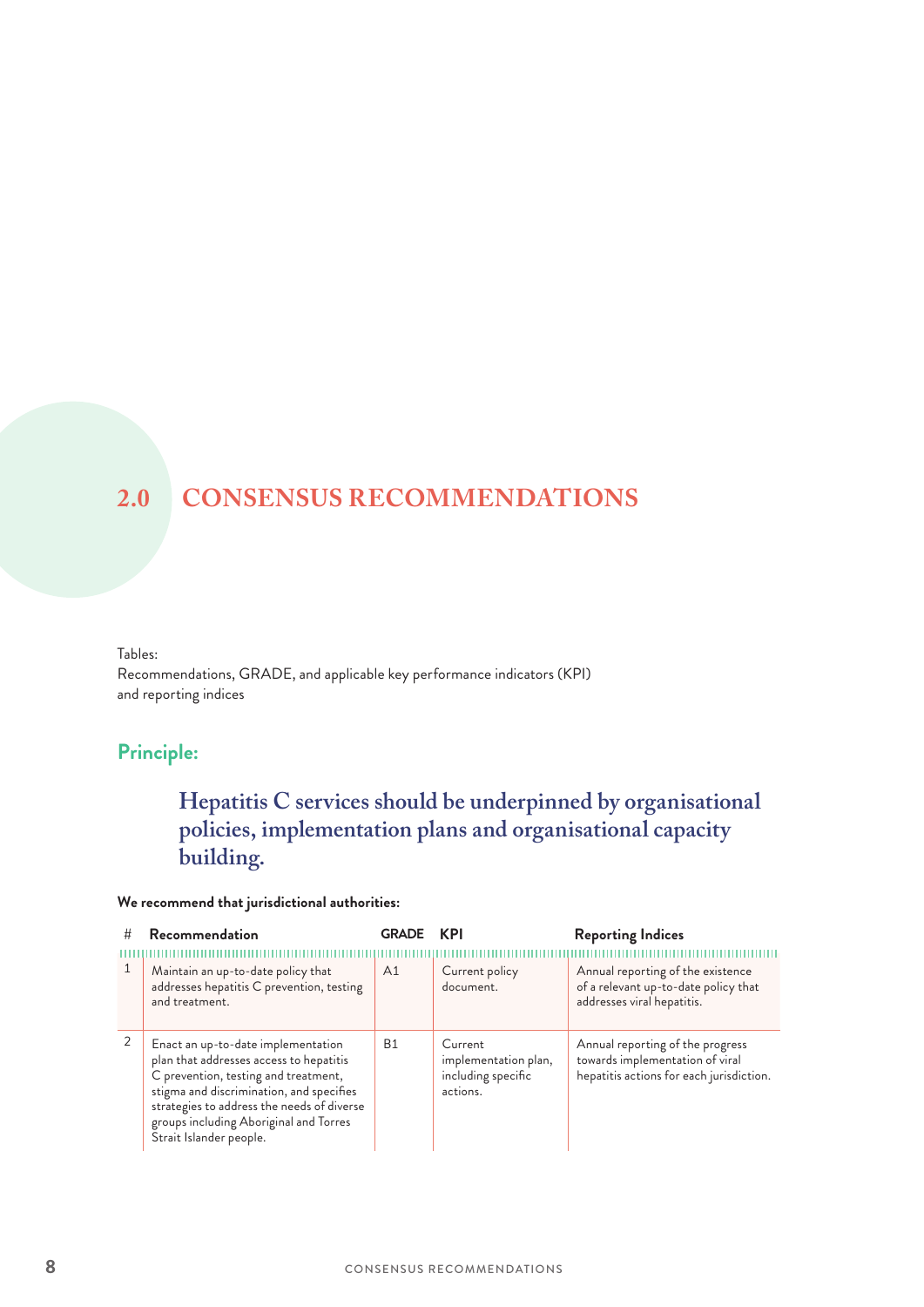# **People in prison should be offered hepatitis C testing, and treatment with direct-acting antiviral (DAA) therapy, equivalent to that available in the community.**

#### **To increase testing in prisons, reduce delays between diagnosis and treatment, and ensure continuity in the care cascade for hepatitis C in Australian prisons, we recommend to corrections health services that:**

| # | Recommendation                                                                                                                                                                                                                                                                                                                                                                         | <b>GRADE</b> | <b>KPI</b>                                                                                                          | <b>Reporting Indices</b>                                                                                                                                                                                                                                                                                         |
|---|----------------------------------------------------------------------------------------------------------------------------------------------------------------------------------------------------------------------------------------------------------------------------------------------------------------------------------------------------------------------------------------|--------------|---------------------------------------------------------------------------------------------------------------------|------------------------------------------------------------------------------------------------------------------------------------------------------------------------------------------------------------------------------------------------------------------------------------------------------------------|
| 3 | Universal, opt-out testing for hepatitis<br>C infection across all prison locations<br>be adopted for all people newly<br>incarcerated.                                                                                                                                                                                                                                                | A1           | At least 75% of<br>all people newly<br>incarcerated tested<br>for hepatitis C within<br>2 weeks.                    | Annual reporting of the:<br>- number of new receptions and<br>the total (prevalent) prison<br>population; and<br>- number of hepatitis C antibody<br>tests conducted.                                                                                                                                            |
| 4 | Rapid testing pathways, including point-<br>of-care where possible, be adopted for<br>all newly incarcerated people, with a<br>maximum turnaround time to provision<br>of results of two weeks.                                                                                                                                                                                        | A1           | At least 75% of<br>all people newly<br>incarcerated tested<br>for hepatitis C within<br>2 weeks.                    |                                                                                                                                                                                                                                                                                                                  |
| 5 | Where screening is performed using<br>venepuncture to test hepatitis C<br>serology, the care provider should ensure<br>reflex testing for hepatitis C RNA is<br>requested for people who screen positive<br>for hepatitis C antibodies.                                                                                                                                                | A1           | All positive hepatitis C<br>antibody test results<br>are accompanied by a<br>concurrent RNA<br>test result.         | Annual reporting of the proportion<br>of positive hepatitis C antibody tests<br>accompanied by a concurrent RNA<br>test result.                                                                                                                                                                                  |
| 6 | Re-testing be offered at least annually<br>for all those incarcerated and offered<br>at any time for people who disclose risk<br>factors or request testing.                                                                                                                                                                                                                           | <b>B1</b>    | At least 50% of all<br>people imprisoned for<br>12 months or longer<br>offered re-testing for<br>hepatitis C.       | Annual reporting of the proportion<br>of people imprisoned for 12 months<br>or longer who are offered testing for<br>hepatitis C.                                                                                                                                                                                |
| 7 | All those identified with hepatitis C<br>infection be offered antiviral therapy.                                                                                                                                                                                                                                                                                                       | A1           | At least 75% of all<br>those identified with<br>hepatitis C initiated on<br>DAA treatment whilst<br>incarcerated.   | Annual reporting of the following<br>numbers disaggregated by gender<br>and Aboriginality:<br>- number of positive hepatitis C<br>antibody test results;<br>- number of hepatitis C RNA tests<br>conducted;<br>- number of positive hepatitis C<br>RNA results; and<br>- number of DAA treatment<br>initiations. |
| 8 | Ensure primary healthcare providers with<br>experience in hepatitis C care - such as<br>hepatitis nurses; nurse practitioners and<br>general practioners - are the preferred<br>providers of in-prison hepatitis C care,<br>with appropriate gastroenterologist/<br>hepatologist or infectious disease<br>physician support available (including via<br>telehealth where appropriate). | Α1           | Skilled primary<br>healthcare providers<br>are available to provide<br>hepatitis C services to<br>people in prison. | Annual reporting of the model(s)<br>of viral hepatitis care available in<br>each jurisdiction.                                                                                                                                                                                                                   |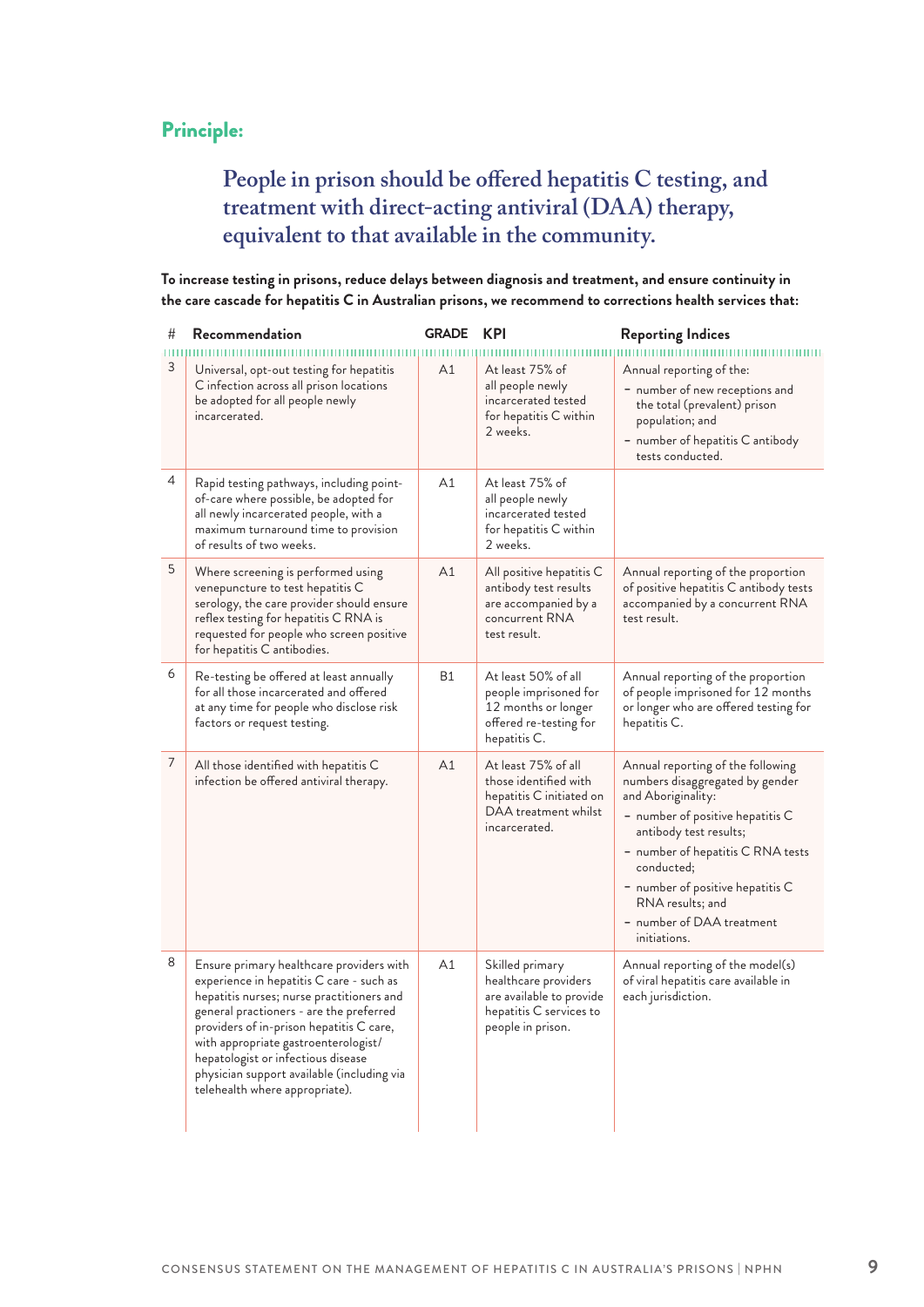# **Hepatitis C management offered to people in prison should align with the Australian recommendations for the**  management of hepatitis C virus infection (June 2020).<sup>31</sup>

**The assessment of people for treatment and the prescription of DAA regimens should follow accepted best practice in the community. We recommend that:**

| #  | Recommendation                                                                                                                                                                                                                                                                                                                                                                                                                                                                               | <b>GRADE KPI</b> |                                                                                                                                                | <b>Reporting Indices</b>                                                                                                                                                                  |
|----|----------------------------------------------------------------------------------------------------------------------------------------------------------------------------------------------------------------------------------------------------------------------------------------------------------------------------------------------------------------------------------------------------------------------------------------------------------------------------------------------|------------------|------------------------------------------------------------------------------------------------------------------------------------------------|-------------------------------------------------------------------------------------------------------------------------------------------------------------------------------------------|
| 9  | Treatment work-up include as a minimum:<br>i. testing for serum hepatitis C RNA to confirm<br>active infection;<br>ii. testing for coinfection with HBV and HIV;<br>iii. liver fibrosis assessment in people > 35 years of<br>age using non-invasive markers (e.g. transient<br>fibro-elastography, serum APRI score);<br>iv. chart review for medications with potential for<br>drug-drug interactions with DAA treatments for<br>hepatitis C;<br>v. review of prior DAA treatment history. | Α1               |                                                                                                                                                |                                                                                                                                                                                           |
| 10 | The following DAA regimens are the first-line<br>treatment for treatment-naïve individuals with<br>compensated liver disease: sofosbuvir/velpatasvir or<br>glecaprevir/pibrentasvir.                                                                                                                                                                                                                                                                                                         | A <sub>1</sub>   |                                                                                                                                                |                                                                                                                                                                                           |
| 11 | People who do not respond to first-line DAA<br>treatment due to proven or suspected virological<br>relapse should be treated with the second-line<br>regimen sofosbuvir/velpatasvir/voxilaprevir.                                                                                                                                                                                                                                                                                            | A1               |                                                                                                                                                | Annual reporting of<br>the number of DAA<br>retreatments.                                                                                                                                 |
| 12 | The following special populations should be linked<br>to gastroenterology/hepatology/infectious diseases<br>services <sup>*</sup> :<br>a. people living with cirrhosis;<br>b. people who are predicted to have difficulty<br>managing drug-drug interactions during DAA<br>treatment;<br>c. people with HIV-HCV or HBV-HCV coinfection;<br>and<br>d. people who did not respond to second-line<br>treatment.                                                                                 | A1               | All special populations<br>receive annual<br>review overseen by a<br>gastroenterologist/<br>hepatologist/<br>infectious diseases<br>physician. | Annual reporting of<br>the number of people<br>receiving review by a<br>gastroenterologist/<br>hepatologist/infectious<br>diseases physician.                                             |
| 13 | Testing <sup>†</sup> for cure of hepatitis $C$ is defined by an<br>undetectable hepatitis C RNA 12 weeks post-<br>treatment, but opportunistic testing after four<br>weeks post-treatment is sufficient <sup>32,33</sup> if a week 12<br>test is not possible or practical.                                                                                                                                                                                                                  | A1               | All patients who have<br>completed DAA<br>therapy and remain<br>in custody are offered<br>SVR testing.                                         | Annual reporting of the<br>number of people tested<br>at least 4 weeks following<br>end of treatment.                                                                                     |
| 14 | Vaccination against hepatitis B virus should be<br>universally offered to those susceptible to infection.                                                                                                                                                                                                                                                                                                                                                                                    | A1               | At least 90% of all<br>people in prison who<br>are susceptible are<br>offered hepatitis B<br>vaccination.                                      | Annual reporting of the<br>proportion of hepatitis<br>B susceptible people in<br>prison who have received<br>at least one vaccination<br>dose against hepatitis B.                        |
| 15 | All patients with cirrhosis should be offered hepatitis<br>A immunisation if susceptible to infection.                                                                                                                                                                                                                                                                                                                                                                                       | A1               | At least 90% of<br>people in prison<br>with cirrhosis and<br>who are susceptible<br>to infection are<br>offered hepatitis A<br>immunisation.   | Annual reporting of the<br>proportion of people<br>in prison with cirrhosis<br>who are susceptible to<br>infection have received at<br>least one vaccination dose<br>against hepatitis A. |

\*Remote consultation is likely to expedite care. †This may be expedited using PoC testing.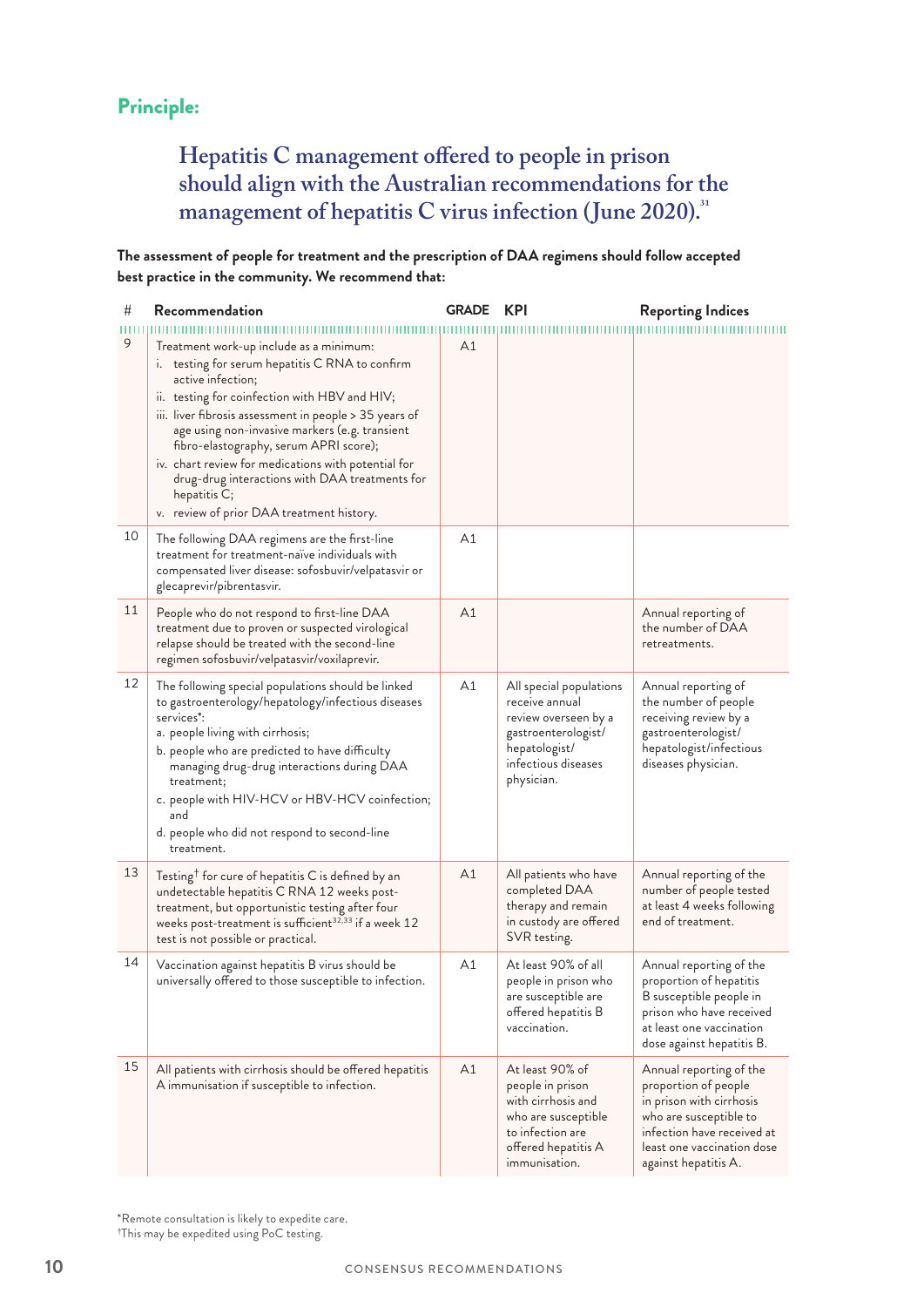# **Continuity of care when moving between prison and community settings.**

**To minimise treatment interruptions and linkage to primary health care, especially where people are released from prison prior to completing a DAA regimen, we recommend that:**

| #  | Recommendation                                                                                                                                                                                                           | <b>GRADE</b> | <b>KPI</b> | <b>Reporting Indices</b> |
|----|--------------------------------------------------------------------------------------------------------------------------------------------------------------------------------------------------------------------------|--------------|------------|--------------------------|
| 16 | Treatment continuation in prison be<br>actively facilitated for people who<br>are incarcerated while taking DAA<br>treatment which was commenced in the<br>community.                                                    | A1           |            |                          |
| 17 | People released from prison with<br>incomplete DAA treatment should<br>be provided with their full course<br>of treatment at release (under PBS<br>regulation 49) and linked to community-<br>based primary health care. | A1           |            |                          |
| 18 | People with hepatitis C who remain<br>untreated during their incarceration<br>should be actively linked to community-<br>based primary health care.                                                                      | A1           |            |                          |

**To support the ready availability of medical records for people moving between prisons and from prison into the community, as well as for ease of reporting against KPIs, we recommend that:**

|    | Recommendation                                                        | <b>GRADE KPI</b> |              | <b>Reporting Indices</b> |
|----|-----------------------------------------------------------------------|------------------|--------------|--------------------------|
| 19 | Jurisdiction-wide electronic medical<br>records (eMR) be implemented. | <b>B</b> 1       | eMR in place |                          |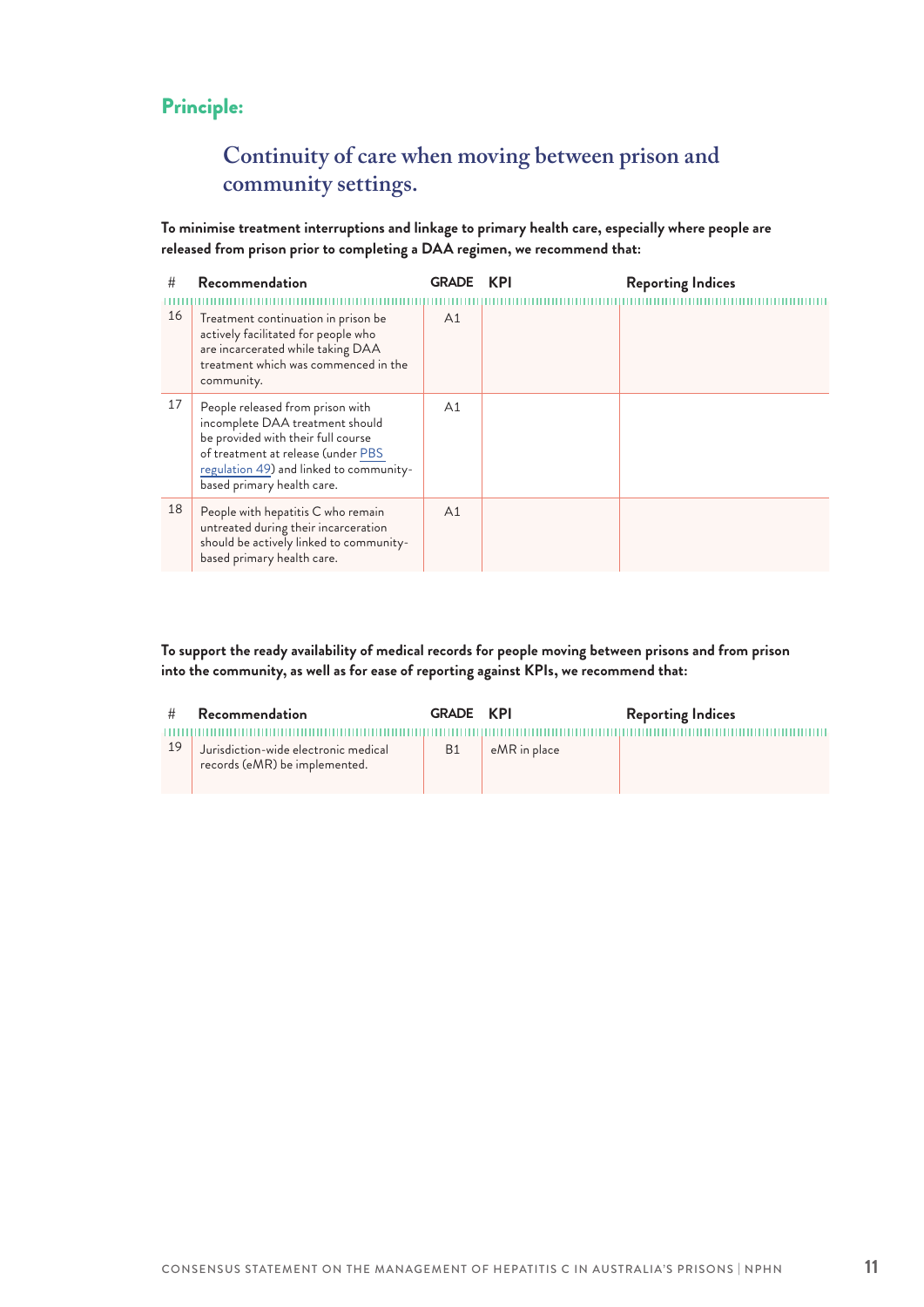# **People in prison should have access to evidence-based hepatitis C prevention strategies equivalent to those available in the community.**

#### **To support the prevention of in-prison hepatitis C transmissions, including new infections and reinfections, in each jurisdiction we recommend that:**

| #  | Recommendation                                                                                                        | <b>GRADE</b> | KPI                                                                                                                                                | <b>Reporting Indices</b>                                                                                                                                                                                                                                                                                         |
|----|-----------------------------------------------------------------------------------------------------------------------|--------------|----------------------------------------------------------------------------------------------------------------------------------------------------|------------------------------------------------------------------------------------------------------------------------------------------------------------------------------------------------------------------------------------------------------------------------------------------------------------------|
| 20 | Prison needle and syringe programs<br>should be implemented and evaluated.                                            | <b>B1</b>    | A prison needle and<br>syringe program is<br>implemented.                                                                                          |                                                                                                                                                                                                                                                                                                                  |
| 21 | Bleach or another disinfectant should be<br>made available and easily accessible to all<br>people in prison.          | <b>B1</b>    | Bleach or another<br>disinfectant is available<br>and easily accessible at<br>all prisons.                                                         | Annual reporting of the number<br>and proportion of prison sites with<br>bleach/disinfectants available to<br>people in prison.                                                                                                                                                                                  |
| 22 | All people in prison who are assessed as<br>eligible, and who request access to OAT,<br>receive timely access to OAT. | A1           | OAT is available at<br>all prison sites, and<br>accessible to all people<br>in prison who are<br>assessed as eligible and<br>request access to it. | Annual reporting of:<br>- the number of people in prison<br>who are prescribed OAT.<br>- the number and proportion of<br>prison sites which have OAT<br>initiation and transition programs<br>available.                                                                                                         |
| 23 | High coverage DAA treatment be<br>implemented to establish a treatment-<br>as-prevention effect.                      | A1           | At least 75% of all<br>people in prison<br>identified with<br>hepatitis C initiate<br>DAA treatment whilst<br>incarcerated.                        | Annual reporting of the following<br>numbers disaggregated by gender<br>and Aboriginality:<br>- number of positive hepatitis C<br>antibody test results;<br>- number of hepatitis C RNA tests<br>conducted;<br>- number of positive hepatitis C<br>RNA results; and<br>- number of DAA treatment<br>initiations. |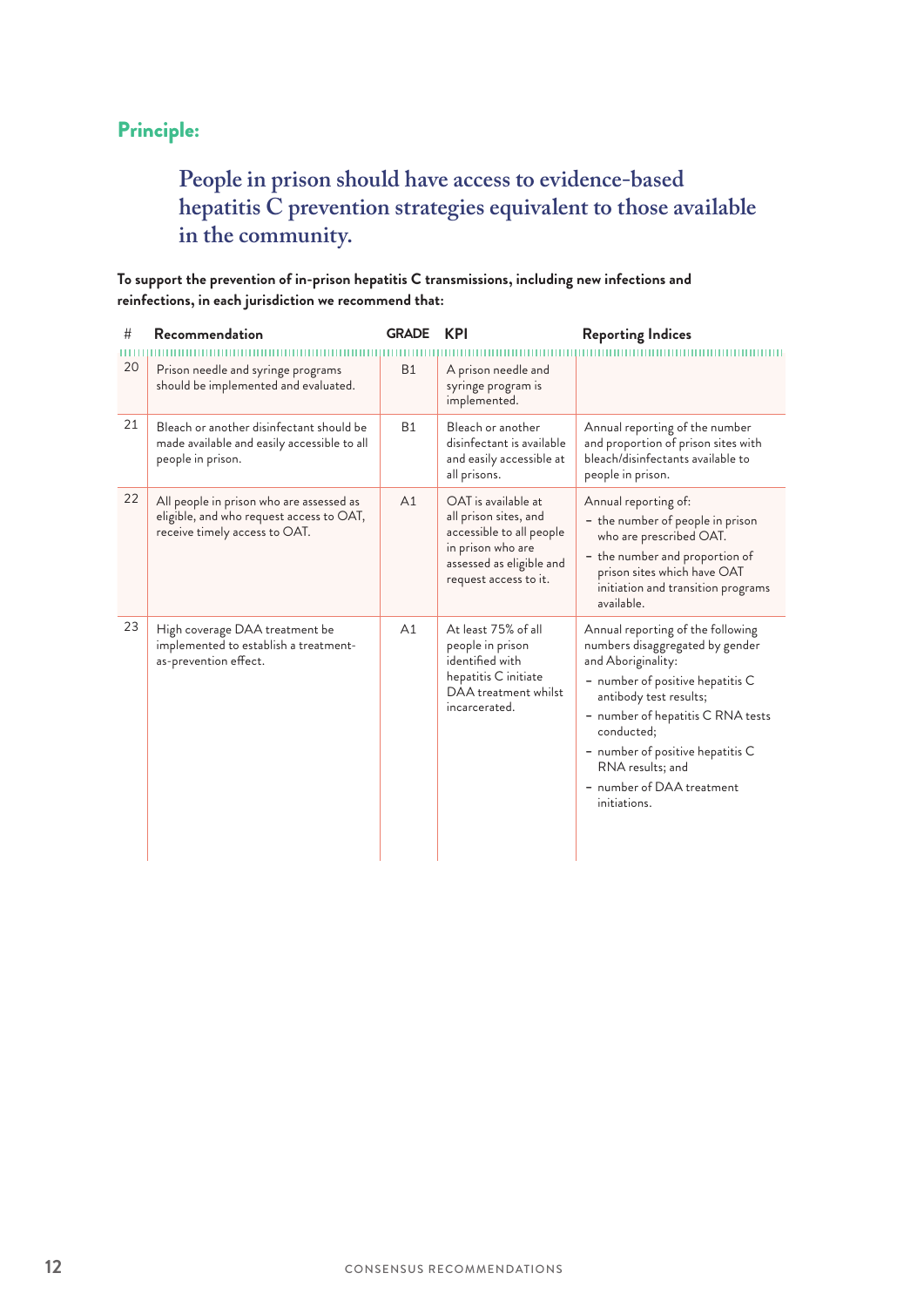**People in prison, as well as clinical and custodial staff and prison management should be supported to engage with relevant, up-to-date, and accessible information regarding viral hepatitis.**

#### **To support knowledge improvement, as well as the reduction of stigma and discrimination, we recommend that:**

| #  | Recommendation                                                                                                                                                                                                                                                                                                                                 | <b>GRADE KPI</b> |                                                                                                                                   | <b>Reporting Indices</b> |
|----|------------------------------------------------------------------------------------------------------------------------------------------------------------------------------------------------------------------------------------------------------------------------------------------------------------------------------------------------|------------------|-----------------------------------------------------------------------------------------------------------------------------------|--------------------------|
| 24 | Viral hepatitis education programs,<br>tailored to people in prison, healthcare<br>providers, and correctional staff be<br>implemented in each prison. Curricula<br>should be culturally appropriate, inclusive<br>and accessible to people with varying<br>levels of health literacy and include harm<br>reduction and the effects of stigma. | B1               | Twice-yearly viral<br>hepatitis education<br>sessions provided<br>for correctional and<br>healthcare providers in<br>each prison. |                          |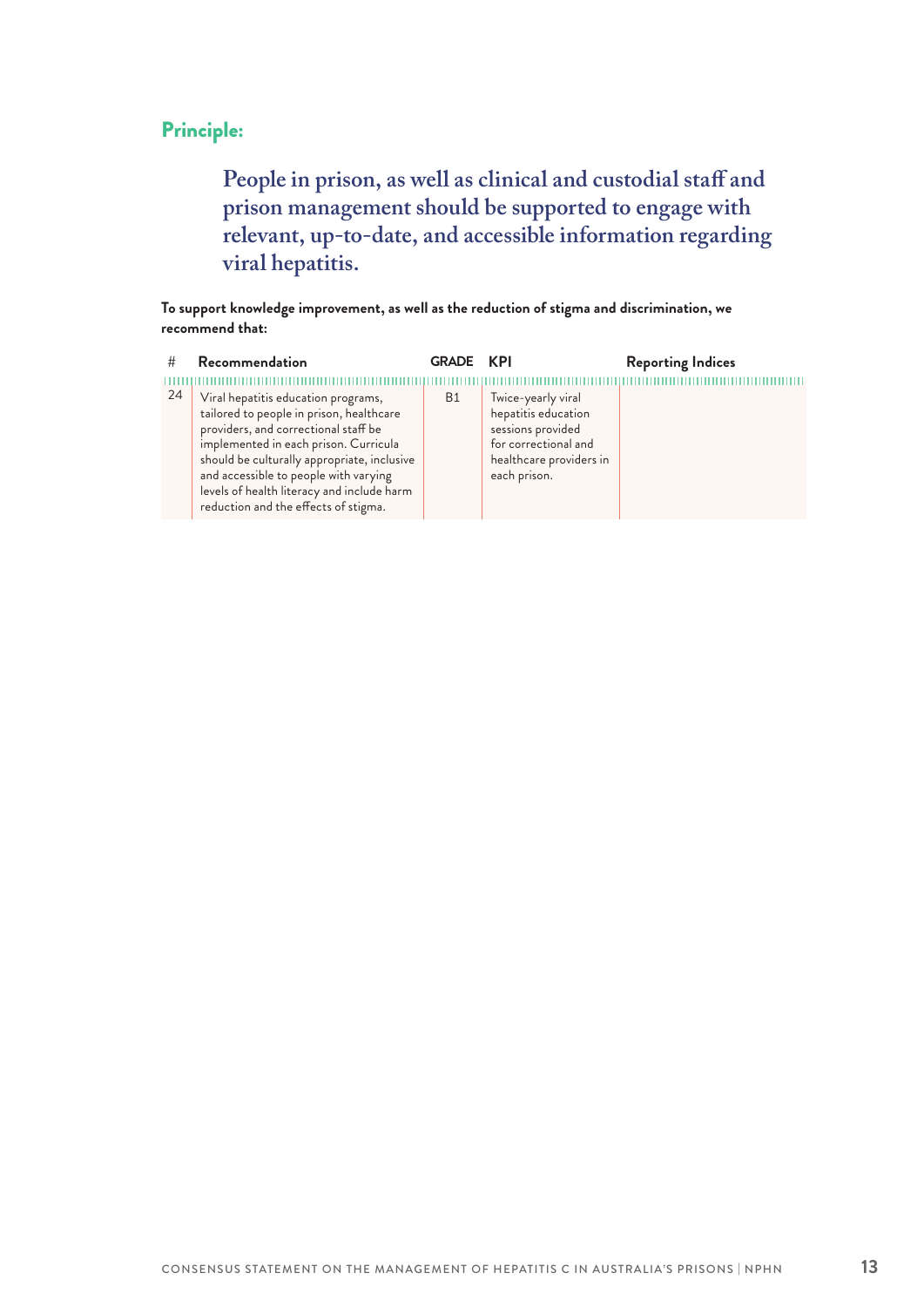<span id="page-13-0"></span>**Imprisonment is an independent risk factor for hepatitis C and so all people in prison should be offered testing.**

#### **HEPATITIS C TESTING IN PRISON POPULATIONS 3.0**

Given the growing importance of hepatitis C testing and treatment scale-up amongst people in Australian prisons to the national hepatitis C elimination efforts, testing strategies and policies adopted in the prison sector that facilitate timely and efficient case identification are critical.<sup>11</sup> In the Australian prison sector, a nurse-led health risk assessment is generally required within 24-48 hours of prisoner incarceration – primarily focusing on identification of the risks of self-harm, drug withdrawal, and significant current health conditions. Screening for hepatitis C infection is offered within several weeks of incarceration in all jurisdictions, most commonly as part of an integrated blood-borne virus (BBV) screening strategy,<sup>1</sup> however data on testing uptake are limited.

Imprisonment is an independent risk factor for hepatitis C and so all people in prison should be offered testing. The potential approaches to hepatitis C testing in the prison sector include 'targeted screening', where the person is surveyed for risk factors such as injecting drug use, tattooing, or previous imprisonment, and then offered testing. However, riskbased screening is dependent on people disclosing risk factors such as injecting drug use, and the stigma associated with risk behaviours, as well as the risk of targeted surveillance and imposed restrictions, are well-recognised barriers to hepatitis C testing, both in prison and the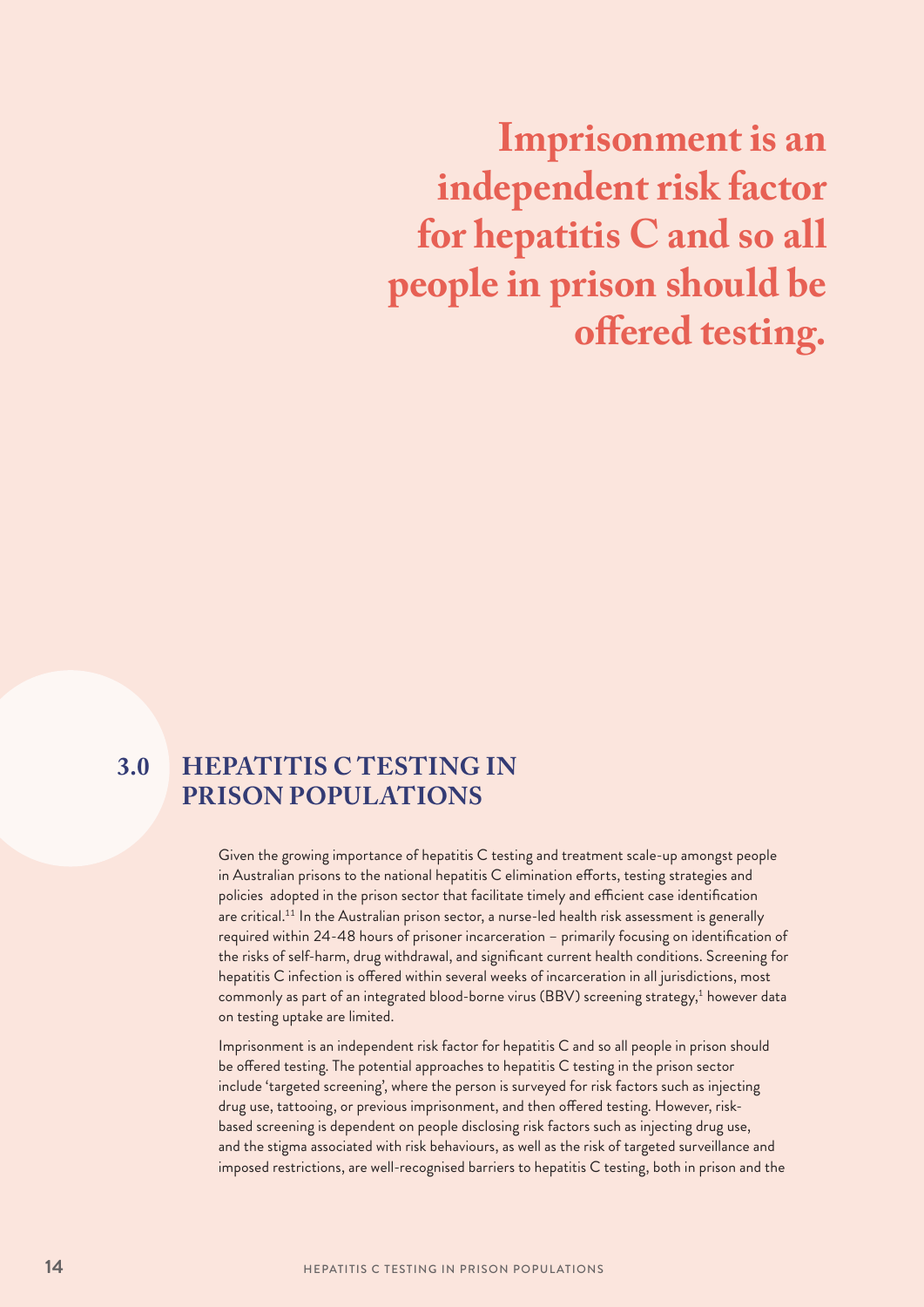community.34 Targeted screening is therefore not recommended as the sole approach. The second approach is 'universal screening,' in which all those newly incarcerated are offered testing.35 The actual offer of testing may be 'opt-in,' where the individual requests testing, or 'opt-out,' where every person is informed and understands that hepatitis C testing is part of standard care and they will be tested unless they decline. International experts recommend a universal opt-out testing approach for prison settings,<sup>36</sup> as it has been found to be both the most effective and cost-effective strategy for maximising testing numbers and case detection.34,35 The universal opt-out approach should ensure that every person in prison is fully aware of their choice to opt out of testing. A universal opt-out approach to testing people entering prison should be complemented by repeat annual testing for all prisoners and additional testing offered on any occasion that recent risk factors are disclosed, or on request. Only a few of the smaller jurisdictions report using the best practice approach of universal opt-out screening and the consistency of its application is unknown.<sup>11</sup> There are very limited data regarding the actual testing rates in Australian prisons,<sup>37</sup> but reports from several jurisdictions suggest that the current testing regime captures only a minority of those at risk.<sup>1</sup>

Peer support may promote engagement with testing. Peer-supported models of testing should be further explored in the Australian context, along with the potential role for Aboriginal Community Controlled Health Organisations (ACCHOs) and other in-reach services to provide culturally appropriate care.<sup>38</sup> A report from the Irish prison system demonstrated that peer-supported screening, in which prison peer workers promoted testing and accompanied people to the screening visit, improved uptake.<sup>39</sup>

In the practice of hepatitis C testing, there are several logistical challenges. Timeliness is the premier priority, firstly because over 30% of all people in Australian prisons are unsentenced (i.e. on remand) with a median duration of incarceration of only 3.4 months, commonly ending with unsupervised release to the community.<sup>12</sup> In addition, the length of stay in reception prisons (i.e., centres designated to receive those newly incarcerated) in most jurisdictions is weeks only – before transfer to another correctional facility. Secondly, accessibility is a key challenge as each health interaction with an individual whilst incarcerated requires an escorted transfer from the cells to an on-site health 'clinic' (and return) by a correctional officer, generally conducted one-on-one. In most prisons, hepatitis C testing requires two health interactions – the consultation to discuss screening and order the test is separate to the consultation for the venepuncture itself. Clinic space is often limited, creating wait times for consultations. Hence, minimising the number of interactions and the time needed to make a diagnosis of chronic hepatitis C infection are key considerations. The diagnostic laboratory tests from correctional centres typically occur at a distant site. Hence, testing usually requires venepuncture on-site followed by specimen transfer and then return of results, leading to a lengthy turnaround time, typically weeks. Testing is still often a two-step process involving an initial antibody test, followed by an RNA test on confirmation of antibody positivity. Reflex testing, whereby the healthcare provider draws an extra vial of blood and requests for the laboratory to automatically test the second sample for hepatitis C RNA after detecting hepatitis C antibodies in the first, offers the significant advantage of avoiding repeated cycles of ordering and completing tests and waiting for results over weeks or even months. Such a process maximises the use of scarce clinical space and financial resources and reduces need for repeat consultations.

Given the frequent difficulty of poor venous access among people who inject drugs, as well as the limited clinic space for consultations and pathology collection, point-of-care fingerstick blood sampling is an attractive alternative. The Fifth National Hepatitis C and Aboriginal and Torres Strait Islander BBV/STI Strategies<sup>5,18</sup> recommend exploring the use of rapid testing and point of care (PoC) technologies to improve access to testing. In high prevalence settings, PoC testing for hepatitis C RNA as a standalone testing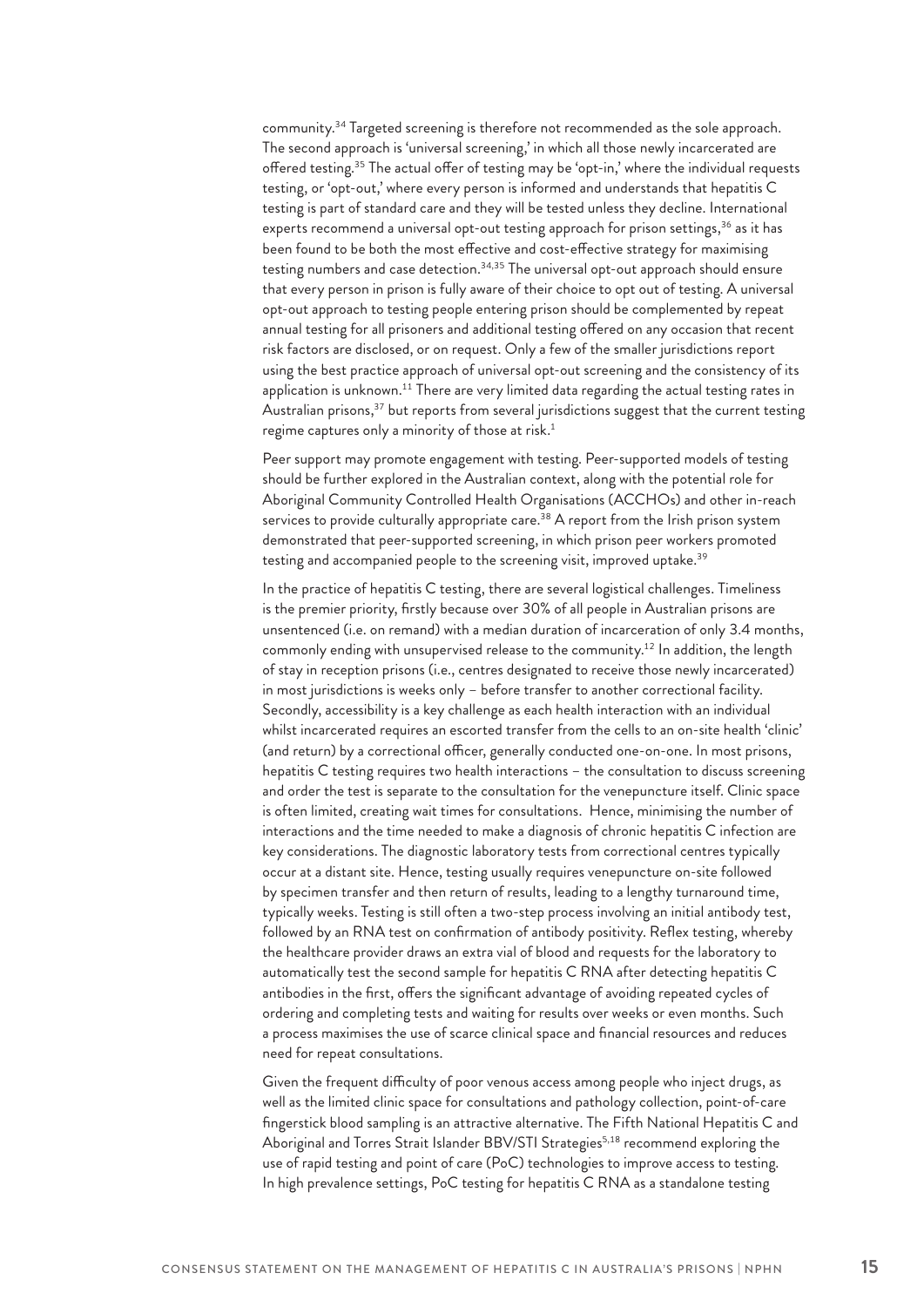strategy has particular relevance as it offers the key elements of timeliness, accessibility, and lower cost.<sup>40,41</sup> In Australia, the Therapeutic Goods Administration (TGA) approved the [Cepheid Gene Xpert™](https://www.cepheid.com/en/tests/Virology/Xpert-HCV-Viral-Load) hepatitis C viral load fingerstick assay in May 2020, which uses a fingerstick blood sample and returns a result for hepatitis C RNA detection (viral load) within 60 minutes. Local evidence supporting the use of PoC testing in reception prisons for rapid hepatitis C diagnosis and linkage to care is promising.<sup>42</sup> The prospective historically controlled PIVOT study recorded higher testing uptake during the PoC intervention phase than during the standard of care phase (99% vs 45%; p<0.001) in one reception prison in NSW.43 DAA treatment uptake within 12 weeks of study enrolment was also significantly higher among those who tested positive to hepatitis C on a PoC test (93% vs 26%, p<0.001) and the median time to treatment initiation was shorter (6 days vs 90 days; p<0.001).<sup>43</sup> Salivary testing for hepatitis C antibodies may also be considered in the future for rapid PoC screening at reception to triage people to RNA testing, as reliable assays exist, but are not yet approved in Australia.<sup>44</sup> Both hepatitis C antibody and RNA can be tested on fingerstick blood samples collected via dried blood spot (DBS), which also allows testing for co-infections such as  $HIV$ , and hepatitis B.<sup>45</sup> Although the time to receipt of results from DBS samples is typically longer than standard pathology, it has been shown in some studies to improve testing rates in the prison setting.<sup>46,47</sup> The rapid PoC testing approach was shown to be superior to DBS testing in a large remand prison in West London.<sup>10</sup> As DBS testing is not currently registered for diagnostic use in Australia it remains a research tool. In practice, currently all jurisdictions predominantly, or exclusively, utilise venepuncture-based specimen collection, with one state increasingly using a state government supported DBS testing strategy.<sup>42</sup>

**In summary, the implementation of rapid testing pathways that minimise delays driven by repeat pathology, the regular movement of people between prison sites, prison operations and infrastructure are necessary to maximise accessibility for people in prison. Rapid testing pathways may include the use of PoC technologies or other strategies depending on the suitability of the context.**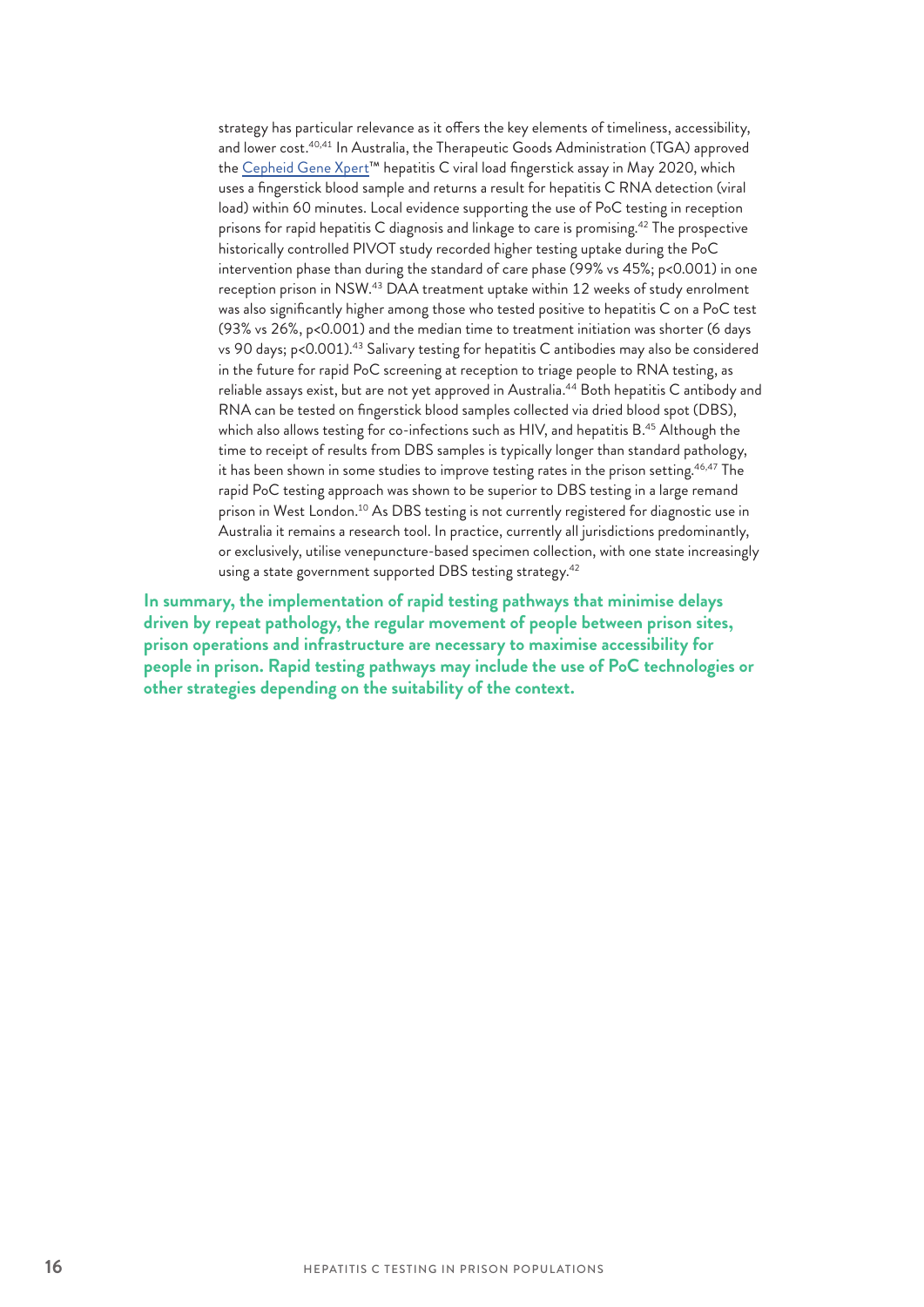#### <span id="page-16-0"></span>**FURTHER ASSESSMENT OF THOSE WITH CHRONIC HEPATITIS C INFECTION 4.0**

**Treatment within prisons has an important role in reducing liverrelated morbidity and mortality for those living with hepatitis C, as well as reducing hepatitis C prevalence and risk of transmission.28,48,49 Accordingly, all prisoners living with chronic hepatitis C infection should be considered for DAA treatment whilst incarcerated.** The accessibility and comprehensibility of information about assessment and DAA treatment for people in prison is an important factor; information about assessment and treatment should be available in commonly used languages and access to an interpreter should be facilitated when required.

Clinical assessment prior to starting treatment for hepatitis C should be efficient and targeted to: i) confirming viraemia; ii) assessing for cirrhosis; iii) testing for BBV coinfection; iv) consideration of potential drug-drug interactions; and v) assessing prior DAA treatment history.<sup>31</sup>

| i.            | Confirmation of<br>active viraemia.                        | Hepatitis C RNA test.                                                                                                                             | A positive RNA test is sufficient to establish<br>chronic infection.                                                                                                                                                                                                                             |
|---------------|------------------------------------------------------------|---------------------------------------------------------------------------------------------------------------------------------------------------|--------------------------------------------------------------------------------------------------------------------------------------------------------------------------------------------------------------------------------------------------------------------------------------------------|
| ii.           | Assessment for<br>cirrhosis (people > 35<br>years of age). | Transient elastography OR<br>APRI or FIB-4.                                                                                                       | LSM median >12.5kPa threshold.<br>If transient elastography is not available or would<br>delay treatment initiation, calculation of APRI or<br>FIB-4 using serum biomarkers (AST and FBE) is<br>recommended.<br>Cirrhosis is very rare in people < 35 years and<br>screening is not recommended. |
| iii           | Testing for BBV<br>coinfection.                            | Hepatitis B tests (HBsAg, anti-<br>HBs, anti-HBc) HIV antibody test.                                                                              | Monitor for reactivation of hepatitis B during<br>hepatitis C treatment.<br>Offer hepatitis B vaccination if the individual is<br>not vaccinated or previously infected.                                                                                                                         |
| $\frac{1}{1}$ | Consideration of<br>potential drug-drug<br>interactions.   | Review co-morbidities and current<br>use of prescribed and unprescribed<br>medications/drugs for drug-drug<br>interactions with hepatitis C DAAs. | Potential drug-drug interactions can be checked<br>via https://www.hep-druginteractions.org/<br>checker.                                                                                                                                                                                         |
| V             | Prior DAA treatment<br>history.                            | Check prior DAA treatment history<br>and outcomes.                                                                                                | Distinguish treatment failure (rare) from<br>reinfection (common) if possible.                                                                                                                                                                                                                   |

#### **Table 2: Summary of steps in further clinical assessment**

**# Step Description Clinical notes**

CONSENSUS STATEMENT ON THE MANAGEMENT OF HEPATITIS C IN AUSTRALIA'S PRISONS | NPHN **17**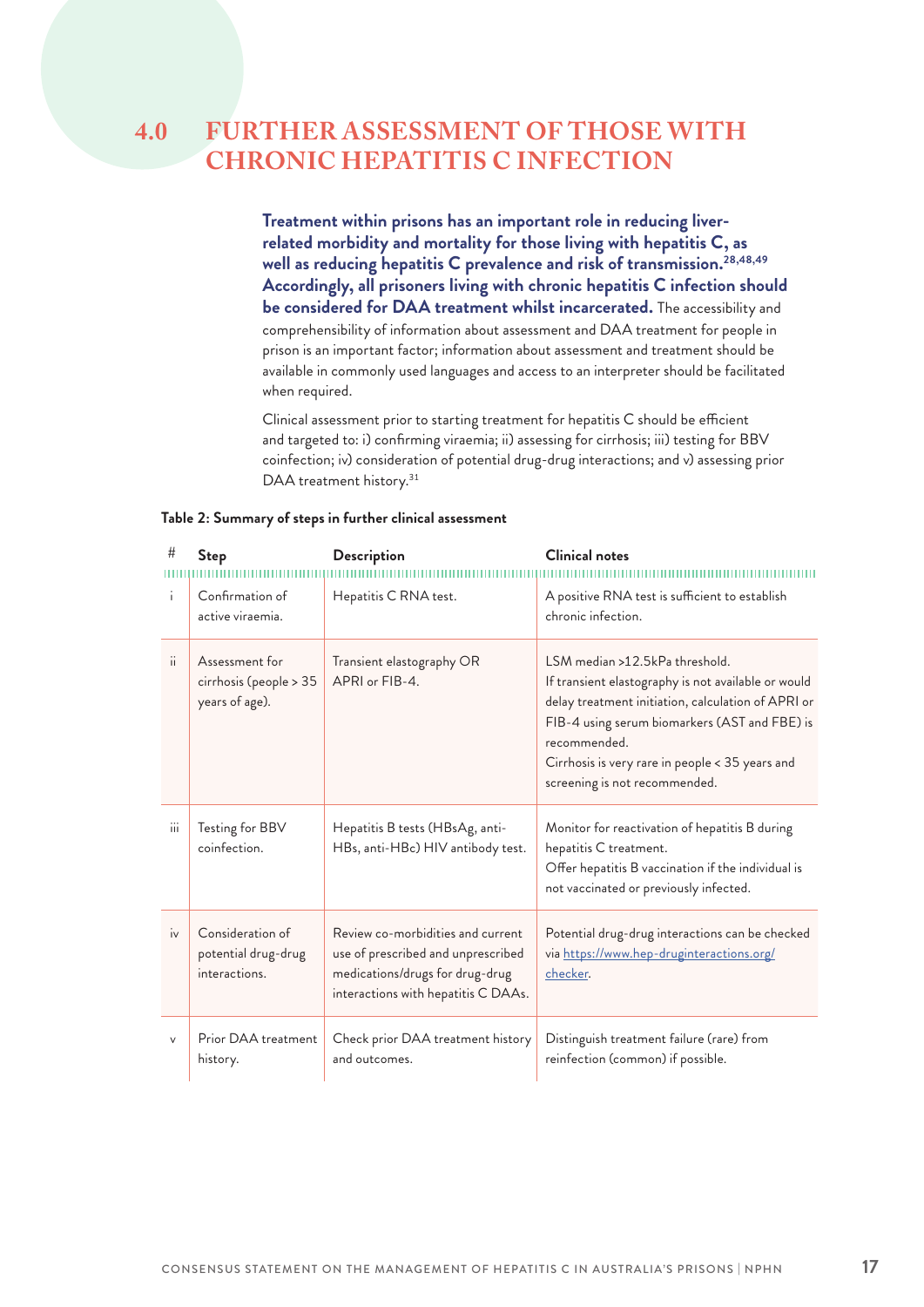Local and international data demonstrate that nurse-led prison-based hepatitis C management is effective and can reach prisoners living with hepatitis C in large numbers, with limited gastroenterologist/hepatologist or infectious diseases physician input.<sup>50</sup> Primary care-led models of care, which may include hepatitis clinical nurse consultants, nurse practitioners or general practitioners, should therefore be central to prison-based hepatitis C assessment and management, supported by remote telehealth with support available from a gastroenterologist/hepatologist or infectious diseases physician. To address the unique social and medical needs of Aboriginal and Torres Strait Islander people in prison, strong consideration should be given to the inclusion of Aboriginal and Torres Strait Islander health practitioners in primary health care teams. In 2018, 25% of 62 prison health clinics reported receiving visits from an ACCHO or Aboriginal Medical Service and 15% of Aboriginal and Torres Strait Islander people leaving prison reported accessing an Aboriginal and Torres Strait Islander health practitioner during their incarceration.<sup>14</sup> With funding from the ACT government, the Alexander Maconochie Centre has integrated an ACCHO-led model of primary health care, the principles of which were also recently adopted by the South Australian Prison Health Service in their state-wide model of care, which serve as excellent examples of good practice.<sup>51,52</sup>

Pre-treatment assessments should include a history relevant for hepatitis C treatment initiation as well as factors important for prison-based management specifically, including anticipated incarceration duration and risk factors for transmission and reinfection. Prior treatment experience should be determined, as this may influence the DAA regimen and duration selected. Co-factors for liver disease progression should be assessed including alcohol intake, virological co-factors (hepatitis B and HIV co-infection), and metabolic co-factors (e.g., obesity and diabetes). Vaccination status for hepatitis B should be established. Medical co-morbidities should be noted, and concomitant medications reviewed for potential drug-drug interactions to guide DAA selection. Some illicit drugs and pharmaceutical opioids used in unprescribed dosage can interact with DAAs and their use should be assessed when selecting a DAA regimen.

Assessment of current injecting drug use is also important to integrate harm reduction measures with DAA treatment - those disclosing injecting drug use during incarceration should be prioritised for treatment to prevent onward transmission and this should be facilitated by prison health staff with an emphasis on non-disclosure beyond the health setting.<sup>21</sup> Referral for harm reduction should be offered as appropriate, including OAT to reduce opioid use, and supported access to bleach where possible.

A targeted physical examination should be performed to identify the key stigmata of chronic liver disease including spider naevi, and signs of clinical decompensation including ascites, jaundice and encephalopathy, noting that most patients with cirrhosis will have no symptoms or signs.<sup>53</sup> Nevertheless, these features may influence treatment selection, decision-making regarding fibrosis determination, the need for review from a gastroenterologist/hepatologist or infectious diseases physician, and post-treatment management.

**The requirement for extensive pre-treatment blood tests, and repeated venepuncture, can present a significant barrier to efficient and timely prison-based care.54 Treatment could therefore be considered with more limited test results, where this can be prescribed safely.** 

> The minimum laboratory investigations currently recommended prior to hepatitis C treatment include: hepatitis C RNA, liver enzyme tests (including serum ALT and AST), a full blood examination and testing for hepatitis B and HIV (Table 2). Hepatitis C RNA testing confirms active hepatitis C infection, and in a prisoner with a history of injecting drug use, is sufficient to establish chronic infection. Hepatitis C genotyping is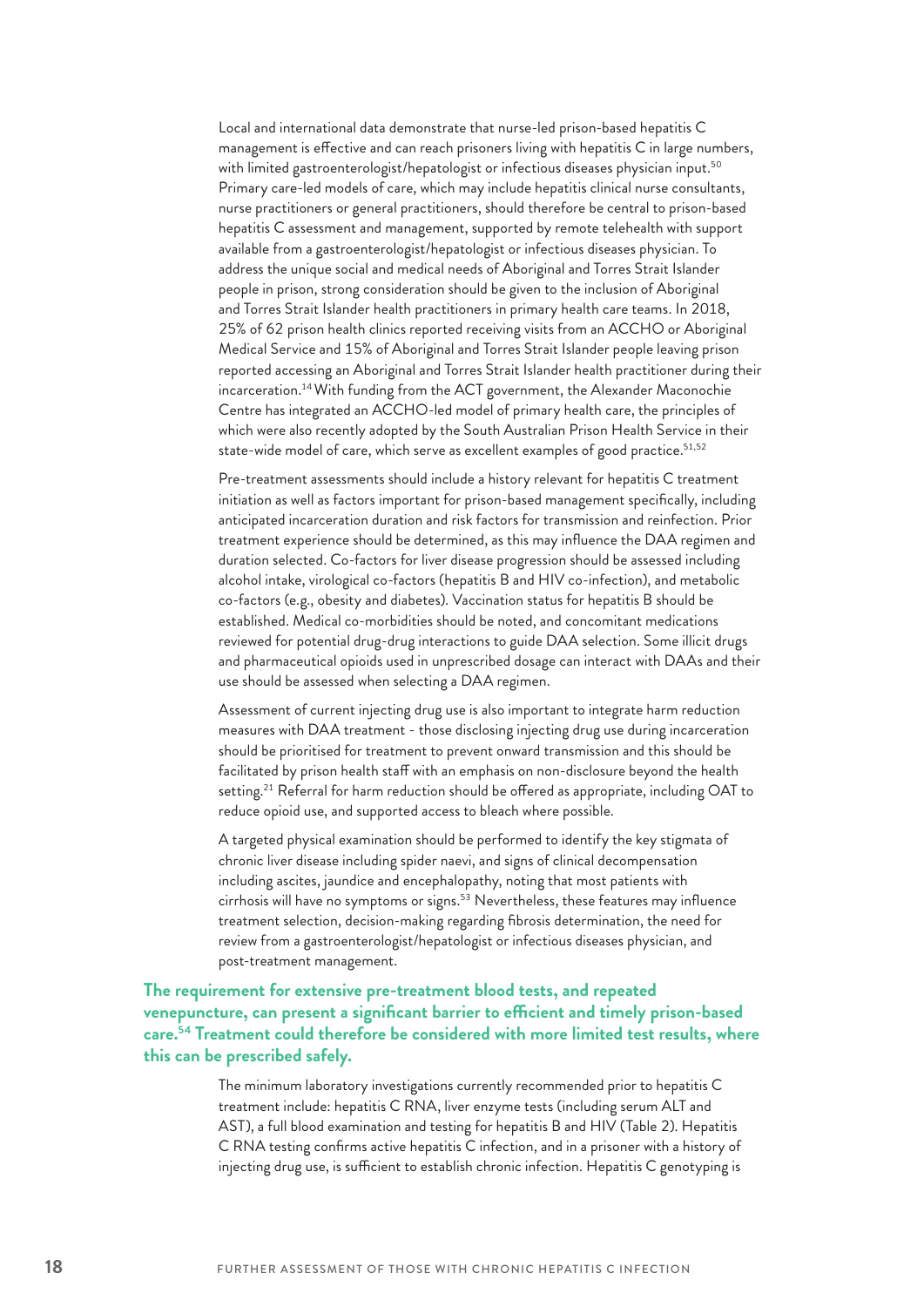no longer required by the Australian Pharmaceutical Benefits Scheme (PBS) for DAA prescription, but may be useful in the prison context to help differentiate between relapse and reinfection in the small number of prisoners who remain HCV RNA positive after treatment. Hepatitis C genotype may also influence DAA selection in those who are treatment experienced or with cirrhosis.<sup>31</sup> Genotype testing should not delay treatment initiation however. Liver enzymes including serum AST and full blood count are performed to allow screening for patients with cirrhosis using the APRI or FIB-4 scores (Table 2), as well as to assess for portal hypertension and hepatic decompensation in patients with cirrhosis. Hepatitis B testing should include HBsAg, anti-HBc and anti-HBs serology to identify current or previous infection, or prior immunisation, as this infection is increased in prevalence amongst people who inject drugs, and there is a small risk of hepatitis B reactivation amongst HBsAg positive individuals during DAA treatment for hepatitis C.55 Where active hepatitis B coinfection is identified, antiviral therapy for hepatitis B should be considered prior to DAA initiation in patients with cirrhosis, and all co-infected patients should be monitored for reactivation of hepatitis B. Vaccination should be arranged for those who are non-immune.

All prisoners should be evaluated for cirrhosis prior to hepatitis C treatment to identify those requiring ongoing management, including to initiate surveillance for complications of advanced liver disease or hepatocellular carcinoma (HCC). We recommend a practical approach to cirrhosis evaluation based on age, clinical assessment, serum biomarker scores and/or transient elastography (Table 2):

- i) Cirrhosis is very rare in prisoners  $<$  35 years of age,<sup>56</sup> and so no further assessment is necessary for this group unless co-factors are present such as alcohol excess or hepatitis B.
- ii) Among prisoners > 35 years, assessment for cirrhosis is recommended.

Transient elastography measurement of liver stiffness remains the most accurate noninvasive method of fibrosis determination and Fibroscan®, which has been extensively validated in people with chronic hepatitis C infection, is available as a portable device suitable for outreach. Other methods of ultrasound-based elastography, such as acoustic radiation force impulse (ARFI), available as an add-on to diagnostic ultrasound, are also becoming available but generally require patients to be sent off-site.<sup>57,58</sup> We recommend that transient elastography be used routinely in the prison sector as the first-line method of fibrosis determination.<sup>59</sup> A liver stiffness measure (LSM)  $\leq$  12.5kPa can be used to exclude cirrhosis (Table 2). If transient elastography is not available in a timely fashion, we recommend the use of serum biomarker scores (e.g. APRI, FIB-4; Table 2) to triage cirrhosis risk. For example, an APRI score < 1.0 has a 94-96% negative predictive value for cirrhosis.56,60 People with APRI > 1.0 should be referred for elastography prior to starting treatment; however, referral for elastography should not delay hepatitis C treatment. If cirrhosis assessment cannot be organised in a timely fashion, we recommend that people should proceed immediately to start hepatitis C treatment, especially where release from prison is imminent.

Individuals identified as being at risk of having cirrhosis (LSM >12.5kPa) should be prioritised to start treatment as soon as practical. People with confirmed cirrhosis should enter surveillance programs for HCC and oesophageal varices whilst incarcerated, as recommended by existing guidelines,<sup>31</sup> and incorporated into discharge planning. When cirrhosis is detected, hepatitis A virus serology should be performed and people who are seronegative should be offered vaccination.<sup>61-63</sup>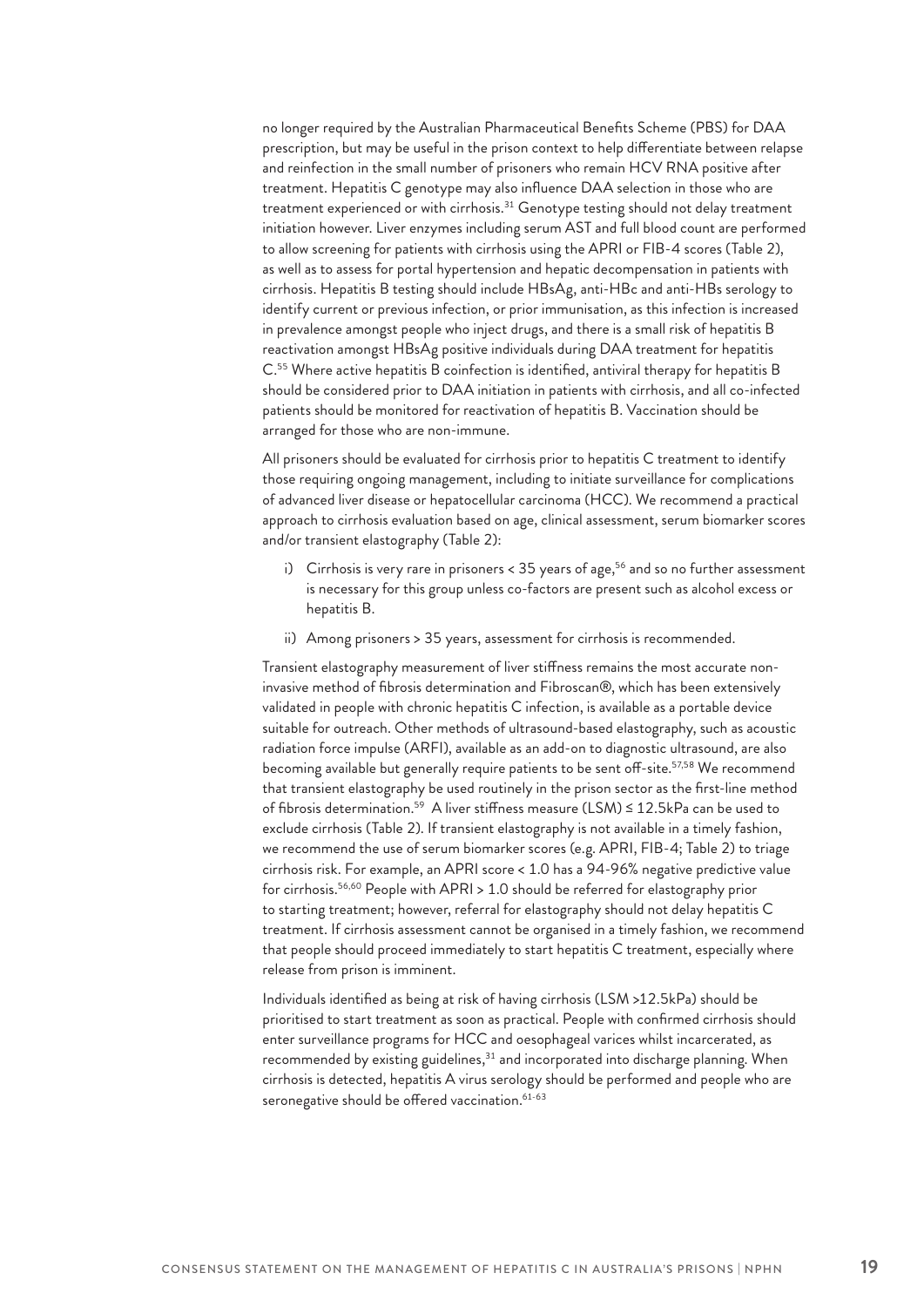# <span id="page-19-0"></span>**All people in prison living with hepatitis C should be offered antiviral treatment.**

#### **DAA TREATMENT 5.0**

# 5.1 Treatment regimens for hepatitis C infection

The goal of treatment is to cure hepatitis C as cure is associated with multiple clinical benefits, including improvement in quality of life, regression of liver fibrosis and cirrhosis, and a reduction in the risk of liver failure, liver cancer and liver-related mortality.<sup>64,65</sup> Cure also prevents transmission of infection, particularly important in prisons where there is no access to sterile injecting equipment.

All people in prison living with hepatitis C should be offered antiviral treatment. There are now three pan-genotypic DAA regimens for the treatment of hepatitis C listed on the PBS: i) sofosbuvir plus velpatasvir, ii) glecaprevir plus pibrentasvir, and iii) sofosbuvir plus velpatasvir plus voxilaprevir. The first-line treatment regimens for treatment-naïve people living with hepatitis C are sofosbuvir plus velpatasvir, and glecaprevir plus pibrentasvir (Table 3).<sup>31</sup> The combination of sofosbuvir plus velpatasvir plus voxilaprevir was specifically developed as a salvage regimen for people who did not respond to previous treatment with a first-line treatment regimen (Table 3).<sup>31</sup> These simple oral treatment regimens are highly effective and well tolerated. In clinical trials, these regimens were associated with cure rates greater than 95%.<sup>66</sup> Treatment duration is 8 to 12 weeks.<sup>31</sup> Treatment for hepatitis C can be prescribed locally by any medical practitioner or nurse practitioner experienced in the treatment of chronic hepatitis C infection, or in (remote) consultation with a gastroenterologist, hepatologist or infectious diseases physician experienced in treating chronic hepatitis C infection.

Consultation with a gastroenterologist/hepatologist or infectious diseases physician is recommended for the following special populations: people with cirrhosis, decompensated liver disease, hepatitis B or HIV co-infection, people with concomitant medications that are associated with problematic drug-drug interactions; or non-response to the secondline treatment regimen. More information about the treatment of hepatitis C is available in the [Australian recommendations for the management of hepatitis C virus infection: a](https://www.hepcguidelines.org.au/)  [consensus statement.](https://www.hepcguidelines.org.au/) 31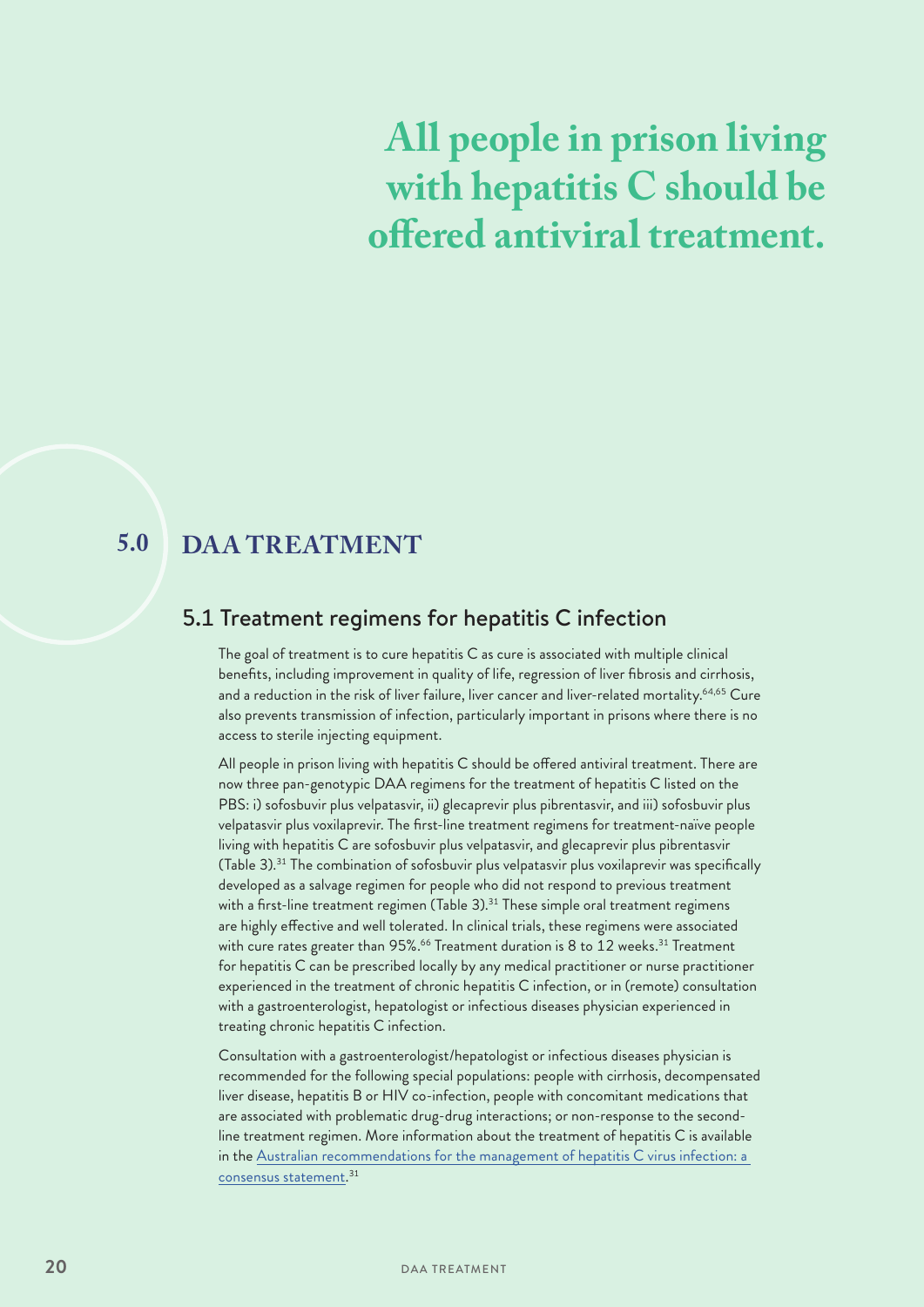<span id="page-20-0"></span>**Table 3: Recommended pan-genotypic treatment protocols for people in prison with hepatitis C virus infection and compensated liver disease, including people with HIV coinfection.**

| Treatment duration                                                                                                              |                    |              |           |  |
|---------------------------------------------------------------------------------------------------------------------------------|--------------------|--------------|-----------|--|
| Regimen                                                                                                                         | Dosage             | No cirrhosis | Cirrhosis |  |
| First-line treatment: people who are treatment naïve                                                                            |                    |              |           |  |
| Sofosbuvir 400 mg, orally, daily<br>$\pm$<br>Velpatasvir 100 mg, orally, daily                                                  | 1 pill daily       | 12 weeks     | 12 weeks  |  |
| Glecaprevir 300 mg, orally, daily<br>$\ddot{}$<br>Pibrentasvir 120 mg, orally, daily                                            | 3 pills once daily | 8 weeks      | 8 weeks   |  |
| Second-line treatment: people who did not respond to a first-line treatment regimen                                             |                    |              |           |  |
| Sofosbuvir 400 mg, orally, daily<br>$^+$<br>Velpatasvir 100 mg, orally, daily<br>$\ddot{}$<br>Voxilaprevir 100mg, orally, daily | 1 pill daily       | 12 weeks     | 12 weeks  |  |

# 5.2 Models of care for the treatment of hepatitis C

In the context of short prison sentences, models of care for the management of hepatitis C should promote a streamlined cascade of care to maximise testing uptake and minimise the time taken for diagnosis and treatment initiation. Testing and DAA assessment strategies that can reduce delays to hepatitis C treatment have been discussed in Sections 3.0 and 4.0. In addition, **care should be provided locally to people in prison without the need for transfer between prisons, or between prison and hospital clinics. Locally provided treatment can be led by primary care providers, including nurses, nurse practitioners or general practitioners**, as detailed above. Holistic care for people being treated for hepatitis C should include harm reduction strategies to reduce the risk of transmission or reinfection (see Section 6.0).

Telemedicine for remote consultations can be key to ensuring access to high quality prison-based care, and provides opportunities for engagement and mentoring with external healthcare providers such as gastroenterologists/hepatologists/infectious diseases physicians and ACCHOs.<sup>67,68</sup> The use of regimens with shorter treatment duration can promote completion of treatment within the period of a prison sentence. Where possible, the entire treatment course should be dispensed to people in prison by endorsing the PBS prescription with [Regulation 49](https://www.pbs.gov.au/info/healthpro/explanatory-notes/section1/Section_1_2_Explanatory_Notes#Regulation-49) (previously regulation 24) to avoid the risk of release without medications; and people should be released with their full treatment course to complete in the community. Linkage to care following release from prison for people living with hepatitis C who have incomplete DAA therapy or not yet started treatment can be challenging. Release planning including direct referral to community hepatitis C care navigators has been shown to increase treatment uptake in the community following release.<sup>69</sup>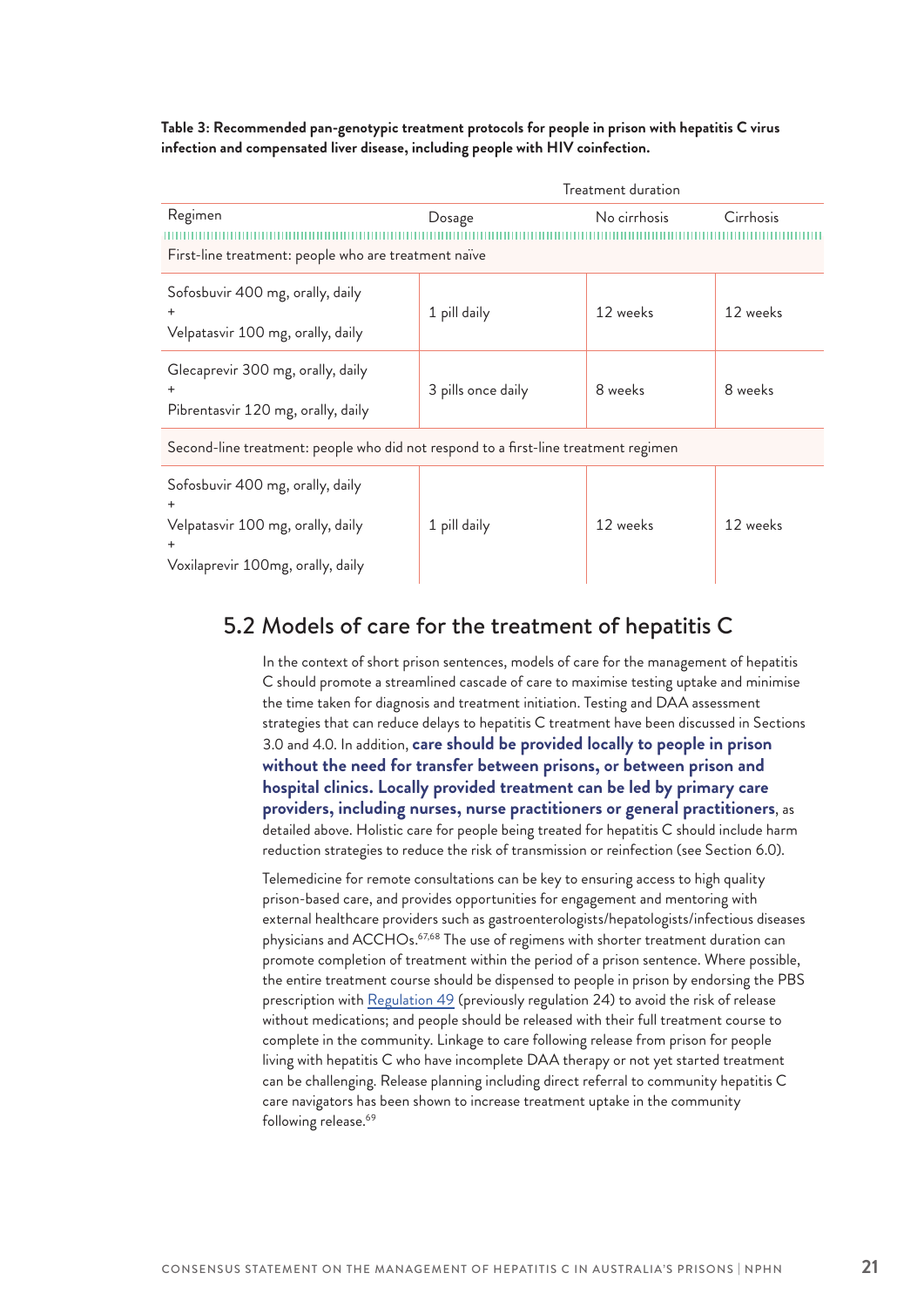# <span id="page-21-0"></span>5.3 Monitoring of patients and defining cure of hepatitis C

As DAA therapies for hepatitis C are very safe and effective, on-treatment monitoring with laboratory tests is not routinely required.31 **We recommend testing to confirm cure following treatment, which is currently defined as undetectable plasma hepatitis C RNA at least 12 weeks after treatment, also known as a sustained virological response (SVR12). Recent data has shown that an undetectable hepatitis C RNA four weeks after treatment (SVR4) also strongly predicts the SVR12 result.33,70 Therefore, opportunistic testing of hepatitis C RNA at any time beyond four weeks after treatment completion is adequate, especially where release to the community may be imminent.** 

Earlier confirmation of cure (SVR4) may also aid in differentiating reinfections versus treatment failures. The uptake of the SVR12 or SVR4 test by people in prison may be maximised by using less invasive testing procedures such as PoC tests. Liver enzyme testing may be performed at the same time to document return to normal once hepatitis C has been cured. In patients with persistently abnormal liver enzymes post cure, clinicians should consider a second liver disease such as metabolic-dysfunction associated fatty liver disease (MAFLD), or unrecognised cirrhosis and consider a referral to a gastroenterologist/hepatologist.31

# 5.4 Treatment non-response versus hepatitis C reinfection

In people with detectable hepatitis C RNA post-treatment, it is important to try and distinguish treatment non-response from hepatitis C reinfection as this distinction influences the DAA re-treatment plan. Clinicians should consider treatment adherence as well as ongoing risk behaviours for hepatitis C reinfection.<sup>28,71</sup> If the previous hepatitis C genotype is available, repeated genotype testing is potentially useful, as a genotype "switch" indicates reinfection.<sup>72</sup> However the same genotype as the initial infection does not rule out reinfection, underscoring the importance of testing for SVR12. Reinfection should not be a barrier to retreatment.

Those who are confirmed or suspected to be non-responders should be re-treated with the combination of sofosbuvir plus velpatasvir plus voxilaprevir, whereas those with confirmed reinfection can be re-treated with the same DAA regimens used for initial treatment (Table 3). More information about the assessment and management of non-response versus reinfection is available in the [Australian recommendations for the](https://www.hepcguidelines.org.au/)  [management of HCV virus infection: a consensus statement](https://www.hepcguidelines.org.au/). 31

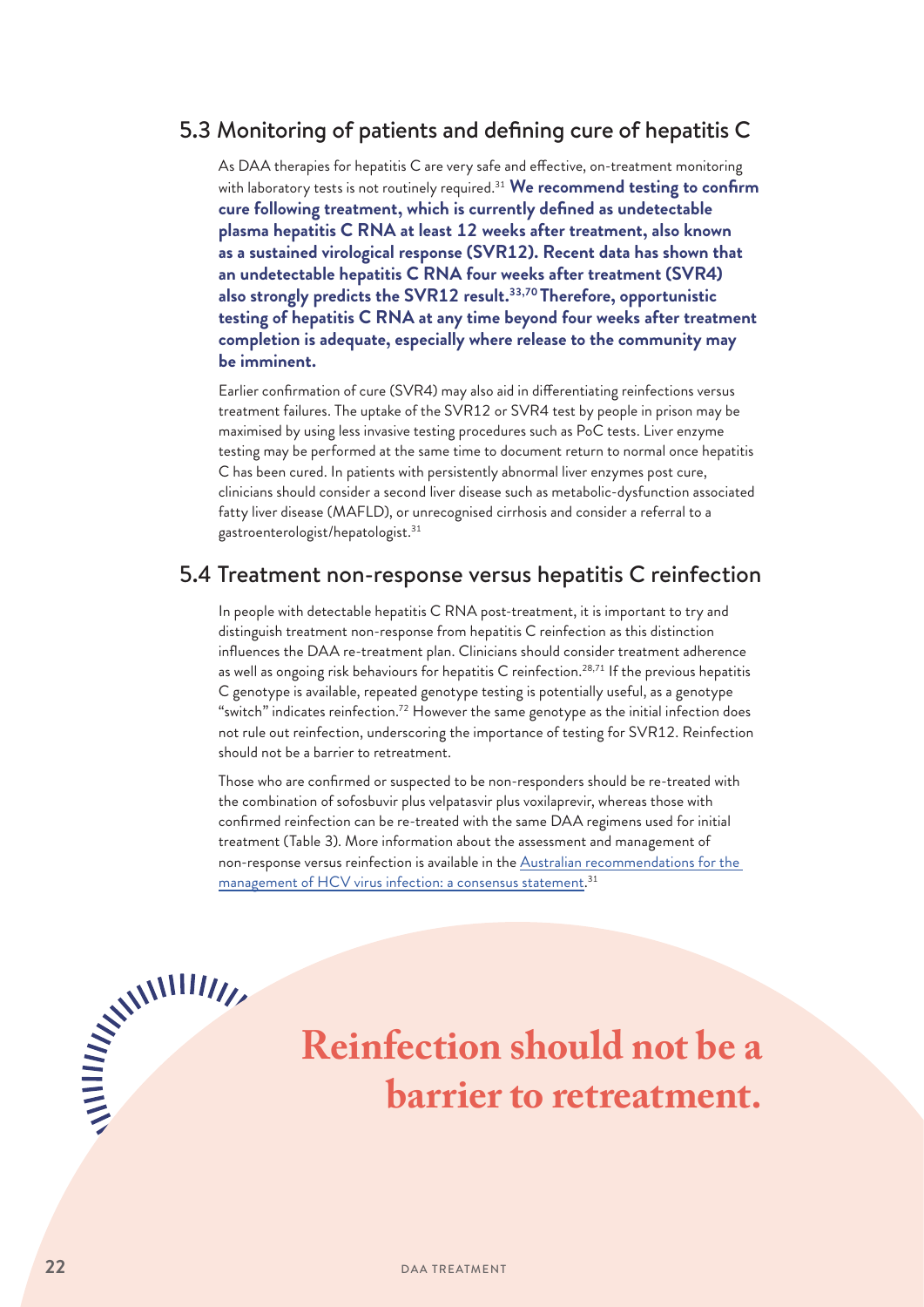# <span id="page-22-0"></span>**6.0 PREVENTION STRATEGIES**

Prevention of hepatitis C transmission within prisons remains a key component of prison healthcare and national elimination goals. **The prison environment is associated with an increased risk for hepatitis C transmissions due to the relative lack of access to the harm reduction interventions that have demonstrated efficacy in community settings – primarily regulated needle and syringe programs - and ongoing injecting drug use in prison.** Nationally there is inconsistent in-prison access to opioid agonist therapy (OAT), which offers benefits including a reduction in risk factors for hepatitis C transmission.21 People who inject drugs report a lower frequency of injecting drug use while in prison, but an increased likelihood of sharing injecting equipment.<sup>73,74</sup> Approximately one-third of recently released people who inject drugs report having continued injecting while in prison,<sup>74,75</sup> and some inject in prison for the first time.<sup>76</sup> High rates of incident hepatitis C infection (11.4 per 100 person years) are reported within Australian prisons,<sup>19-22</sup> undermining the health and economic benefits achieved through the investment in community-based harm reduction and the scale up of DAA therapy in both the community and prisons. This underlines the need for both scale-up of treatment and better prevention during incarceration.

# 6.1 Harm and demand reduction

#### **6.1.1 Opioid agonist treatment**

Benefits from the provision of OAT in prisons include reducing the frequency of injection episodes and needle/syringe sharing among people who inject drugs.77-79 There is varied evidence regarding the effectiveness of prison OAT programs to reduce hepatitis C incidence, with factors such as higher risk behaviours among OAT recipients, timeliness of access and sub-therapeutic doses having a confounding influence on research findings. OAT was not available in prisons across all jurisdictions in Australia until 2018. Methadone has traditionally been the most commonly prescribed OAT,80,81 but sublingual or depot buprenorphine have been introduced in some jurisdictions. OAT coverage is estimated to be well below the WHO coverage indicator of >40 per 100 people who have injected drugs in the last 12 months and who are opioid dependent.<sup>82</sup> Only 28% of participants in the recently completed Surveillance and Treatment of Prisoners with hepatitis C (SToP-C) study who reported injecting drug use during the current imprisonment were enrolled on OAT during their incarceration.<sup>28</sup> Better coverage (51%) was found in the PATH Study, a Victorian sample of 400 men leaving prison with recent pre-imprisonment injecting drug use.<sup>83</sup> There are also logistical challenges with ensuring continuity of OAT for people moving between custodial settings and the community, with over a third of PATH participants who transitioned from a prison to a community OAT program reporting either interrupted, or discontinued, OAT three months following their release from prison.<sup>83</sup> In some jurisdictions measures such as actively facilitated linkage to community prescribers and dispensers, and short-term treatment cost reimbursements, may help to mitigate the risk of treatment interruptions.

A trial of long-acting subcutaneous depot-buprenorphine in Australian prisons has recently demonstrated a comparable safety and efficacy profile to other OAT formulations, 84 and has become widely used in some jurisdictions. 81 The depotbuprenorphine formulation is attractive for the prison setting due to the reduced potential for diversion and the reduced frequency of patient dosing requirements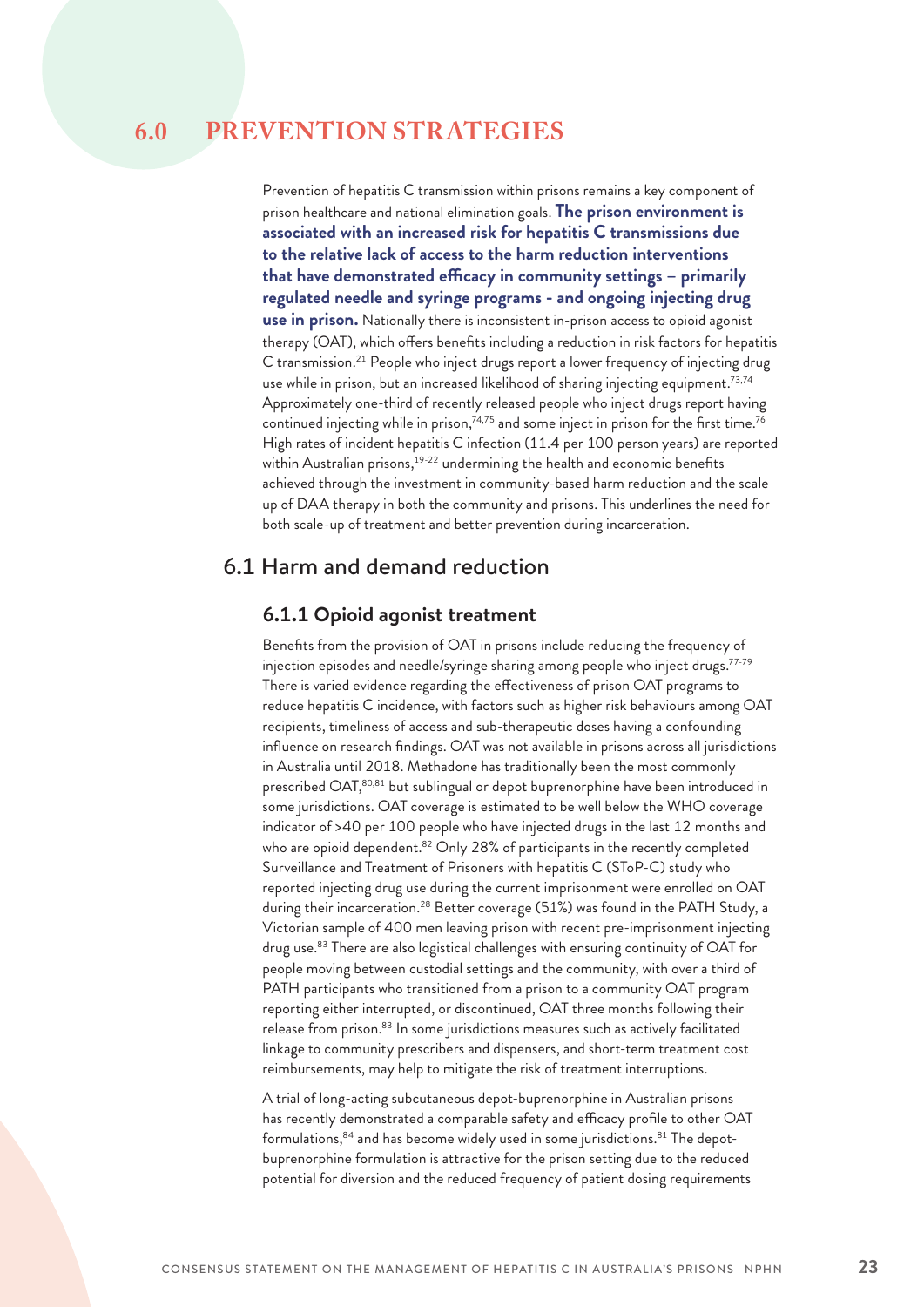(weekly or monthly versus daily or every two to three days). This decreases the administrative and clinical burden and can provide more secure treatment continuity for patients who may be released or transferred at short notice.<sup>85</sup> A range of OAT options, with treatment matching where possible, should be made available to people in prison.

In the past decade, injection of methamphetamines has become increasingly common, and recent data highlights the high prevalence of pre- and during- imprisonment injection of methamphetamines among people in Australian prisons.73,74 There is no substitution therapy currently available for people who use amphetamines, underscoring the urgent need for the development of evidence-based programs to reduce the demand for and harms associated with the use of methamphetamines.

#### **6.1.2 Regulated needle and syringe programs**

**In community settings, needle and syringe programs (NSP) have been shown to reduce BBV spread, and are particularly effective when implemented in combination with OAT for people who are opioid dependent.86 Despite the prevailing equivalence of care principle for people in prison, and specific recommendations related to prison NSP in the National Hepatitis C Strategy 2018-2022 as well as the BBV strategies**  of South Australia and Western Australia,<sup>30</sup> to date no Australian jurisdiction has **trialled a regulated NSP in a correctional setting.87**

> Globally, there are 10 countries which currently operate at least one prison-based NSP.<sup>87</sup> Evaluation of these programs supports their feasibility and a reduction in needle/ syringe sharing or reuse, with no increase in occupational risk for staff.<sup>88,89</sup> A recent systematic review found that prison-based NSP may contribute to the prevention of BBV transmission among people in prison, but the literature is limited with only a small number of studies having been conducted.<sup>90</sup> Models of prison NSP vary considerably - to be effective they need to be accessible, confidential, trusted by people in prison and available in prisons across the whole jurisdiction as inter-prison transfer is common.<sup>91,92</sup> The implementation of prison-based NSPs requires careful coordination and planning, with the engagement of a broad range of stakeholders, to ensure the best possible design for the local context and widespread engagement. The implementation of prison based NSPs should also be accompanied by rigorous process and outcome evaluations to contribute both to the international evidence base and to support the refinement, maintenance and expansion of local programs.

#### **6.1.3 Disinfectants**

Some Australian jurisdictions currently provide people in prison access to a quaternary amine disinfectant or bleach, for general cleaning purposes, which may include use in cleaning used needles/syringes, and tattooing/body piercing implements. As a hepatitis C prevention strategy in prison conditions, the evidence for such disinfectants is weak<sup>79,93</sup> as efforts to clean used needles/syringes can be hampered by accessibility to bleach/ disinfectant supplies, the time and environment to use it appropriately,<sup>94</sup> and the risk to the integrity and function of needles/syringes.<sup>79,95</sup> In the absence of prison NSPs, the availability of disinfectants/bleach may be considered a suitable, although sub-efficacious, harm reduction strategy.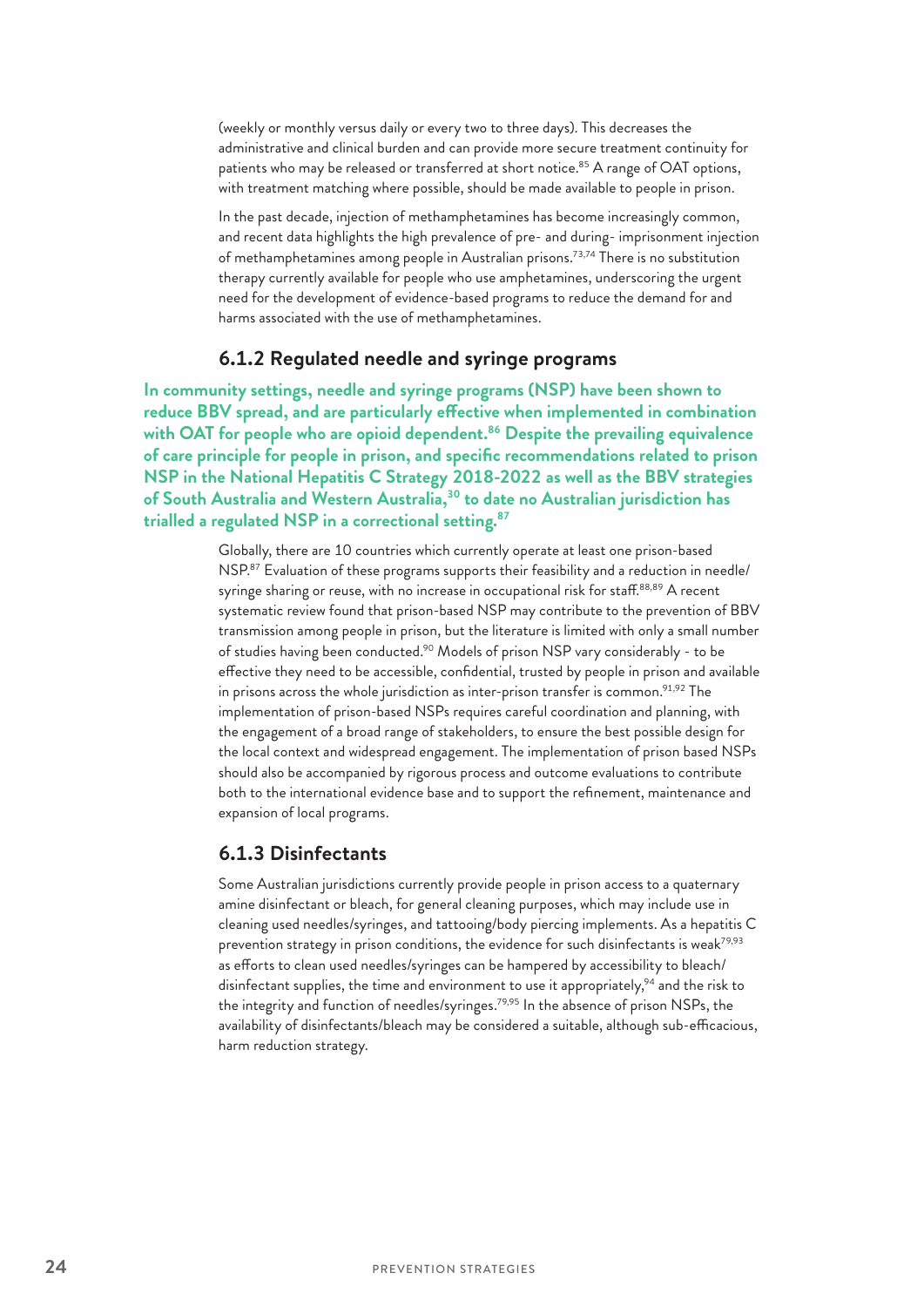### <span id="page-24-0"></span>6.2 Treatment as prevention

ꜜ**48%** The hepatitis C incidence declined by

Initially used in the context of HIV combination antiretroviral therapy,<sup>96</sup> treatment-as-prevention (TasP) utilises population-wide scale-up of effective DAA treatment as a tool for limiting transmissions in epidemics in a particular setting.62 **Recent data has established the efficacy of TasP for hepatitis C in Australian prisons.** The SToP-C study assessed hepatitis C TasP in four Australian prisons enrolling a total of 3,691 participants (approximately 70% of all people incarcerated in the centres), of whom 2,965 were at-risk of primary infection (n=2,240) or re-infection (n=725). DAA treatment was conducted in a 'business-as usual' phase for all those with chronic hepatitis C before scale-up, in which 80% of those diagnosed received DAA treatment with sofosbuvir/ velpatasvir. Among the at-risk population with longitudinal follow-up, 31% reported injecting drugs during their current imprisonment. **The hepatitis C incidence declined by 48%, from 8.31 to 4.35 per 100 person-years between pre- and post-treatment scale-up periods.97** This landmark study has established TasP as an effective prevention tool in the prison setting.

However, there are valid concerns about the potential futility of DAA treatment in a context of high rates of risk behaviour and ongoing transmissions, as well limited access to harm reduction.71 In the SToP-C study, the TasP effect on the incidence of re-infection (after spontaneous or treatment-associated clearance) declined from 12.36 to 7.27 per 100 person-years.<sup>28</sup> Whilst TasP is effective, modelling studies, including those based on data from SToP-C, clearly indicate that combined implementation of sterile needle/syringe provision, OAT, as well as scale up of hepatitis C treatment is the most effective means of mitigating hepatitis C transmissions in prisons.98

**Accordingly, it is evident a holistic approach to hepatitis C management is necessary; an approach that recognises the complexity of drug use trajectories, combined with frequent incarceration episodes, and includes tailored education for people in prison, correctional officers and healthcare workers, improved coverage of OAT, as well as DAA treatment, and regulated provision of sterile needles and syringes.98**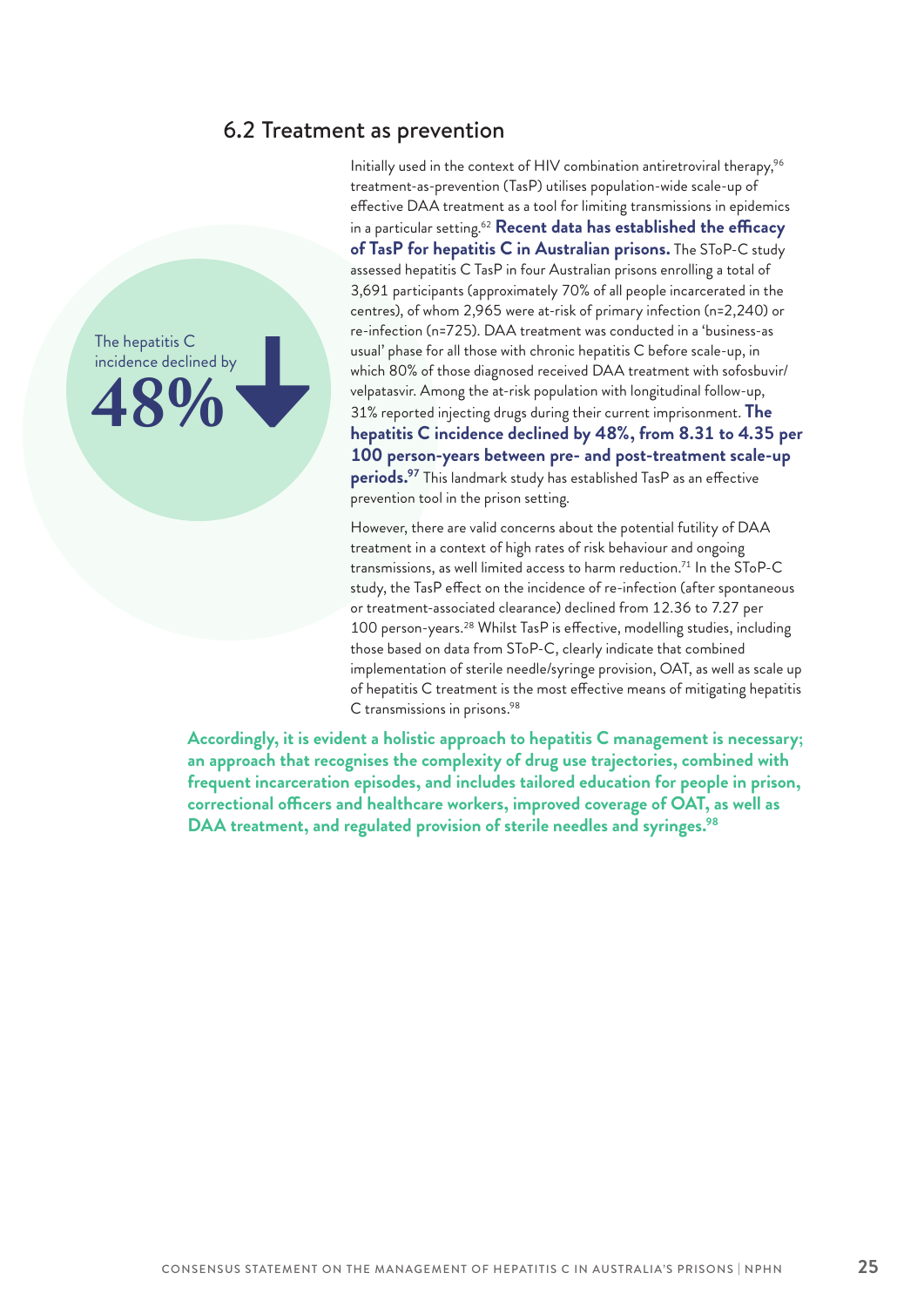<span id="page-25-0"></span>**7.0** 

# **EDUCATION STRATEGIES**

The Fifth National Hepatitis C Strategy<sup>5</sup> and Fifth National Aboriginal and Torres Strait Islander Blood Borne Virus and Sexually Transmitted Infections Strategy<sup>18</sup> highlight the importance of increasing awareness and provision of hepatitis C education tailored specifically to people in custodial settings. Knowledge of hepatitis C transmission risk is particularly poor among youth in detention.<sup>99</sup> The goal of hepatitis C education must go beyond a focus on improving knowledge to changing attitudes and risk behaviours.<sup>100,101</sup> A systematic review of hepatitis C education interventions revealed consistent supporting evidence for improvements in patients' hepatitis C knowledge, reported testing behaviours, as well as willingness to commence treatment, both among people living with hepatitis C and high-risk groups (people with current and recent injecting drug use), in non-custodial settings (AOD facilities, specialist clinics).<sup>102</sup> An 'educate, test, and treat' program designed around enhancing knowledge, shifting attitudes, and changing healthseeking behaviours (i.e. health literacy concepts) amongst a community population in rural Egypt was shown to underpin dramatically enhanced engagement with hepatitis C services.<sup>103,104</sup> Prison-based hepatitis C education programs that address key barriers in custodial settings (lack of awareness of hepatitis C and of DAA treatment efficacy, harm reduction strategies, and stigma) $73,105-107$  have the potential to similarly achieve positive outcomes and enhance testing and treatment rates amongst prison populations.<sup>11,105</sup> Use of peer-educators may be an attractive and cost-effective strategy for the custodial setting.<sup>105,108,109</sup> Correctional officers involved with supporting prison-based drug treatment programs in Nordic countries reported that an increased awareness of the benefits of engaging people in prison with treatment positively influenced their own behaviours regarding how to engage with, better support, and ultimately, help rehabilitate people in prison.<sup>110</sup> Thus, in addition to educating the imprisoned population, there is clear potential to upskill correctional officers and healthcare providers regarding the benefits of enhanced hepatitis C testing, treatment and prevention in the prisons to similarly overcome stigma and raise awareness of the benefits of DAAs and harm reduction, both for the prison sector and the wider community.<sup>11,106,107</sup>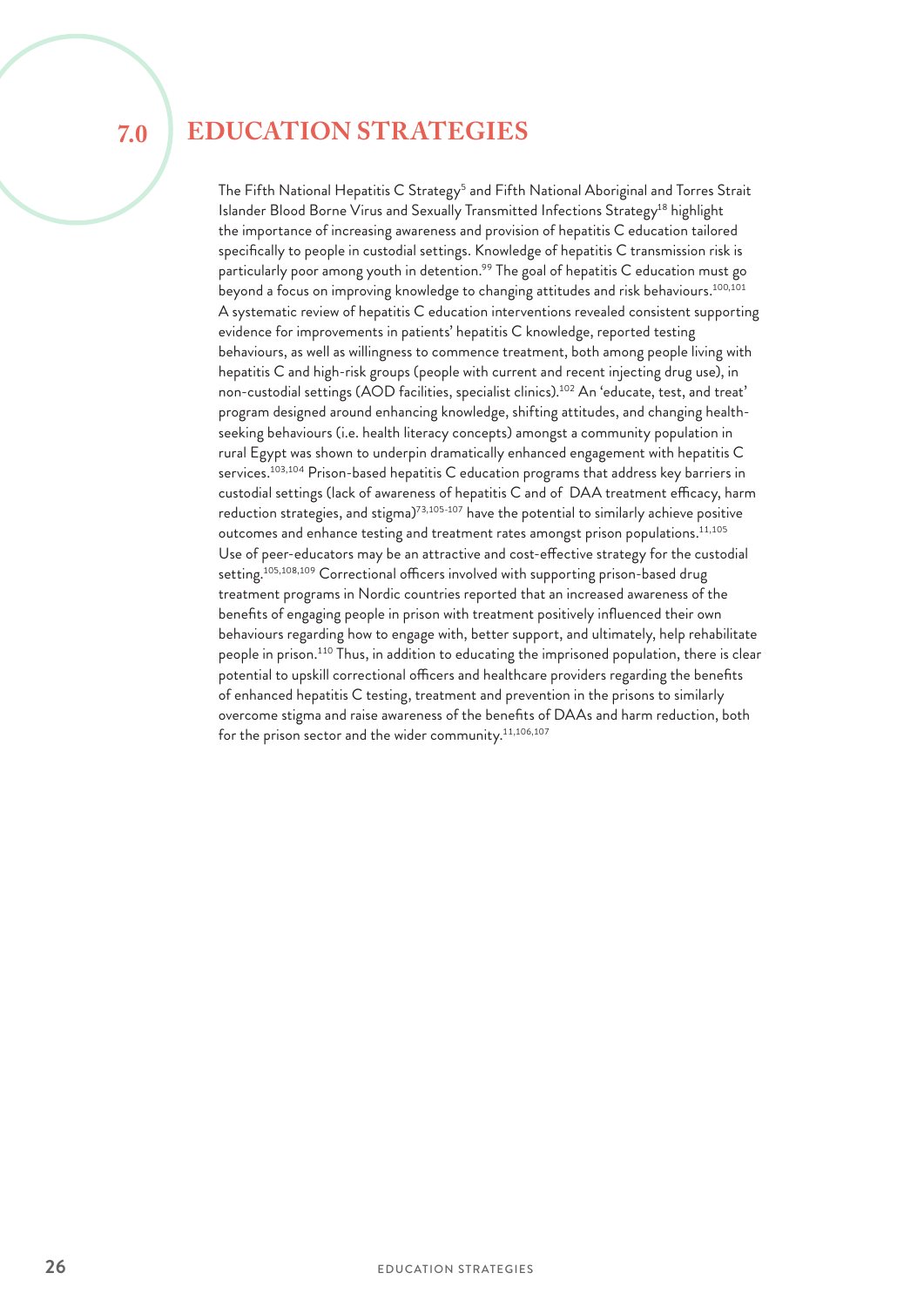<span id="page-26-0"></span>**Addressing stigma requires cultural change, innovation in education and service delivery, committed leadership, operational investment and engagement with people imprisoned.**

**8.0** 

# **THE PERSPECTIVES OF PEOPLE IN PRISON AND THE EXPERIENCE OF STIGMA**

Prison is a unique environment and presents distinct organisational and policy challenges in relation to the provision of health services, including the inherent power imbalance between people incarcerated and health and correctional workers. At the same time, the prison setting may facilitate uptake of hepatitis C treatment among people who have encountered barriers to access in the community including competing priorities, geography, transport, cost of appointments, and multiple visits for pathology, assessment and prescription dispensing.111 Imprisonment may also be a self-motivating factor by providing structured routine, an opportunity for self-improvement, and removing the distraction of the competing priorities of everyday life.<sup>105,111</sup>

Australian and international research on the perspectives of people in prison highlights several structural/environmental, social, and individual barriers and enablers impacting the uptake of prison-based hepatitis C testing and treatment. People in prison have described apprehension regarding invasive tests, treatment side effects, reinfection risk, lack of social support and physical vulnerability in prison.<sup>105,111,112</sup> Stigma and discrimination, lack of confidentiality and unintended disclosure are universal themes and carry potential consequences such as social isolation, additional disciplinary attention and targeted drug screening.<sup>105,107,111-114</sup> Addressing stigma requires cultural change, innovation in education and service delivery, committed leadership, operational investment and engagement with people imprisoned.<sup>107,115</sup> Assessments of social impacts, including stigma, should feature in the development of any policy or intervention. In particular, the avoidance of attributing blame is paramount.<sup>111</sup> Both the process of imprisonment and the barriers to accessing prison health services are commonly associated with and mediated by structural, institutional, and individual racism.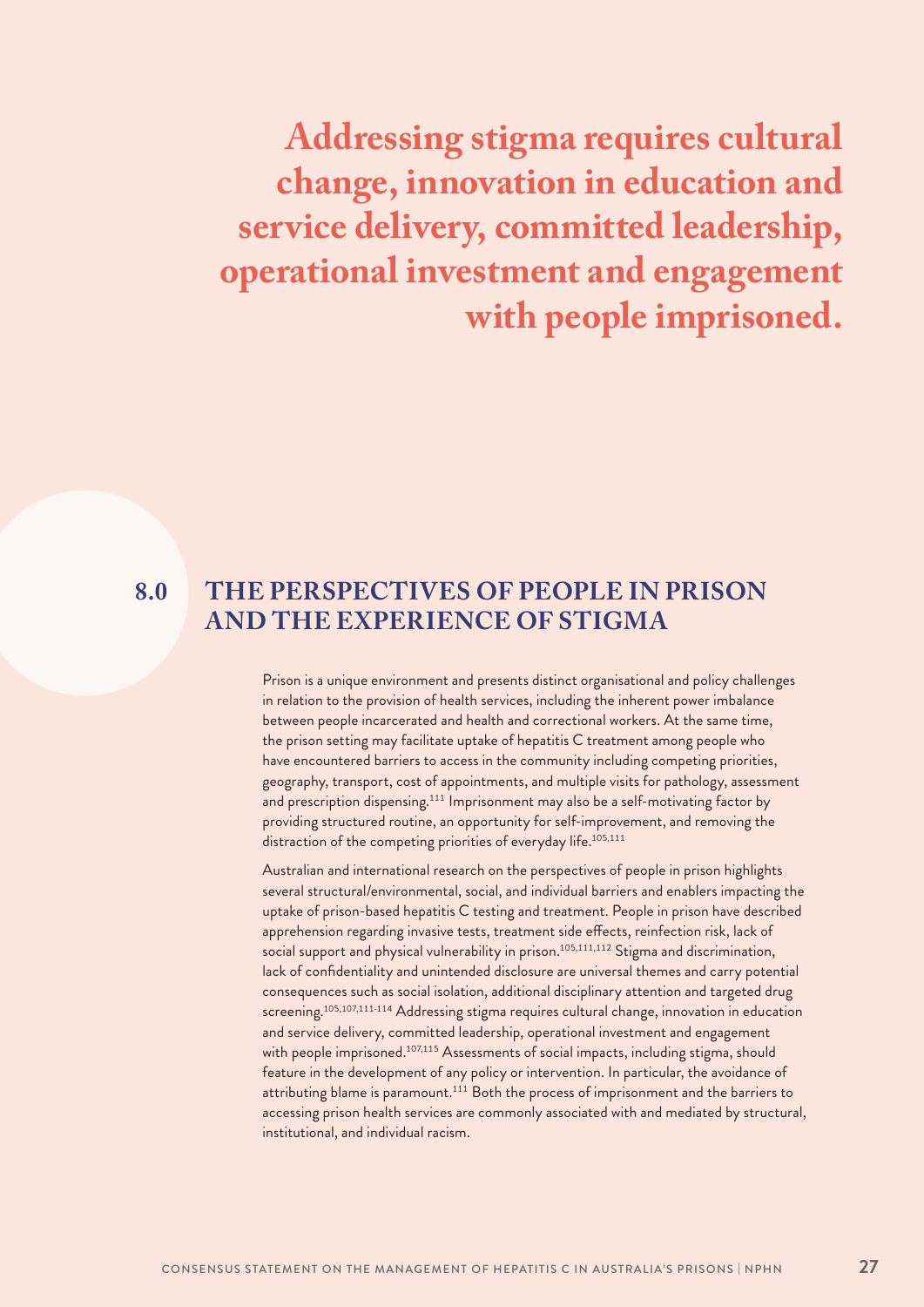#### <span id="page-27-0"></span>**CONCLUSION 9.0**

minimum standards in the form of key performance indicators for the sector.

Each of the recommendations is supported by the cited evidence and the quality evaluated using the Grading of Recommendations Assessment, Development and Evaluation (GRADE) approach<sup>116</sup> which is considered best practice by many international organisations that develop policy and practice recommendations. The key performance indicators seek to establish measures for quantification of successful implementation of the best practice recommendations for regular reporting to jurisdictional and Commonwealth agencies. Regular reporting of the key performance indicators will provide data to underpin implementation of the National Hepatitis C Strategy at both the jurisdictional and national levels. These data will also inform continued Australian efforts to achieve the WHO elimination goals.

The prison sector is increasingly recognised as a key venue for scale-up of services for the prevention, diagnosis and treatment of people with hepatitis C infection, thereby supporting Australia's elimination efforts. Crucially, scaling up hepatitis services in prisons confers both individual and public health benefits. In addition, the prison setting is also recognised to be an important venue for ongoing transmissions which may undermine the elimination efforts, and so should be a priority setting for harm reduction and educational interventions. Nevertheless, the prison environment is uniquely challenging for health service delivery. Accordingly, the best practice recommendations outlined in this statement recognise these challenges and set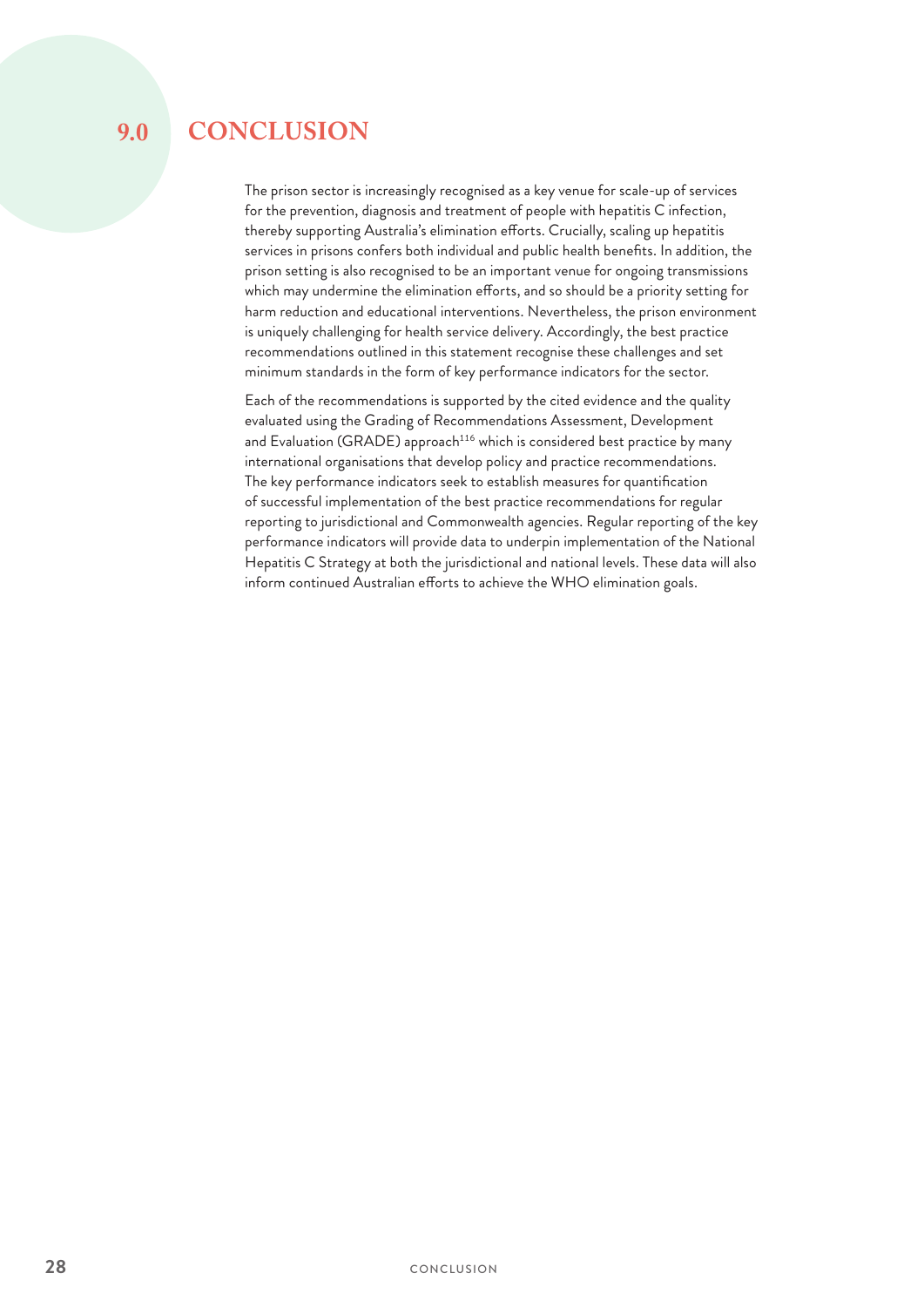# <span id="page-28-0"></span>**METHODOLOGY**

This consensus statement was prepared by an NPHN writing group consisting of clinicians, specialist nurses, and public health researchers. The process of development was led by the NPHN Chair and co-Vice Chairs, the NPHN Coordinator, and an appointed statement Coordinator ('statement subcommittee') (Appendix 1). The development of the statement was undertaken in a phased process.

#### **Phase i: planning**

The writing group was identified by the statement sub-committee according to expertise and with a view to varied jurisdictional representation; members of the writing group are listed in Appendix 1. Key stakeholder groups and representatives were also identified.

#### **Phase ii: literature review, writing and peer review**

Members of the writing group were invited to research and write topic sections in groups of two or three according to their specific expertise. The writing group synthesised evidence from the published literature and scientific abstract presentations available in English language at the time of writing. Draft sections were reviewed by at least two other members of the writing group and then collated and edited by the statement sub-committee.

#### **Phase iii: development of recommendations and KPIs**

The writing group (including the statement sub-committee) formulated draft recommendations based on the evidence synthesis conducted in Phase ii. The content, application, wording and feasibility of each of the recommendations was discussed in detail at a special meeting of the writing group. For each recommendation, the strength of supporting evidence was rated according to the GRADE system.<sup>101</sup> The quality of the evidence supporting the recommendations was classified into one of three levels: high (A), moderate (B) or low (C). The GRADE system offers two grades of recommendation: strong (1) or weak (2) (see Table 4). Consensus between members of the writing group was achieved at the pre-determined level of 7 of 9 anonymous votes, conducted via live online polling. Where necessary, the content of recommendations was discussed and revised to achieve consensus.

#### **Phase iv: stakeholder feedback and consolidation**

Key stakeholder groups identified in Phase i were invited to comment on the draft statement, with a view to formal endorsement in the final stage. Twelve organisations (listed in Appendix 1) were invited to comment on the draft and all of them provided feedback.

#### **Phase v: stakeholder endorsement**

The statement was endorsed by the NPHN Executive at the March 2022 meeting (with one member abstaining from voting). Professional associations and peak consumer organisations were also invited to formally endorse the statement (Appendix 1).

| Evidence quality | <b>Notes</b>                                                                                                                                                                | Grade |
|------------------|-----------------------------------------------------------------------------------------------------------------------------------------------------------------------------|-------|
| <b>High</b>      | Further research is very unlikely to change our confidence in the estimate of the effect.                                                                                   | A     |
| Moderate         | Further research is likely to have an important impact on our confidence in the estimate<br>of effect and may change the estimate.                                          | B     |
| Low              | Further research is very likely to have an important impact on our confidence in the<br>estimate and is likely to change the estimate. Any change of estimate is uncertain. |       |
| Recommendation   | <b>Notes</b>                                                                                                                                                                | Grade |
| Strong           | Factors influencing the strength of the recommendation included the quality of the<br>evidence, presumed patient-important outcomes and cost.                               | 1     |
| Weak             | Variability in preferences and values, or more uncertainty. Recommendation is made with<br>less certainty, higher cost or higher resource consumption.                      |       |

#### **Table 4: GRADE system classification of recommendations**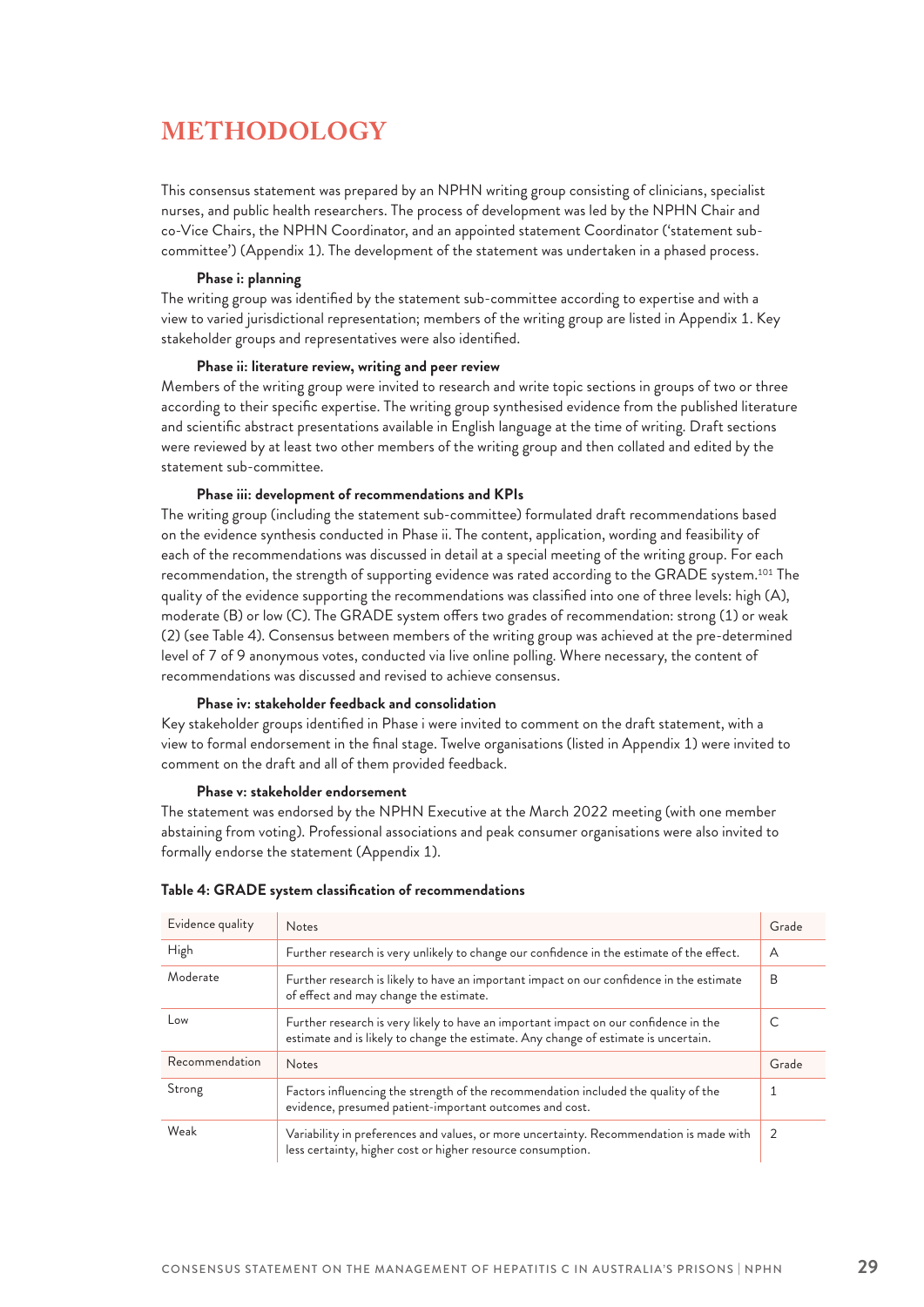# <span id="page-29-0"></span>**GLOSSARY**

| <b>ACCHO</b>      | Aboriginal Community-Controlled Health Organisation  |
|-------------------|------------------------------------------------------|
| <b>ARFI</b>       | acoustic radiation force impulse                     |
| <b>APRI</b>       | AST-to-platelet ratio index                          |
| <b>BBV</b>        | Blood-borne virus                                    |
| anti-HBc          | Hepatitis B core antibody                            |
| anti-HBs          | Hepatitis B surface antibody                         |
| <b>DAA</b>        | Direct-acting antiviral                              |
| <b>DBS</b>        | Dried blood spot                                     |
| <b>FBE</b>        | Full blood examination                               |
| <b>HCC</b>        | Hepatocellular carcinoma                             |
| <b>HIV</b>        | Human immunodeficiency virus                         |
| HBsAg             | Hepatitis B surface antigen                          |
| <b>INR</b>        | International normalised ratio (of prothrombin time) |
| <b>MAFLD</b>      | metabolic-dysfunction associated fatty liver disease |
| <b>NPHN</b>       | National Prisons Hepatitis Network                   |
| <b>NSP</b>        | Needle and syringe program                           |
| OAT               | Opioid agonist therapy                               |
| <b>PBS</b>        | Pharmaceutical Benefits Scheme                       |
| PoC               | Point of care                                        |
| <b>RNA</b>        | Ribonucleic acid                                     |
| SVR <sub>12</sub> | Sustained virological response                       |
| TasP              | Treatment as Prevention                              |
| <b>TGA</b>        | Therapeutic Goods Administration                     |
| <b>WHO</b>        | World Health Organization                            |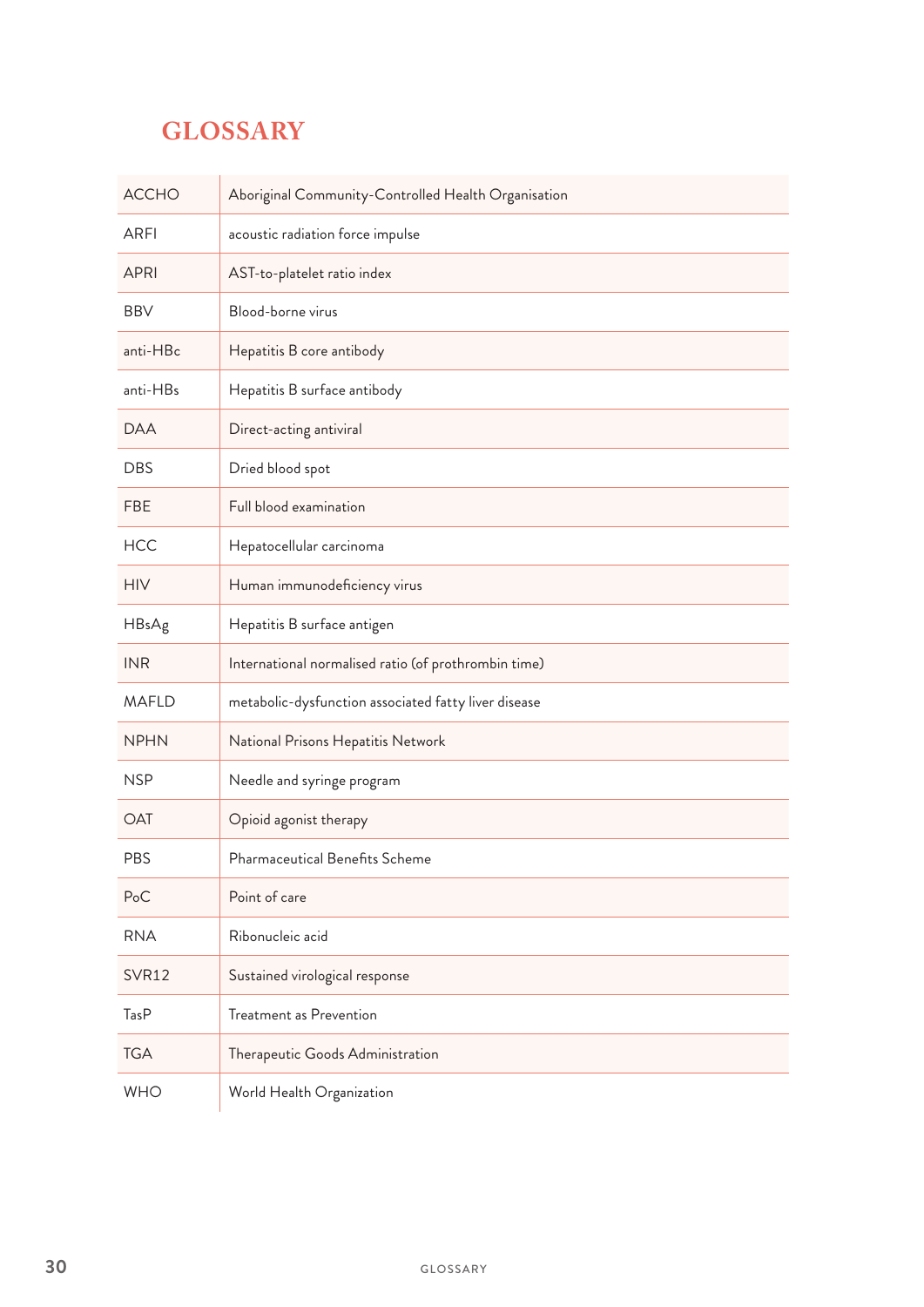# <span id="page-30-0"></span>**REFERENCES**

- 1. National Prisons Hepatitis Network. Minutes of the National Prisons Hepatitis Network 2017 Annual Meeting. 2017. Sydney. Available from: [https://www.nphn.net.au/annual-workshops](https://www.nphn.net.au/annual-workshops )
- 2. National Prisons Hepatitis Network. Minutes of the National Prisons Hepatitis Network 2019 Annual Meeting. 2019. Sydney. Available from: [https://www.nphn.net.au/annual-workshops](https://www.nphn.net.au/annual-workshops )
- 3. UN General Assembly. UN Standard Minimum Rules for the Treatment of Prisoners (the Nelson Mandela Rules). 2015. United Nations. New York. Available from: [https://www.unodc.org/](https://www.unodc.org/documents/justice-and-prison-reform/Nelson_Mandela_Rules-E-ebook.pdf) [documents/justice-and-prison-reform/Nelson\\_Mandela\\_Rules-E-ebook.pdf](https://www.unodc.org/documents/justice-and-prison-reform/Nelson_Mandela_Rules-E-ebook.pdf)
- 4. Post, JJ, Arain, A, and Lloyd, AR, Enhancing assessment and treatment of hepatitis C in the custodial setting. Clin Inf Dis, 2013. 57 Suppl 2: S70-4.
- 5. Australian Government Department of Health. Fifth National Hepatitis C Strategy 2018-2022. 2018. Commonwealth of Australia, Department of Health. Canberra, ACT. Available from: [https://www1.health.gov.au/internet/main/publishing.nsf/Content/ohp-bbvs-1/\\$File/Hep-C-](https://www1.health.gov.au/internet/main/publishing.nsf/Content/ohp-bbvs-1/$File/Hep-C-Fifth-Nat-Strategy-2018-22.pdf)[Fifth-Nat-Strategy-2018-22.pdf](https://www1.health.gov.au/internet/main/publishing.nsf/Content/ohp-bbvs-1/$File/Hep-C-Fifth-Nat-Strategy-2018-22.pdf)
- 6. Scott, N, Doyle, JS, Wilson, DP, et al., Reaching hepatitis C virus elimination targets requires health system interventions to enhance the care cascade. Int J Drug Policy, 2017. 47: 107-116.
- 7. Gidding, HF, Law, MG, Amin, J, et al., Predictors of deferral of treatment for hepatitis C infection in Australian clinics. 2011. 194(8): 398-402.
- 8. Madden, A, Hopwood, M, Neale, J, and Treloar, C, Beyond interferon side effects: What residual barriers exist to DAA hepatitis C treatment for people who inject drugs? PloS One, 2018. 13(11): e0207226-e0207226.
- 9. Burnet Institute and Kirby Institute. Australia's progress towards hepatitis C elimination: annual report 2020. 2020. Burnet Institute. Melbourne. Available from: [https://burnet.edu.au/system/](https://burnet.edu.au/system/asset/file/4532/2020-progress-towards-hepatitis-c-elim-report.pdf) [asset/file/4532/2020-progress-towards-hepatitis-c-elim-report.pdf](https://burnet.edu.au/system/asset/file/4532/2020-progress-towards-hepatitis-c-elim-report.pdf)
- 10. Scott, N, Sacks-Davis, R, Wade, AJ, et al., Australia needs to increase testing to achieve hepatitis C elimination. Med J Aust, 2020. 212(8): 365-70.
- 11. Papaluca, T, Hellard, ME, Thompson, AJV, and Lloyd, AR, Scale-up of hepatitis C treatment in prisons is key to national elimination. Med J Aust, 2019. 210(9): 391-393.e1.
- 12. Australian Bureau of Statistics. Prisoners in Australia. Cat no. 4517.0. 2021. ABS. Canberra, ACT. Available from: [https://www.abs.gov.au/statistics/people/crime-and-justice/prisoners](https://www.abs.gov.au/statistics/people/crime-and-justice/prisoners-australia/2021)[australia/2021](https://www.abs.gov.au/statistics/people/crime-and-justice/prisoners-australia/2021)
- 13. Australian Bureau of Statistics. Estimates of Aboriginal and Torres Strait Islander Australians, June 2016. 2016. ABS. Canberra. Available from: [https://www.abs.gov.au/statistics/people/](https://www.abs.gov.au/statistics/people/aboriginal-and-torres-strait-islander-peoples/estimates-aboriginal-and-torres-strait-islander-australians/jun-2016
) [aboriginal-and-torres-strait-islander-peoples/estimates-aboriginal-and-torres-strait-islander](https://www.abs.gov.au/statistics/people/aboriginal-and-torres-strait-islander-peoples/estimates-aboriginal-and-torres-strait-islander-australians/jun-2016
)[australians/jun-2016](https://www.abs.gov.au/statistics/people/aboriginal-and-torres-strait-islander-peoples/estimates-aboriginal-and-torres-strait-islander-australians/jun-2016
)
- 14. Australian Institute of Health and Welfare. The health of Australia's prisoners 2018. 2019. Cat. no. PHE 246. AIHW. Canberra. Available from: [https://www.aihw.gov.au/reports/prisoners/](https://www.aihw.gov.au/reports/prisoners/health-australia-prisoners-2018/) [health-australia-prisoners-2018/](https://www.aihw.gov.au/reports/prisoners/health-australia-prisoners-2018/)
- 15. Butler, T and Simpson, M. National Prison Entrants' Blood-borne Virus Survey Report 2004, 2007, 2010, 2013, and 2016. 2017. Kirby Institute, UNSW. Sydney, NSW. Available from: [https://kirby.unsw.edu.au/sites/default/files/kirby/report/JHP\\_National-Prison-Entrants-](https://kirby.unsw.edu.au/sites/default/files/kirby/report/JHP_National-Prison-Entrants-Report-2004-2007-2010-2013-2016.pdf)[Report-2004-2007-2010-2013-2016.pdf](https://kirby.unsw.edu.au/sites/default/files/kirby/report/JHP_National-Prison-Entrants-Report-2004-2007-2010-2013-2016.pdf)
- 16. Kinner, SA, Degenhardt, L, Coffey, C, Sawyer, S, Hearps, S, and Patton, G, Complex health needs in the youth justice system: a survey of community-based and custodial offenders. J Adolesc Health, 2014. 54(5): 521-526.
- 17. Butler, T, Belcher, JM, Champion, U, Kenny, D, Allerton, M, and Fasher, M, The physical health status of young Australian offenders. Aust N Z J Public Health, 2008. 32(1): 73-80.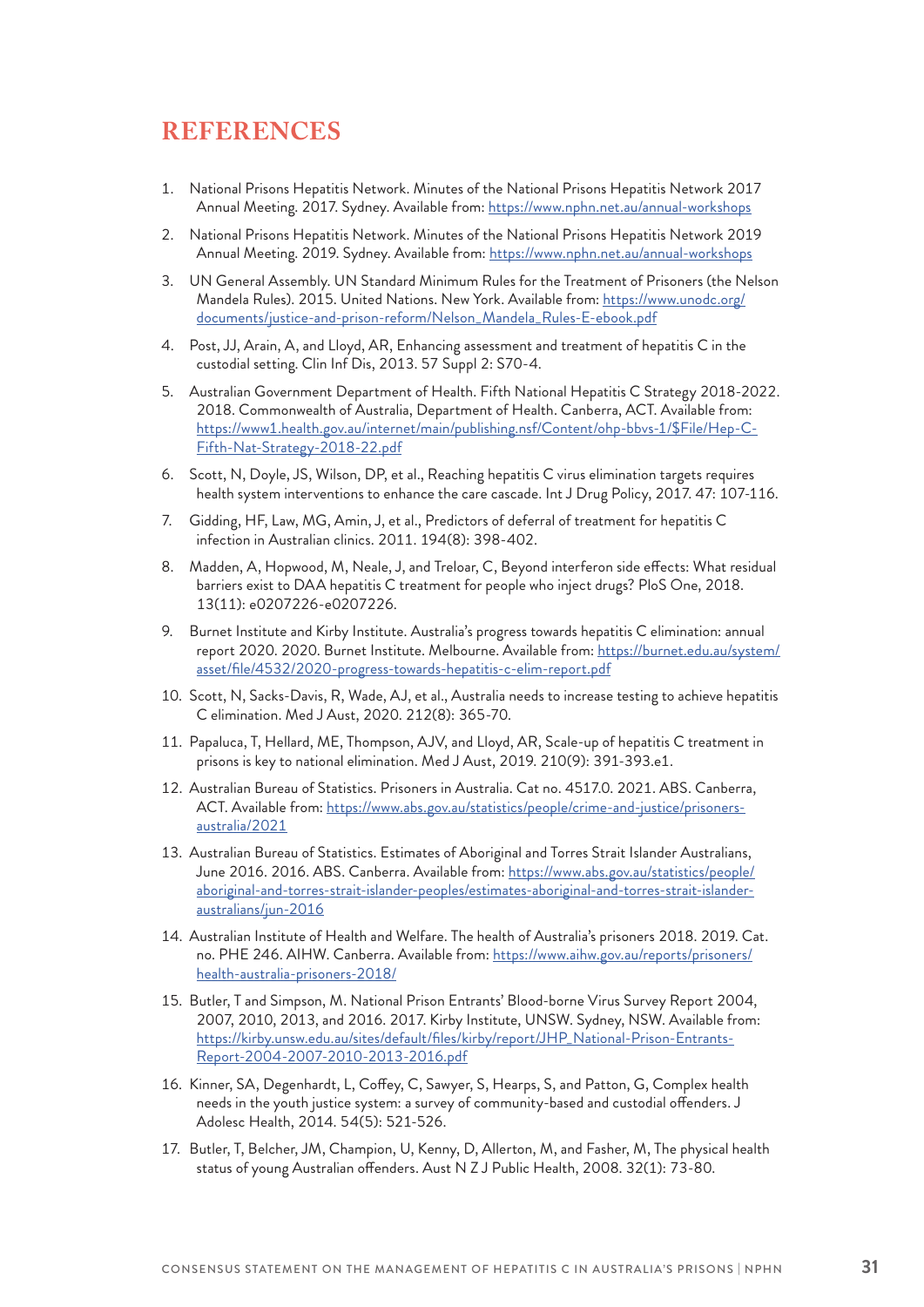- 18. Australian Government Department of Health. Fifth National Aboriginal and Torres Strait Islander BBV and STI Strategy 2018-2022. 2018. Commonwealth of Australia, Department of Health. Canberra, ACT. Available from: [https://www1.health.gov.au/internet/main/publishing.nsf/Content/](https://www1.health.gov.au/internet/main/publishing.nsf/Content/ohp-bbvs-1/$File/ATSI-Fifth-Nat-Strategy-2018-22.pdf) [ohp-bbvs-1/\\$File/ATSI-Fifth-Nat-Strategy-2018-22.pdf](https://www1.health.gov.au/internet/main/publishing.nsf/Content/ohp-bbvs-1/$File/ATSI-Fifth-Nat-Strategy-2018-22.pdf)
- 19. Luciani, F, Bretaña, NA, Teutsch, S, et al., A prospective study of hepatitis C incidence in Australian prisoners. Addiction, 2014. 109(10): 1695-706.
- 20. Bretaña, NA, Boelen, L, Bull, R, et al., Transmission of hepatitis C virus among prisoners, Australia, 2005-2012. Emerg Infect Dis, 2015. 21(5): 765-774.
- 21. Cunningham, EB, Hajarizadeh, B, Bretana, NA, et al., Ongoing incident hepatitis C virus infection among people with a history of injecting drug use in an Australian prison setting, 2005-2014: The HITS-p study. J Viral Hepat, 2017. 24(9): 733-741.
- 22. Dolan, K, Teutsch, S, Scheuer, N, et al., Incidence and risk for acute hepatitis C infection during imprisonment in Australia. Eur J Epidemiol, 2010. DOI: 10.1007/s10654-009-9421-0: 143- 148.
- 23. Lloyd, AR, Clegg, J, Lange, J, et al., Safety and effectiveness of a nurse-led outreach program for assessment and treatment of chronic hepatitis C in the custodial setting. Clin Inf Dis, 2013. 56(8): 1078-84.
- 24. Papaluca, T, McDonald, L, Craigie, A, et al., Outcomes of treatment for hepatitis C in prisoners using a nurse-led, statewide model of care. J Hepatol, 2019. 70(5): 839-846.
- 25. Palmer, A, Papaluca, T, Stoové, M, et al., A costing analysis of a state-wide, nurse-led hepatitis C treatment model in prison. Int J Drug Policy, 2021. 94: 103203.
- 26. Kwon, JA, Chambers, GM, Luciani, F, et al., Hepatitis C treatment strategies in prisons: a costeffectiveness analysis. PLoS One, 2021. 16(2): e0245896.
- 27. Burnet Institute and Kirby Institute. Australia's progress towards hepatitis C elimination: annual report 2021. 2021. Burnet Institute. Melbourne. Available from: [https://burnet.edu.au/system/asset/](https://burnet.edu.au/system/asset/file/5001/BurnetKirby-hepC-2021-report.pdf) [file/5001/BurnetKirby-hepC-2021-report.pdf](https://burnet.edu.au/system/asset/file/5001/BurnetKirby-hepC-2021-report.pdf)
- 28. Hajarizadeh, B, Grebely, J, Byrne, M, et al., Evaluation of hepatitis C treatment-as-prevention within Australian prisons (SToP-C): a prospective cohort study. Lancet Gastroenterol Hepatol, 2021.
- 29. Lim, AG, Stone, J, Hajarizadeh, B, et al., Evaluating the prevention benefit of HCV treatment: Modelling the SToP-C treatment as prevention study in prisons. Hepatology, 2021.
- 30. Lafferty, L, Wild, TC, Rance, J, and Treloar, C, A policy analysis exploring hepatitis C risk, prevention, testing, treatment and reinfection within Australia's prisons. Harm Reduct J, 2018. 15(1): 39.
- 31. Hepatitis C Virus Infection Consensus Statement Working Group. Australian recommendations for the management of hepatitis C virus infection: a consensus statement (June 2020). 2020. Gastroenterological Society of Australia. Melbourne. Available from: [https://www.hepcguidelines.](https://www.hepcguidelines.org.au/) [org.au/](https://www.hepcguidelines.org.au/)
- 32. Gane, E, de Ledinghen, V, Dylla, D, et al. Positive predictive value of SVR4 in patients who achieved SVR12 from phase 2 and 3 clinical trials with Glecaprevir/Pibrentasvir. in 71st Annual Meeting of the American Association for the Study of Liver Diseases (AASLD). 2020.
- 33. Sulkowski, M, Feld, JJ, Reau, NS, et al., Concordance of SVR 4-12-24 timepoints in an era of reduced sustained virologic response (SVR) determination. J Hepatol, 2021. 75: S294-S803.
- 34. Rumble C, Pevalin DJ, and E, OM, Routine testing for blood-borne viruses in prisons: a systematic review. Eur J Public Health, 2015. 25(6): 1078-88.
- 35. He, T, Li, K, Roberts, MS, et al., Prevention of hepatitis C by screening and treatment in U.S. prisons. Ann Intern Med, 2016. 164(2): 84-92.
- 36. American Association for the Study of Liver Diseases and Infectious Diseases Society of America. HCV testing and treatment in correctional settings. 2019. AASLD / IDSA. Available from: [https://](https://www.hcvguidelines.org/unique-populations/correctional
) [www.hcvguidelines.org/unique-populations/correctional](https://www.hcvguidelines.org/unique-populations/correctional
)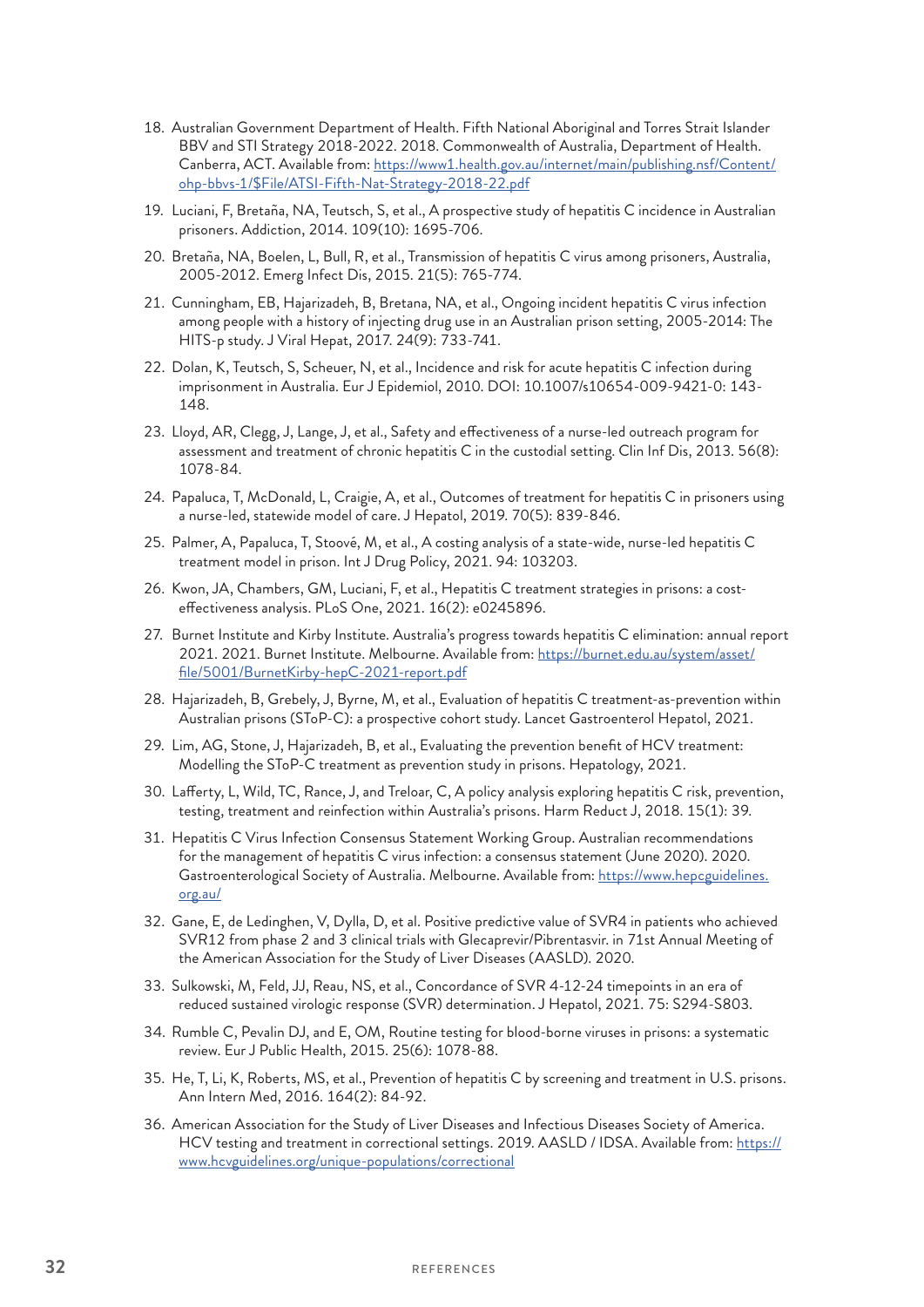- 37. Winter, RJ, White, B, Kinner, SA, Stoové, M, Guy, R, and Hellard, ME, A nurse-led intervention improved blood-borne virus testing and vaccination in Victorian prisons. Aust N Z J Public Health, 2016. 40(6): 592-594.
- 38. Pettit, S, Simpson, P, Jones, J, et al., Holistic primary health care for Aboriginal and Torres Strait Islander prisoners: exploring the role of Aboriginal Community Controlled Health Organisations. 2019. 43(6): 538-543.
- 39. Crowley, D, Murtagh, R, Cullen, W, et al., Evaluating peer-supported screening as a hepatitis C casefinding model in prisoners. Harm Reduct J, 2019. 16(1): 42.
- 40. Grebely, J, Catlett, B, Jayasinghe, I, et al., Time to detection of hepatitis C virus infection with the Xpert HCV Viral Load Fingerstick point-of-care assay: facilitating a more rapid time to diagnosis. J Infect Dis, 2020. 221(12): 2043-2049.
- 41. Lamoury, FMJ, Bajis, S, Hajarizadeh, B, et al., Evaluation of the Xpert HCV Viral Load Finger-Stick point-of-care assay. J Infect Dis, 2018. 217(12): 1889-1896.
- 42. McGrath, C. Eliminating hepatitis C in correctional settings: how does policy to practice really work on the inside? in 2021 Australian Viral Hepatitis Conference. Sydney & Brisbane: May 31-Jun 2, 2021.
- 43. Sheehan, Y, Cunningham, EB, Cochrane, A, et al. A 'one-stop-shop' intervention integrating point-ofcare HCV RNA testing to enhance hepatitis C testing and treatment uptake among new receptions to prison: The PIVOT Study. in International Conference on Health and Hepatitis Care in Substance Users (INSHU). Sydney, Australia (virtual): 13-15 October.
- 44. Candfield, S, Samuel, MI, Ritchie, D, McDonald, C, Brady, M, and Taylor, C, Use and acceptability of salivary hepatitis C virus testing in an English Young Offender Institution. Int J STD AIDS, 2017. 28(12): 1234-1238.
- 45. Tuaillon, E, Kania, D, Pisoni, A, et al., Dried blood spot tests for the diagnosis and therapeutic monitoring of HIV and viral hepatitis B and C. Front Microbiol, 2020. 11(373).
- 46. Craine, N, Whitaker, R, Perrett, S, Zou, L, Hickman, M, and Lyons, M, A stepped wedge cluster randomized control trial of dried blood spot testing to improve the uptake of hepatitis C antibody testing within UK prisons. Eur J Public Health, 2015. 25(2): 351-7.
- 47. Hickman, M, McDonald, T, Judd, A, et al., Increasing the uptake of hepatitis C virus testing among injecting drug users in specialist drug treatment and prison settings by using dried blood spots for diagnostic testing: a cluster randomized controlled trial. J Viral Hepat, 2008. 15(4): 250-4.
- 48. Backus, LI, Belperio, PS, Shahoumian, TA, and Mole, LA, Impact of sustained virologic response with direct-acting antiviral treatment on mortality in patients with advanced liver disease. Hepatology, 2019. 69(2): 487-497.
- 49. Stone, J, Martin, NK, Hickman, M, et al., Modelling the impact of incarceration and prison-based hepatitis C virus (HCV) treatment on HCV transmission among people who inject drugs in Scotland. 2017. 112(7): 1302-1314.
- 50. Richmond, JA, Gallagher, L, McDonald, L, O'Sullivan, M, Fitzsimmons, C, and Pedrana, A, Achieving hepatitis C elimination by using person-centered, nurse-led models of care: a discussion of four international case studies. Gastroenterol Nurs, 2020. 43(4): 303-309.
- 51. Shukralla, H, Tongs, J, Siddiqui, N, and Herceg, A, Australian first in Aboriginal and Torres Strait Islander prisoner health care in the Australian Capital Territory. Aust N Z J Public Health, 2020. 44(4): 324-324.
- 52. Sivak, L, Cantley, L, Kelly, J, et al. Model of care for Aboriginal prisoner health and wellbeing for South Australia [-](https://www.sahealth.sa.gov.au/wps/wcm/connect/public+content/sa+health+internet/resources/sa+prison+health+service+model+of+care+for+aboriginal+prisoner+health+and+wellbeing+for+south+australia) final report. 2017. Wardliparingga Aboriginal Research Unit: SAHMRI. Adelaide, South Australia.
- 53. Niederau, C, Lange, S, Frühauf, M, and Thiel, A, Cutaneous signs of liver disease: value for prognosis of severe fibrosis and cirrhosis. Liver Int, 2008. 28(5): 659-66.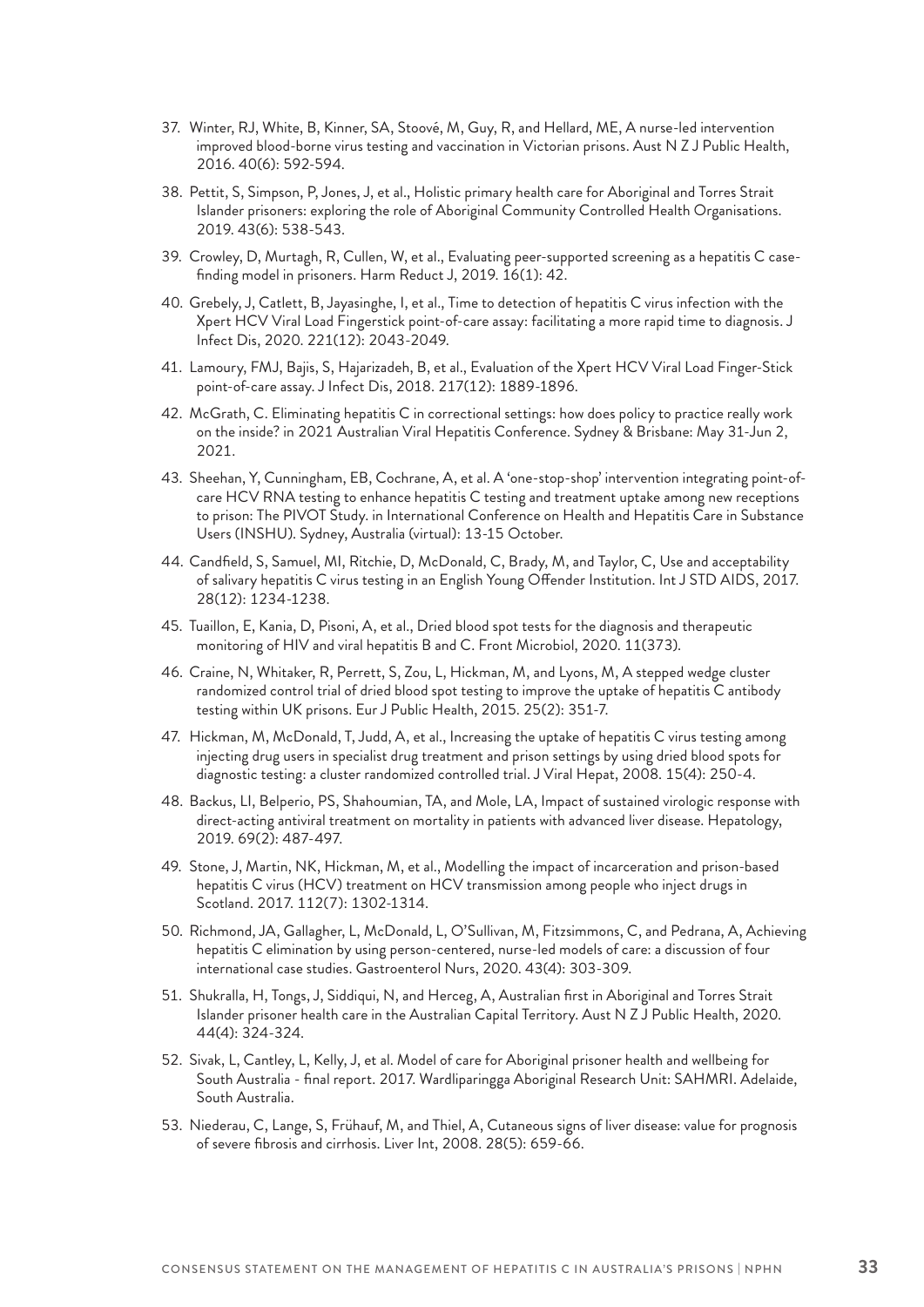- 54. Kronfli, N, Linthwaite, B, Kouyoumdjian, F, et al., Interventions to increase testing, linkage to care and treatment of hepatitis C virus (HCV) infection among people in prisons: A systematic review. Int J Drug Policy, 2018. 57: 95-103.
- 55. Jiang, X-W, Ye, J-Z, Li, Y-T, and Li, L-J, Hepatitis B reactivation in patients receiving direct-acting antiviral therapy or interferon-based therapy for hepatitis C: a systematic review and meta-analysis. World J Gastroenterol, 2018. 24(28): 3181-3191.
- 56. Papaluca, T, Craigie, A, McDonald, L, et al., Non-invasive fibrosis algorithms are clinically useful for excluding cirrhosis in prisoners living with hepatitis C. PLoS One, 2020. 15(11): e0242101.
- 57. Friedrich-Rust, M, Ong, MF, Martens, S, et al., Performance of transient elastography for the staging of liver fibrosis: a meta-analysis. Gastroenterology, 2008. 134(4): 960-74.
- 58. Lin, YS, Ultrasound Evaluation of Liver Fibrosis. J Med Ultrasound, 2017. 25(3): 127-129.
- 59. Kemp, W, Levy, M, Weltman, M, and Lubel, J, Australian Liver Association (ALA) expert consensus recommendations for the use of transient elastography in chronic viral hepatitis. J Gastroenterol Hepatol, 2015. 30(3): 453-62.
- 60. Kelly, ML, Riordan, SM, Bopage, R, Lloyd, AR, and Post, JJ, Capacity of non-invasive hepatic fibrosis algorithms to replace transient elastography to exclude cirrhosis in people with hepatitis C virus infection: A multi-centre observational study. PLoS One, 2018. 13(2): e0192763.
- 61. Cooksley, WG, What did we learn from the Shanghai hepatitis A epidemic? J Viral Hepat, 2000. 7 Suppl 1: 1-3.
- 62. Crowcroft, NS, Hepatitis A virus infections in injecting drug users. Commun Dis Public Health, 2003. 6(2): 82-4.
- 63. Getaz, L, Casillas, A, Motamed, S, Gaspoz, JM, Chappuis, F, and Wolff, H, Hepatitis A immunity and region-of-origin in a Swiss prison. Int J Prison Health, 2016. 12(2): 98-105.
- 64. Fehily, SR, Papaluca, T, and Thompson, AJ, Long-term impact of direct-acting antiviral agent therapy in HCV cirrhosis: critical review. Semin Liver Dis, 2019. 39(3): 341-353.
- 65. van der Meer, AJ and Berenguer, M, Reversion of disease manifestations after HCV eradication. J Hepatol, 2016. 65(1 Suppl): S95-s108.
- 66. Stanciu, C, Muzica, CM, Girleanu, I, et al., An update on direct antiviral agents for the treatment of hepatitis C. Expert Opin Pharmacother, 2021: 1-13.
- 67. Halder, A, Li, VG, Sebastian, M, et al., Use of telehealth to increase treatment access for prisoners with chronic hepatitis C. Intern Med J, 2021. 51(8): 1344-1347.
- 68. Neuhaus, M, Langbecker, D, Caffery, LJ, et al., Telementoring for hepatitis C treatment in correctional facilities. J Telemed Telecare, 2018. 24(10): 690-696.
- 69. Papaluca, T, Craigie, A, McDonald, L, et al., The C-LINK Trial: A prospective randomised controlled trial showing that case management after release from prison increases linkage to hepatitis C care. J Gastro Hep, 2020. 35(83).
- 70. Gane, E, de Ledinghen, V, Dylla, DE, et al., Positive predictive value of sustained virologic response 4 weeks posttreatment for achieving sustained virologic response 12 weeks posttreatment in patients receiving glecaprevir/pibrentasvir in Phase 2 and 3 clinical trials. J Viral Hepat, 2021. 28(11): 1635-1642.
- 71. Blogg, J, Wright, T, McGrath, C, and Clegg, J, Hepatitis C reinfection in prisons with broad access to direct acting antiviral treatments. Int J Drug Policy, 2020. 77: 102597.
- 72. Walker, MR, Li, H, Teutsch, S, et al., Incident hepatitis C virus genotype distribution and multiple infection in Australian prisons. J Clin Microbiol, 2016. 54(7): 1855-1861.
- 73. Cunningham, EB, Hajarizadeh, B, Amin, J, et al., Longitudinal injecting risk behaviours among people with a history of injecting drug use in an Australian prison setting: The HITS-p study. Int J Drug Policy, 2018. 54: 18-25.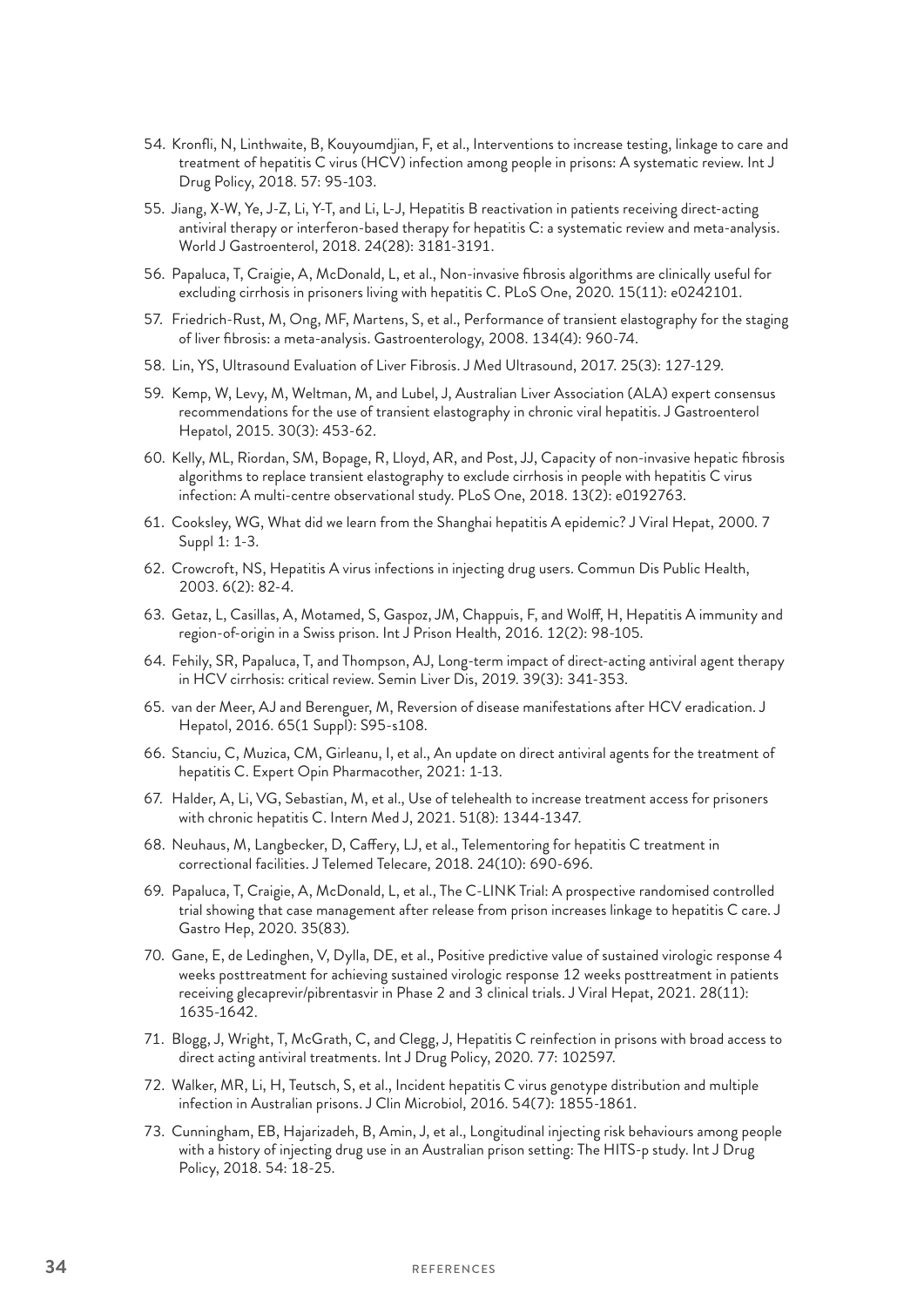- 74. Kirwan, A, Curtis, M, Dietze, P, et al., The Prison and Transition Health (PATH) cohort study: Study protocol and baseline characteristics of a cohort of men with a history of injecting drug use leaving prison in Australia. J Urban Health, 2019. 96: 400-410.
- 75. Heard S, Iversen J, Kwon JA, and Maher L. Australian NSP survey: Prevalence of HIV, HCV and injecting and sexual behaviour among NSP attendees, 25-year National Data Report 1995-2019. 2020. The Kirby Institute, UNSW. Sydney, NSW. Available from: [https://kirby.unsw.edu.au/sites/](https://kirby.unsw.edu.au/sites/default/files/kirby/report/ANSPS_25-Year-National-Data-Report-1995-2019.pdf
) [default/files/kirby/report/ANSPS\\_25-Year-National-Data-Report-1995-2019.pdf](https://kirby.unsw.edu.au/sites/default/files/kirby/report/ANSPS_25-Year-National-Data-Report-1995-2019.pdf
)
- 76. Fazel, S, Bains, P, and Doll, H, Substance abuse and dependence in prisoners: a systematic review. Addiction, 2006. 101(2): 181-191.
- 77. Hedrich, D, Alves, P, Farrell, M, Stöver, H, Møller, L, and Mayet, S, The effectiveness of opioid maintenance treatment in prison settings: a systematic review. Addiction, 2012. 107(3): 501-517.
- 78. Larney, S, Does opioid substitution treatment in prisons reduce injecting-related HIV risk behaviours? A systematic review. Addiction, 2010. 105(2): 216-223.
- 79. Hagan, H, Pouget, ER, and Des Jarlais, DC, A systematic review and meta-analysis of interventions to prevent hepatitis C virus infection in people who inject drugs. J Infect Dis, 2011. 204(1): 74-83.
- 80. Justice Health. Victorian Prison Opioid Substitution Therapy Program Guidelines. 2015. Justice Health, Department of Justice & Regulation, Victorian Government. Melbourne. Available from: https://files.corrections.vic.gov.au/2021-06/ostp\_guidelines2015.pdf
- 81. Roberts, J, White, B, Attalla, D, Ward, S, and Dunlop, A. Rapid upscale of depot buprenorphine (CAM2038) in custodial settings during the early COVID-19 pandemic in New South Wales, Australia. Addiction, 2020. Available from: [https://onlinelibrary.wiley.com/doi/full/10.1111/](https://onlinelibrary.wiley.com/doi/full/10.1111/add.15244?af=R ) [add.15244?af=R](https://onlinelibrary.wiley.com/doi/full/10.1111/add.15244?af=R )
- 82. World Health Organization. WHO, UNODC, UNAIDS Technical Guide for countries to set targets for universal access to HIV prevention, treatment and care for injecting drug users. 2012. World Health Organization. Geneva. Available from: https://www.who.int/publications/i/ item/978924150437
- 83. Curtis, M, Dietze, P, Wilkinson, AL, et al., Discontinuation of opioid agonist treatment following release from prison among men who injected drugs prior to imprisonment. in prep.
- 84. Dunlop, A, White, B, Roberts, J, et al. Introduction of long-acting depot buprenorphine in prison - the UNLOC-T study. in College of Problems on Drug Dependence (CPDD). Virtual Scientific Meeting: June 22-24.
- 85. Lintzeris, N, Dunlop, A, and Masters, D. Clinical guidelines for use of depot buprenorphine (Buvidal and Sublocade) in the treatment of opioid dependence. 2019. NSW Ministry of Health. Sydney, Australia. Available from:<https://www.health.nsw.gov.au/aod/Pages/depot-bupe-guidelines.aspx>
- 86. Platt, L, Minozzi, S, Reed, J, et al., Needle and syringe programmes and opioid substitution therapy for preventing HCV transmission among people who inject drugs: findings from a Cochrane Review and meta-analysis. 2018. 113(3): 545-563.
- 87. Harm Reduction International. The Global State of Harm Reduction 2020: 7th Edition. 2020. Harm Reduction International. Available from: h[ttps://www.hri.global/global-state-of-harm](https://www.hri.global/global-state-of-harm-reduction-2020)[reduction-2020](https://www.hri.global/global-state-of-harm-reduction-2020)
- 88. Dolan, K, Brentari, C, Stevens, A, and Khoei, EM. Prisons and drugs: a global review of incarceration, drug use and drug services. 2007. Beckley Foundation. London, UK. Available from:
- 89. Stöver, H and Nelles, J, Ten years of experience with needle and syringe exchange programmes in European prisons. Int J Drug Policy, 2003. 14(5): 437-444.
- 90. Lazarus, JV, Safreed-Harmon, K, Hetherington, KL, et al., Health Outcomes for Clients of Needle and Syringe Programs in Prisons. Epidemiol Rev, 2018. 40(1): 96-104.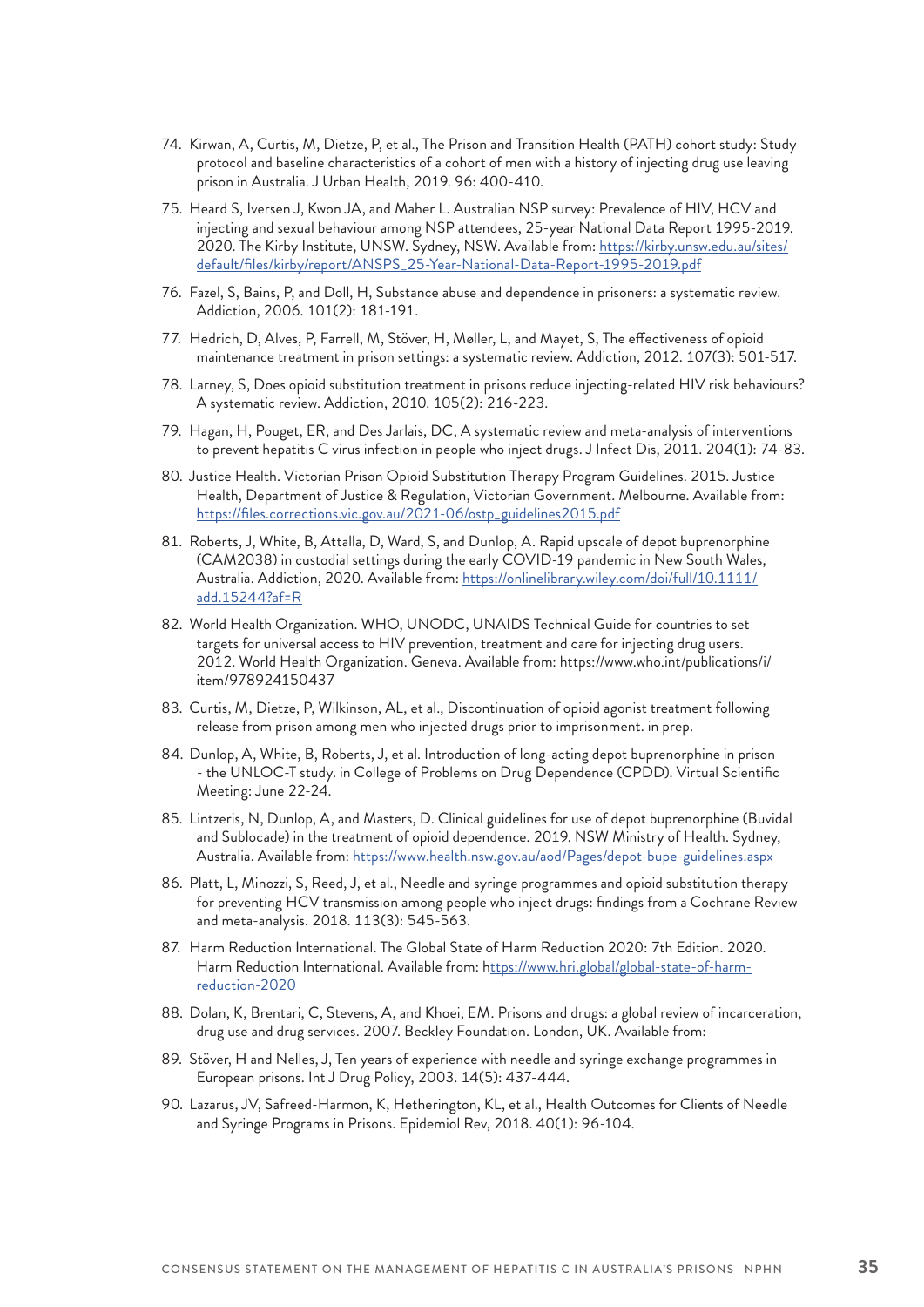- 91. Schwitters, A. Health interventions for prisoners update of literature since 2007. 2014. World Health Organization. Geneva, Switzerland. Available from: [https://](https://apps.who.int/iris/bitstream/handle/10665/128116/WHO_HIV_2014.12_eng.pdf;jsessionid=99585437618DFE6827AC470B5DACBEC7?sequence=1
) [apps.who.int/iris/bitstream/handle/10665/128116/WHO\\_HIV\\_2014.12\\_eng.](https://apps.who.int/iris/bitstream/handle/10665/128116/WHO_HIV_2014.12_eng.pdf;jsessionid=99585437618DFE6827AC470B5DACBEC7?sequence=1
) [pdf;jsessionid=99585437618DFE6827AC470B5DACBEC7?sequence=1](https://apps.who.int/iris/bitstream/handle/10665/128116/WHO_HIV_2014.12_eng.pdf;jsessionid=99585437618DFE6827AC470B5DACBEC7?sequence=1
)
- 92. United Nations Office on Drugs and Crime. A handbook for starting and managing needle and syringe programmes in prisons and other closed settings. 2014. UNODC. Vienna, Austria. Available from: [https://www.unodc.org/documents/hiv-aids/publications/Prisons\\_and\\_other\\_closed\\_settings/](https://www.unodc.org/documents/hiv-aids/publications/Prisons_and_other_closed_settings/ADV_COPY_NSP_PRISON_AUG_2014.pdf) [ADV\\_COPY\\_NSP\\_PRISON\\_AUG\\_2014.pdf](https://www.unodc.org/documents/hiv-aids/publications/Prisons_and_other_closed_settings/ADV_COPY_NSP_PRISON_AUG_2014.pdf)
- 93. World Health Organisation, Evidence for action technical papers: effectiveness of sterile needle and syringe programming in reducing HIV/AIDS among injecting drug users. 2004, WHO: Geneva, Switzerland.
- 94. Hepatitis NSW. Use of Fincol in NSW prisons: preventing hep C transmisson. 2019. Available from: https://www.hep.org.au/blog/use-of-fincol-in-nsw-prisons/. Accessed on 18/11/2020
- 95. Dolan, K, Moazen, B, Noori, A, Rahimzadeh, S, Farzadfar, F, and Hariga, F, People who inject drugs in prison: HIV prevalence, transmission and prevention. Int J Drug Policy, 2015. 26: S12-S15.
- 96. HIV Modelling Consortium Treatment as Prevention Editorial Writing Group, HIV treatment as prevention: models, data, and questions--towards evidence-based decision-making. PLoS Med, 2012. 9(7): e1001259.
- 97. Hajarizadeh, B, Grebely, J, Martinello, M, Matthews, GV, Lloyd, AR, and Dore, GJ, Hepatitis C treatment as prevention: evidence, feasibility, and challenges. Lancet Gastroenterol Hepatol, 2016. 1(4): 317-327.
- 98. Bretaña, NA, Gray, RR, Cunningham, EB, et al., Combined treatment and prevention strategies for hepatitis C virus elimination in the prisons in New South Wales: a modelling study. Addiction, 2020. 115(5): 901-913.
- 99. van der Poorten, D, Kenny, DT, and George, J, Prevalence of and risk factors for hepatitis C in Aboriginal and non-Aboriginal adolescent offenders. Med J Aust, 2008. 188(10): 610-614.
- 100. Arlinghaus, KR and Johnston, CA, Advocating for behavior change with education. Am J Lifestyle Med, 2017. 12(2): 113-116.
- 101. Sørensen, K, Van den Broucke, S, Fullam, J, et al., Health literacy and public health: a systematic review and integration of definitions and models. BMC Public Health, 2012. 12(1): 80.
- 102. Shah, HA and Abu-Amara, M, Education provides significant benefits to patients with hepatitis B virus or hepatitis C virus infection: a systematic review. Clin Gastroenterol Hepatol, 2013. 11(8): 922-33.
- 103. Shiha, G, Metwally, AM, Soliman, R, Elbasiony, M, Mikhail, NNH, and Easterbrook, P, An educate, test, and treat programme towards elimination of hepatitis C infection in Egypt: a community-based demonstration project. Lancet Gastroenterol Hepatol, 2018. 3(11): 778-789.
- 104. Shiha, G, Soliman, R, Mikhail, NNH, and Easterbrook, P, An educate, test and treat model towards elimination of hepatitis C infection in Egypt: Feasibility and effectiveness in 73 villages. J Hepatol, 2020. 72(4): 658-669.
- 105. Crowley, D, Van Hout, MC, Lambert, JS, Kelly, E, Murphy, C, and Cullen, W, Barriers and facilitators to hepatitis C (HCV) screening and treatment—a description of prisoners' perspective. Harm Reduct J, 2018. 15(1): 62.
- 106. Mina, MM, Herawati, L, Butler, T, and Lloyd, A, Hepatitis C in Australian prisons: a national needs assessment. Int J Prison Health, 2016. 12(1): 3-16.
- 107. Rance, J, Lafferty, L, and Treloar, C, 'Behind closed doors, no one sees, no one knows': hepatitis C, stigma and treatment-as-prevention in prison. Crit Public Health, 2020. 30(2): 130-140.
- 108. Bagnall, A-M, South, J, Hulme, C, et al., A systematic review of the effectiveness and costeffectiveness of peer education and peer support in prisons. BMC Public Health, 2015. 15(1): 290.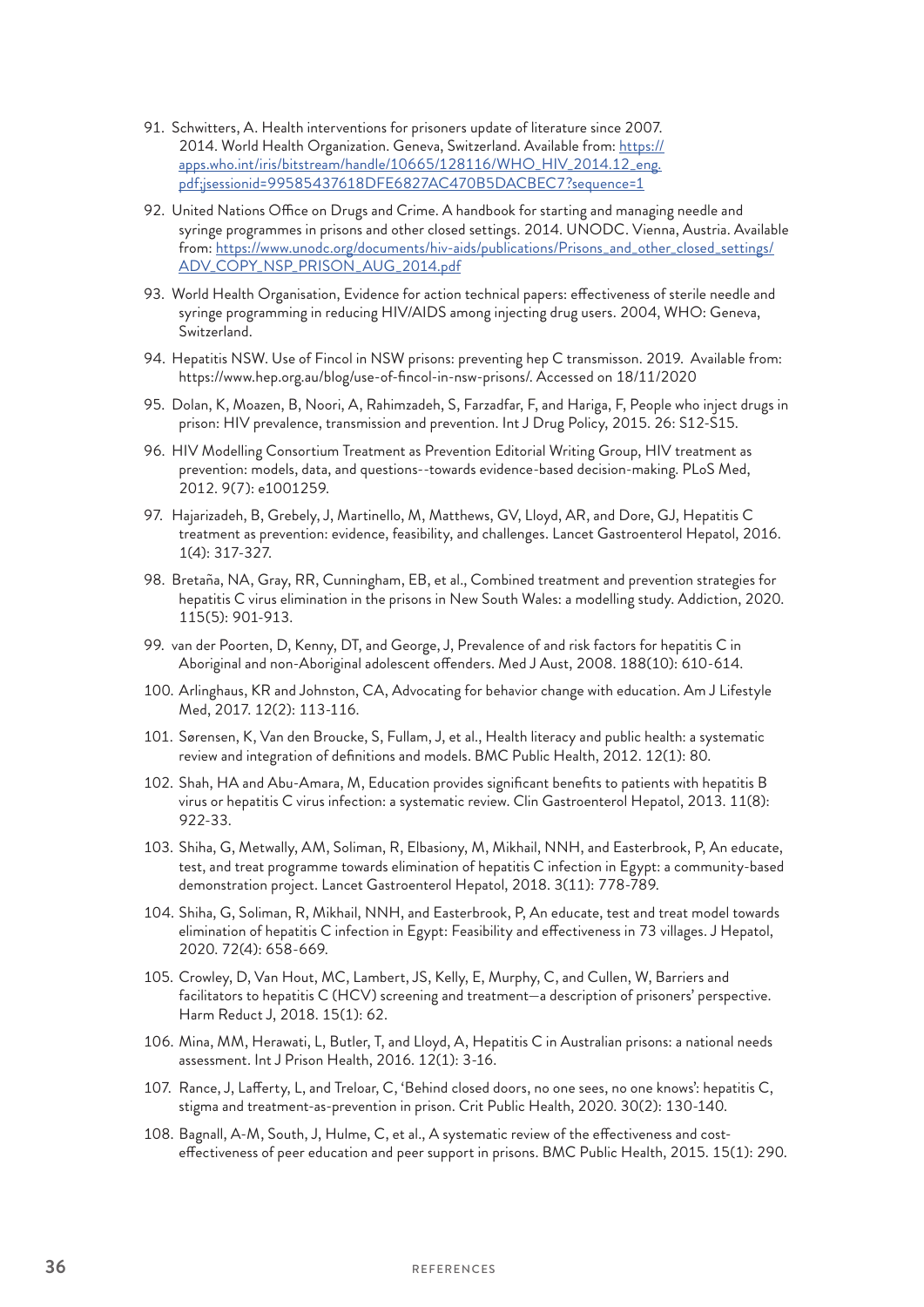- 109. Thornton, K, Sedillo, ML, Kalishman, S, Page, K, and Arora, S, The New Mexico Peer Education Project: filling a critical gap in HCV prison education. J Health Care Poor Underserved, 2018. 29(4): 1544-1557.
- 110. Kolind, T, Frank, VA, Lindberg, O, and Tourunen, J, Officers and drug counsellors: new occupational identities in Nordic prisons. Br J Criminol, 2015. 55(2): 303-320.
- 111. Lafferty, L, Rance, J, Grebely, J, Lloyd, AR, Dore, GJ, and Treloar, C, Understanding facilitators and barriers of direct-acting antiviral therapy for hepatitis C virus infection in prison. J Viral Hepat, 2018. 25(12): 1526-1532.
- 112. Akiyama, MJ, Ross, J, Rimawi, F, et al., Knowledge, attitudes, and acceptability of direct-acting antiviral hepatitis C treatment among people incarcerated in jail: a qualitative study. PLoS One, 2020. 15(12): e0242623.
- 113. Papaluca, T and Thompson, AJ. HCV elimination: breaking down the barriers to prison based care. Hepatoma Res, 2018. 8. Available from: <https://hrjournal.net/article/view/2847>
- 114. Yap, L, Carruthers, S, Thompson, S, et al., A descriptive model of patient readiness, motivators, and hepatitis C treatment uptake among Australian prisoners. PLoS One, 2014. 9(2): e87564.
- 115. Centre for Social Research in Health. Stigma Indicators Monitoring Project: People who inject drugs. 2018. University of New South Wales. Sydney, NSW. Available from: [https://www.arts.unsw.](https://www.arts.unsw.edu.au/centre-social-research-health/our-projects/stigma-indicators-monitoring-project) [edu.au/centre-social-research-health/our-projects/stigma-indicators-monitoring-project](https://www.arts.unsw.edu.au/centre-social-research-health/our-projects/stigma-indicators-monitoring-project)
- 116. Andrews, J, Guyatt, G, Oxman, AD, et al., GRADE guidelines: 14. Going from evidence to recommendations: the significance and presentation of recommendations. J Clin Epidemiol, 2013. 66(7): 719-25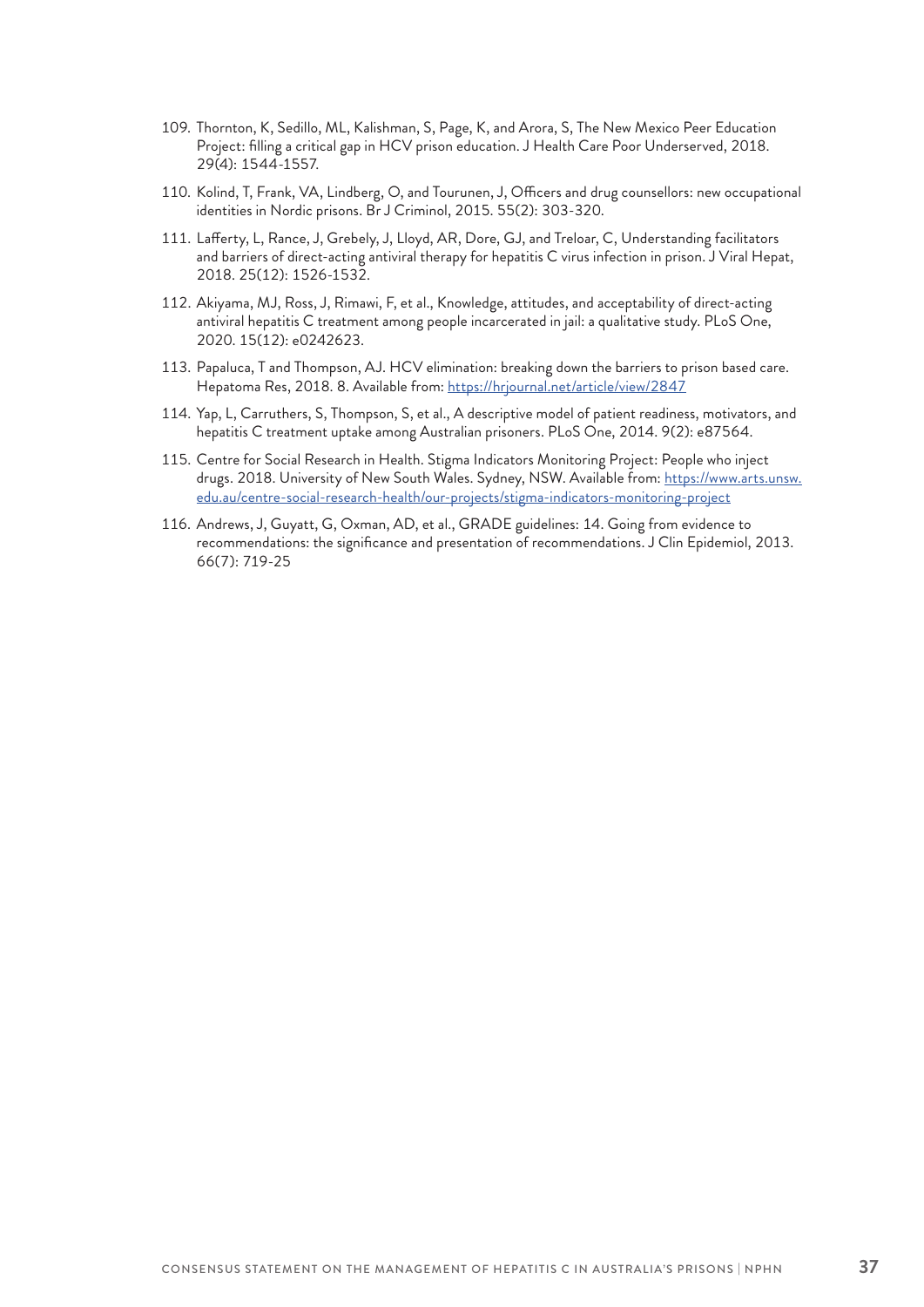# <span id="page-37-0"></span>**APPENDIX 1**

# A1. Contributing authors

| Name                    | Role/s                                                                                                                                                                                                      |  |
|-------------------------|-------------------------------------------------------------------------------------------------------------------------------------------------------------------------------------------------------------|--|
| Anton Colman            | Clinical Nurse Consultant, Royal Adelaide Hospital, SA                                                                                                                                                      |  |
| Andrew Lloyd            | Chair, NPHN; Program Head, Viral Immunology Systems Program, Kirby<br>Institute, University of New South Wales, and infectious diseases physician,<br>Justice Health and Forensic Mental Health Network NSW |  |
| Graeme Macdonald        | Faculty of Medicine University of Queensland and gastroenterologist Princess<br>Alexandra Hospital, Brisbane, QLD                                                                                           |  |
| <b>Timothy Papaluca</b> | Gastroenterologist, St Vincent's Hospital Melbourne, VIC                                                                                                                                                    |  |
| Alexander Thompson      | Co-Vice Chair, NPHN; Director of Gastroenterology, St. Vincent's Hospital<br>Melbourne, and University of Melbourne, VIC                                                                                    |  |
| Joy Rowland             | Medical director, Department of Justice, WA                                                                                                                                                                 |  |
| Yumi Sheehan            | Coordinator, NPHN; Project Officer and PhD candidate, Kirby Institute,<br>University of New South Wales, NSW                                                                                                |  |
| Mark Stoové             | Co-Vice Chair, NPHN; Head of Public Health Discipline and Justice Health<br>Research Group, Burnet Institute, VIC                                                                                           |  |
| Rebecca Winter          | Coordinator, Consensus Statement; Research Fellow, Burnet Institute and<br>St Vincent's Hospital Melbourne, VIC                                                                                             |  |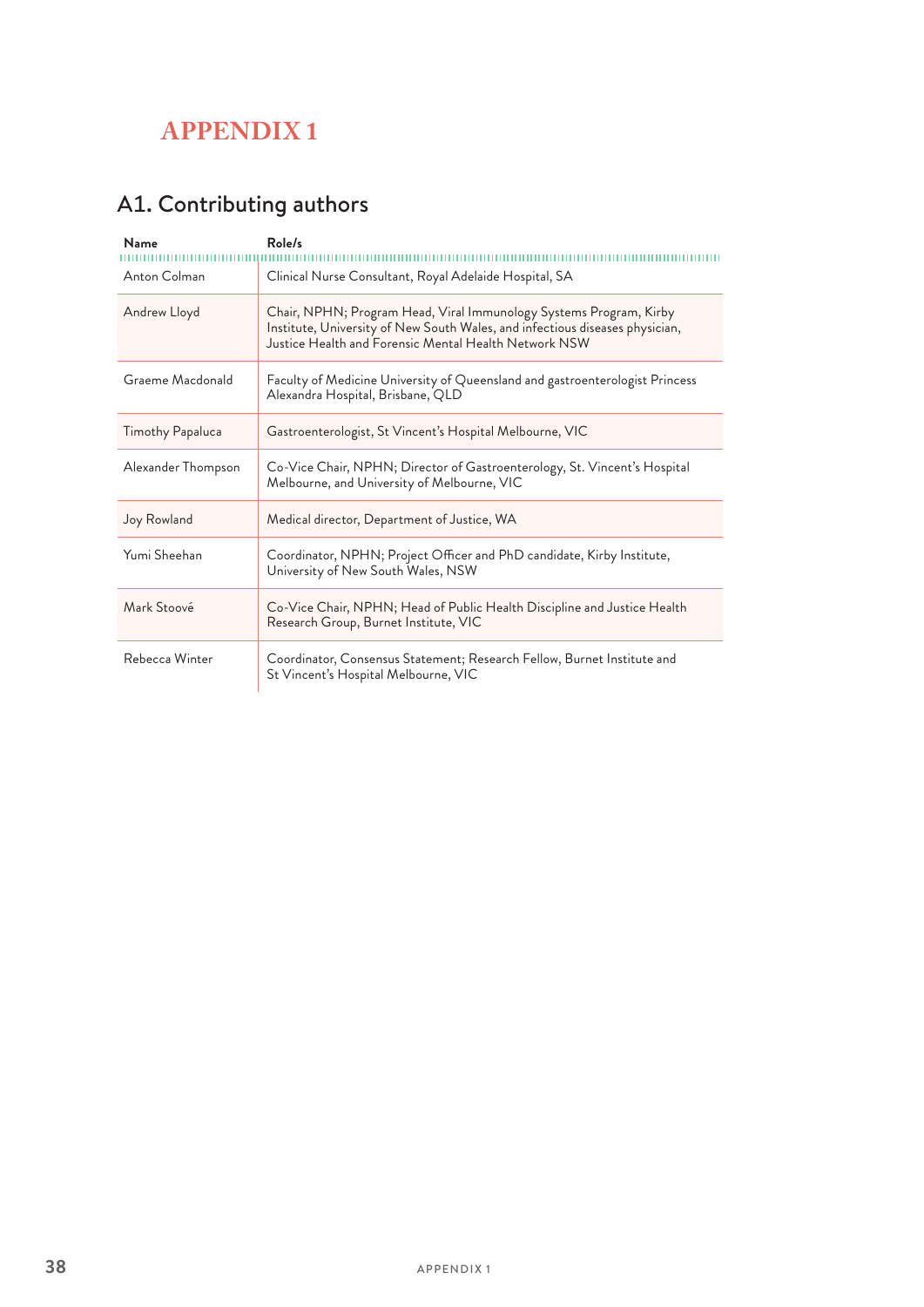| Name               | Role(s)                                                                                       | Years of membership |
|--------------------|-----------------------------------------------------------------------------------------------|---------------------|
| Alexander Thompson | Author, statement sub-committee                                                               | $2017$ - current    |
| Andrew Lloyd       | Author, statement sub-committee                                                               | $2017$ - current    |
| Yumi Sheehan       | Author, statement sub-committee                                                               | $2018$ - current    |
| Mark Stoové        | Author, statement sub-committee                                                               | 2020 - current      |
| Anton Colman       | Author                                                                                        | $2018$ - current    |
| Joy Rowland        | Author                                                                                        | $2018$ - current    |
| Graeme Macdonald   | Author                                                                                        | $2018$ - current    |
| Colette McGrath    | Service Director Population Health, Justice Health and<br>Forensic Mental Health Network, NSW | $2018$ - current    |
| Carrie Fowlie      | Chief Executive Officer, Hepatitis Australia, ACT                                             | $2021$ - current    |
| Catherine Marshall | Infectious Diseases Physician, Royal Darwin Hospital, NT                                      | $2018$ - current    |
| Chris Wake         | Clinical Director, Correctional Health Services, TAS                                          | $2018$ - current    |
| Katerina Lagios    | Clinical Director, Justice Health Services, ACT                                               | 2018 - 2021         |
| Robert Kemp        | Principal Policy Advisor Hepatitis C, Queensland Health, QLD                                  | 2018 - current      |

# A2. Members of the NPHN Executive Committee

**The following organisations and collectives provided valuable feedback on an early draft of the Statement:**  AbbVie, Australasian Hepatology Association, Australian Illicit and Injecting Drug Users League, Australian Professional Society on Alcohol and other Drugs, Australian Society for Infectious Diseases, Australasian Society for HIV, Viral Hepatitis and Sexual Health Medicine, Commonwealth Department of Health, Gastroenterology Society of Australia, Gilead Sciences, the Harm Reduction in Prisons Reference Group, Hepatitis Australia, National Aboriginal Community Controlled Health Organisation, Society of Hospital Pharmacists of Australia. The statement has been endorsed by the Australasian Hepatology Association, Australian Professional Society on Alcohol and other Drugs, Australian Society for Infectious Diseases, Australasian Society for HIV, Viral Hepatitis and Sexual Health Medicine, Gastroenterology Society of Australia, Society of Hospital Pharmacists of Australia.